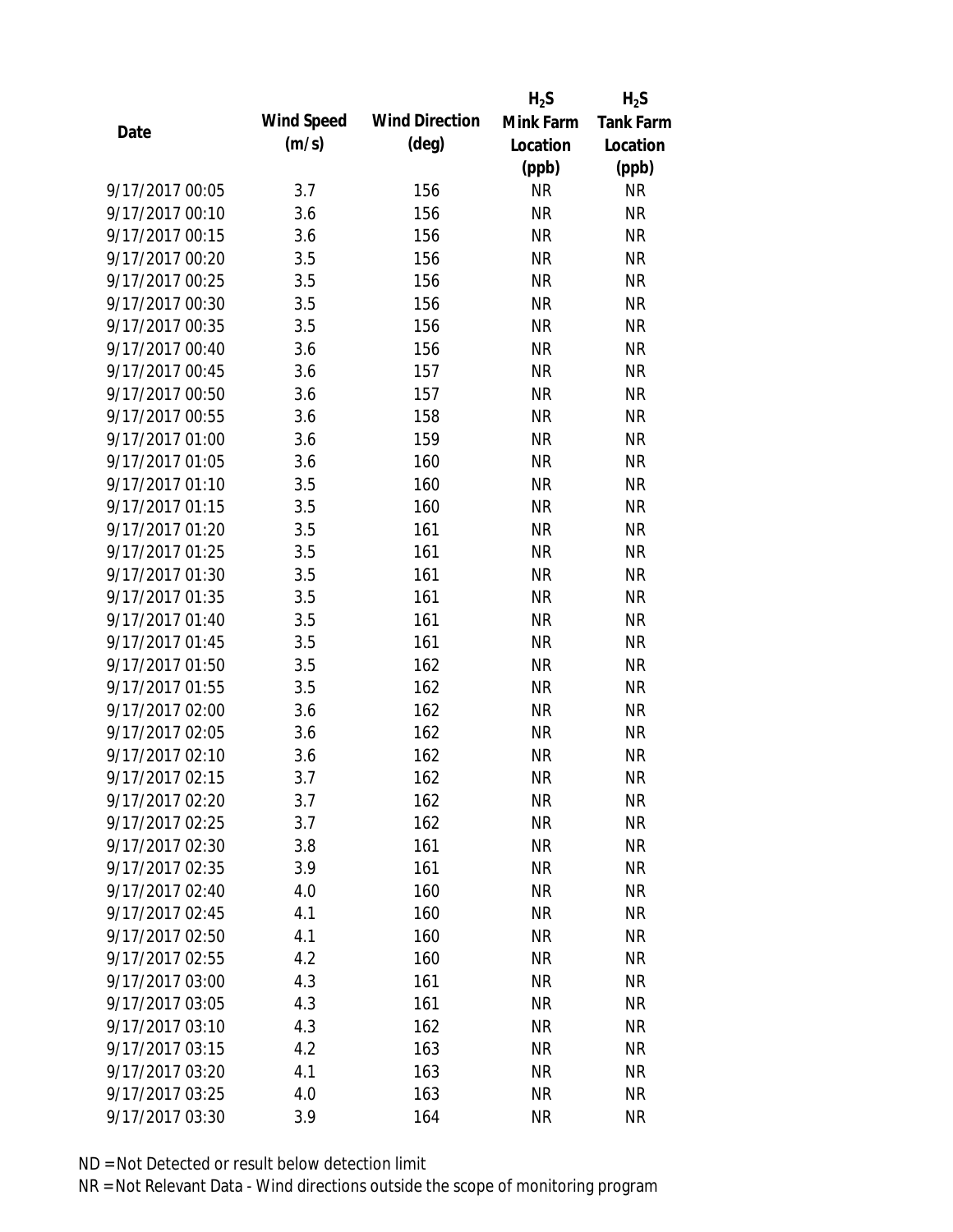|                 |            |                       | $H_2S$    | $H_2S$           |
|-----------------|------------|-----------------------|-----------|------------------|
| Date            | Wind Speed | <b>Wind Direction</b> | Mink Farm | <b>Tank Farm</b> |
|                 | (m/s)      | $(\text{deg})$        | Location  | Location         |
|                 |            |                       | (ppb)     | (ppb)            |
| 9/17/2017 03:35 | 3.8        | 164                   | <b>NR</b> | <b>NR</b>        |
| 9/17/2017 03:40 | 3.7        | 164                   | <b>NR</b> | <b>NR</b>        |
| 9/17/2017 03:45 | 3.7        | 164                   | <b>NR</b> | <b>NR</b>        |
| 9/17/2017 03:50 | 3.6        | 165                   | <b>NR</b> | <b>NR</b>        |
| 9/17/2017 03:55 | 3.7        | 166                   | <b>NR</b> | <b>NR</b>        |
| 9/17/2017 04:00 | 3.7        | 166                   | <b>NR</b> | <b>NR</b>        |
| 9/17/2017 04:05 | 3.8        | 168                   | NR        | <b>NR</b>        |
| 9/17/2017 04:10 | 3.8        | 169                   | <b>NR</b> | <b>NR</b>        |
| 9/17/2017 04:15 | 3.7        | 170                   | <b>NR</b> | 1                |
| 9/17/2017 04:20 | 3.7        | 171                   | <b>NR</b> | 1                |
| 9/17/2017 04:25 | 3.5        | 172                   | <b>NR</b> | $\mathbf{1}$     |
| 9/17/2017 04:30 | 3.4        | 173                   | <b>NR</b> | $\mathbf{1}$     |
| 9/17/2017 04:35 | 3.3        | 172                   | <b>NR</b> | $\mathbf{1}$     |
| 9/17/2017 04:40 | 3.2        | 172                   | <b>NR</b> | 1                |
| 9/17/2017 04:45 | 3.2        | 171                   | <b>NR</b> | 1                |
| 9/17/2017 04:50 | 3.2        | 169                   | <b>NR</b> | <b>NR</b>        |
| 9/17/2017 04:55 | 3.2        | 167                   | <b>NR</b> | <b>NR</b>        |
| 9/17/2017 05:00 | 3.2        | 166                   | <b>NR</b> | <b>NR</b>        |
| 9/17/2017 05:05 | 3.2        | 166                   | <b>NR</b> | <b>NR</b>        |
| 9/17/2017 05:10 | 3.2        | 166                   | <b>NR</b> | <b>NR</b>        |
| 9/17/2017 05:15 | 3.1        | 166                   | <b>NR</b> | <b>NR</b>        |
| 9/17/2017 05:20 | 3.0        | 167                   | <b>NR</b> | <b>NR</b>        |
| 9/17/2017 05:25 | 2.9        | 169                   | <b>NR</b> | <b>NR</b>        |
| 9/17/2017 05:30 | 2.9        | 169                   | <b>NR</b> | <b>NR</b>        |
| 9/17/2017 05:35 | 2.9        | 168                   | <b>NR</b> | <b>NR</b>        |
| 9/17/2017 05:40 | 2.9        | 168                   | <b>NR</b> | <b>NR</b>        |
| 9/17/2017 05:45 | 2.9        | 167                   | <b>NR</b> | <b>NR</b>        |
| 9/17/2017 05:50 | 2.9        | 166                   | NR        | NR               |
| 9/17/2017 05:55 | 3.0        | 164                   | NR        | <b>NR</b>        |
| 9/17/2017 06:00 | 3.1        | 164                   | NR        | <b>NR</b>        |
| 9/17/2017 06:05 | 3.1        | 164                   | NR        | <b>NR</b>        |
| 9/17/2017 06:10 | 3.1        | 165                   | NR        | <b>NR</b>        |
| 9/17/2017 06:15 | 3.1        | 166                   | NR        | <b>NR</b>        |
| 9/17/2017 06:20 | 3.1        | 168                   | NR        | <b>NR</b>        |
| 9/17/2017 06:25 | 3.1        | 170                   | NR        | 1                |
| 9/17/2017 06:30 | 3.1        | 172                   | NR        | 1                |
| 9/17/2017 06:35 | 3.1        | 173                   | NR        | 1                |
| 9/17/2017 06:40 | 3.1        | 174                   | NR        | 1                |
| 9/17/2017 06:45 | 3.1        | 175                   | NR.       | 1                |
| 9/17/2017 06:50 | 3.1        | 176                   | NR        | 1                |
| 9/17/2017 06:55 | 3.1        | 176                   | <b>NR</b> | 1                |
| 9/17/2017 07:00 | 3.1        | 177                   | <b>NR</b> | 1                |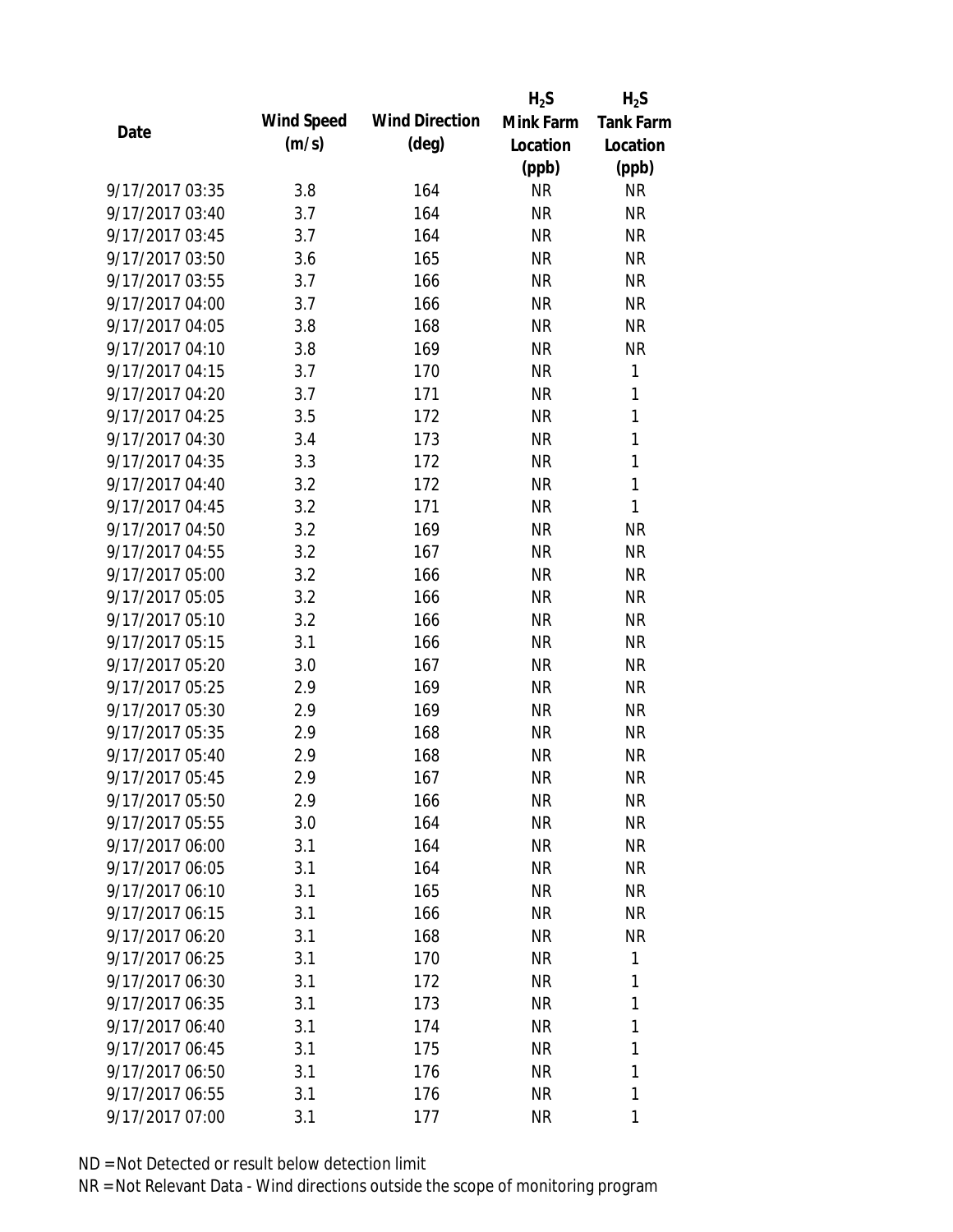|                 |            |                       | $H_2S$    | $H_2S$           |
|-----------------|------------|-----------------------|-----------|------------------|
| Date            | Wind Speed | <b>Wind Direction</b> | Mink Farm | <b>Tank Farm</b> |
|                 | (m/s)      | $(\text{deg})$        | Location  | Location         |
|                 |            |                       | (ppb)     | (ppb)            |
| 9/17/2017 07:05 | 3.1        | 177                   | <b>NR</b> | 1                |
| 9/17/2017 07:10 | 3.1        | 176                   | <b>NR</b> | 1                |
| 9/17/2017 07:15 | 3.2        | 175                   | <b>NR</b> | 1                |
| 9/17/2017 07:20 | 3.3        | 175                   | <b>NR</b> | 1                |
| 9/17/2017 07:25 | 3.3        | 174                   | <b>NR</b> | 1                |
| 9/17/2017 07:30 | 3.3        | 174                   | <b>NR</b> | 1                |
| 9/17/2017 07:35 | 3.3        | 174                   | <b>NR</b> | 1                |
| 9/17/2017 07:40 | 3.2        | 174                   | <b>NR</b> | 1                |
| 9/17/2017 07:45 | 3.2        | 174                   | <b>NR</b> | 1                |
| 9/17/2017 07:50 | 3.0        | 175                   | <b>NR</b> | 1                |
| 9/17/2017 07:55 | 2.9        | 175                   | <b>NR</b> | 1                |
| 9/17/2017 08:00 | 2.9        | 176                   | <b>NR</b> | 1                |
| 9/17/2017 08:05 | 2.8        | 178                   | <b>NR</b> | 1                |
| 9/17/2017 08:10 | 2.8        | 180                   | <b>NR</b> | 1                |
| 9/17/2017 08:15 | 2.8        | 182                   | <b>NR</b> | 1                |
| 9/17/2017 08:20 | 2.8        | 185                   | <b>NR</b> | 1                |
| 9/17/2017 08:25 | 2.8        | 188                   | <b>NR</b> | 1                |
| 9/17/2017 08:30 | 2.8        | 191                   | <b>NR</b> | 1                |
| 9/17/2017 08:35 | 2.8        | 196                   | <b>NR</b> | 1                |
| 9/17/2017 08:40 | 2.8        | 200                   | <b>NR</b> | 1                |
| 9/17/2017 08:45 | 2.8        | 205                   | <b>NR</b> | 1                |
| 9/17/2017 08:50 | 2.8        | 209                   | <b>NR</b> | 1                |
| 9/17/2017 08:55 | 2.7        | 214                   | <b>NR</b> | 1                |
| 9/17/2017 09:00 | 2.7        | 217                   | <b>NR</b> | 1                |
| 9/17/2017 09:05 | 2.7        | 219                   | <b>NR</b> | 1                |
| 9/17/2017 09:10 | 2.6        | 220                   | <b>NR</b> | 1                |
| 9/17/2017 09:15 | 2.6        | 220                   | <b>NR</b> | 1                |
| 9/17/2017 09:20 | 2.5        | 219                   | <b>NR</b> | 1                |
| 9/17/2017 09:25 | 2.5        | 218                   | <b>NR</b> | 1                |
| 9/17/2017 09:30 | 2.4        | 218                   | <b>NR</b> | 1                |
| 9/17/2017 09:35 | 2.4        | 218                   | NR        | 1                |
| 9/17/2017 09:40 | 2.3        | 220                   | <b>NR</b> | 1                |
| 9/17/2017 09:45 | 2.3        | 224                   | NR        | 1                |
| 9/17/2017 09:50 | 2.2        | 229                   | <b>NR</b> | 1                |
| 9/17/2017 09:55 | $2.2\,$    | 234                   | 1         | 1                |
| 9/17/2017 10:00 | 2.1        | 239                   | 1         | 1                |
| 9/17/2017 10:05 | 2.1        | 244                   | 1         | 1                |
| 9/17/2017 10:10 | 2.0        | 246                   | <b>ND</b> | 1                |
| 9/17/2017 10:15 | 2.0        | 247                   | <b>ND</b> | 1                |
| 9/17/2017 10:20 | 1.9        | 247                   | ND.       | 1                |
| 9/17/2017 10:25 | 1.9        | 246                   | <b>ND</b> | 1                |
| 9/17/2017 10:30 | 1.8        | 246                   | <b>ND</b> | 1                |
|                 |            |                       |           |                  |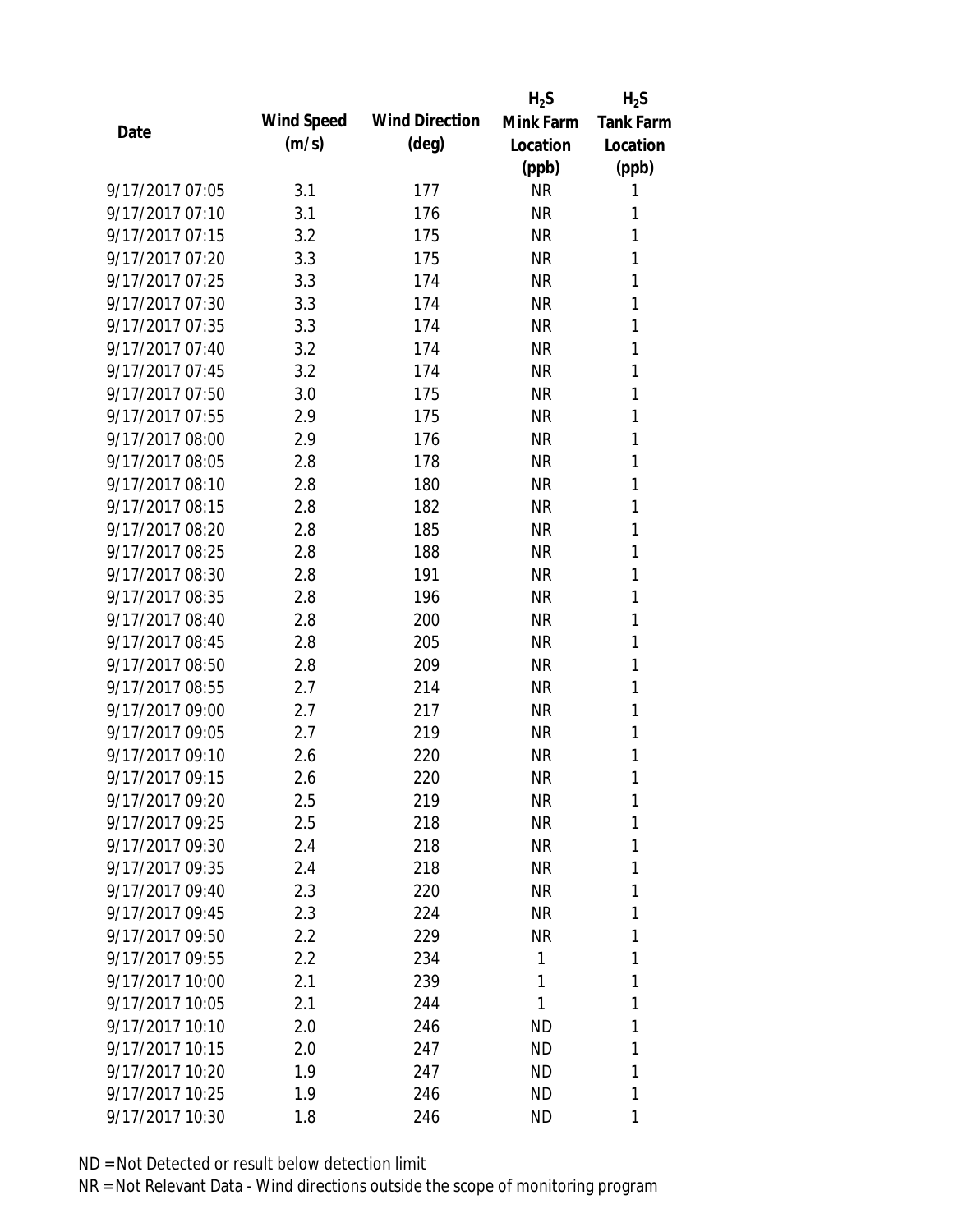|                 |            |                       | $H_2S$    | $H_2S$           |
|-----------------|------------|-----------------------|-----------|------------------|
| Date            | Wind Speed | <b>Wind Direction</b> | Mink Farm | <b>Tank Farm</b> |
|                 | (m/s)      | $(\text{deg})$        | Location  | Location         |
|                 |            |                       | (ppb)     | (ppb)            |
| 9/17/2017 10:35 | 1.8        | 245                   | <b>ND</b> | 1                |
| 9/17/2017 10:40 | 1.7        | 246                   | 1         | 1                |
| 9/17/2017 10:45 | 1.7        | 248                   | 1         | 1                |
| 9/17/2017 10:50 | 1.6        | 251                   | 1         | $\overline{2}$   |
| 9/17/2017 10:55 | 1.5        | 252                   | 1         | $\overline{2}$   |
| 9/17/2017 11:00 | 1.5        | 254                   | 1         | $\overline{2}$   |
| 9/17/2017 11:05 | 1.5        | 254                   | 1         | $\overline{2}$   |
| 9/17/2017 11:10 | 1.5        | 249                   | 1         | $\overline{2}$   |
| 9/17/2017 11:15 | 1.5        | 237                   | 1         | 1                |
| 9/17/2017 11:20 | 1.6        | 222                   | <b>NR</b> | 1                |
| 9/17/2017 11:25 | 1.7        | 207                   | <b>NR</b> | 1                |
| 9/17/2017 11:30 | 1.8        | 190                   | <b>NR</b> | 1                |
| 9/17/2017 11:35 | 1.9        | 175                   | <b>NR</b> | 1                |
| 9/17/2017 11:40 | 1.9        | 166                   | <b>NR</b> | <b>NR</b>        |
| 9/17/2017 11:45 | 2.0        | 164                   | <b>NR</b> | <b>NR</b>        |
| 9/17/2017 11:50 | 2.0        | 166                   | <b>NR</b> | <b>NR</b>        |
| 9/17/2017 11:55 | 2.1        | 170                   | <b>NR</b> | 1                |
| 9/17/2017 12:00 | 2.1        | 176                   | <b>NR</b> | 1                |
| 9/17/2017 12:05 | 2.1        | 184                   | <b>NR</b> | 1                |
| 9/17/2017 12:10 | 2.2        | 191                   | <b>NR</b> | 1                |
| 9/17/2017 12:15 | 2.3        | 199                   | <b>NR</b> | 1                |
| 9/17/2017 12:20 | 2.3        | 209                   | <b>NR</b> | 1                |
| 9/17/2017 12:25 | 2.4        | 218                   | <b>NR</b> | 1                |
| 9/17/2017 12:30 | 2.5        | 227                   | <b>NR</b> | 1                |
| 9/17/2017 12:35 | 2.6        | 236                   | 1         | 1                |
| 9/17/2017 12:40 | 2.6        | 245                   | 1         | 1                |
| 9/17/2017 12:45 | 2.6        | 251                   | 1         | 1                |
| 9/17/2017 12:50 | 2.7        | 256                   | 1         | 1                |
| 9/17/2017 12:55 | 2.8        | 261                   | 1         | 1                |
| 9/17/2017 13:00 | 2.9        | 266                   | 1         | 1                |
| 9/17/2017 13:05 | 2.9        | 269                   | 1         | 1                |
| 9/17/2017 13:10 | 2.9        | 271                   | 1         | 1                |
| 9/17/2017 13:15 | 3.0        | 276                   | 1         | <b>NR</b>        |
| 9/17/2017 13:20 | 3.1        | 280                   | 1         | <b>NR</b>        |
| 9/17/2017 13:25 | 3.1        | 284                   | 1         | <b>NR</b>        |
| 9/17/2017 13:30 | 3.1        | 287                   | 1         | <b>NR</b>        |
| 9/17/2017 13:35 | 3.2        | 290                   | 1         | <b>NR</b>        |
| 9/17/2017 13:40 | 3.4        | 294                   | 1         | <b>NR</b>        |
| 9/17/2017 13:45 | 3.4        | 296                   | 1         | <b>NR</b>        |
| 9/17/2017 13:50 | 3.4        | 298                   | 1         | <b>NR</b>        |
| 9/17/2017 13:55 | 3.5        | 301                   | 1         | <b>NR</b>        |
| 9/17/2017 14:00 | 3.5        | 303                   | 1         | <b>NR</b>        |
|                 |            |                       |           |                  |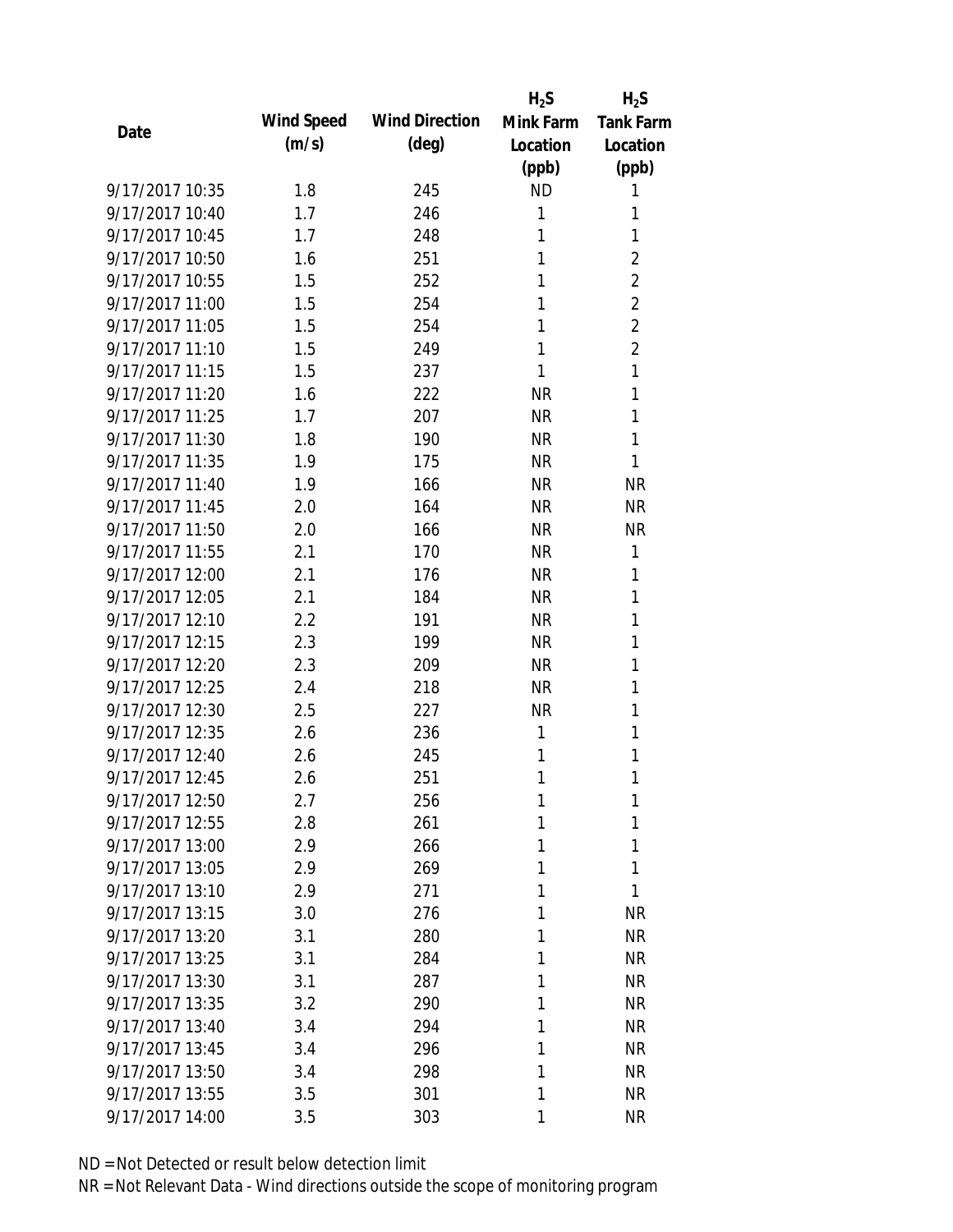|                 |            |                       | $H_2S$    | $H_2S$           |
|-----------------|------------|-----------------------|-----------|------------------|
| Date            | Wind Speed | <b>Wind Direction</b> | Mink Farm | <b>Tank Farm</b> |
|                 | (m/s)      | $(\text{deg})$        | Location  | Location         |
|                 |            |                       | (ppb)     | (ppb)            |
| 9/17/2017 14:05 | 3.5        | 303                   | 1         | <b>NR</b>        |
| 9/17/2017 14:10 | 3.4        | 302                   | 1         | <b>NR</b>        |
| 9/17/2017 14:15 | 3.4        | 300                   | 1         | <b>NR</b>        |
| 9/17/2017 14:20 | 3.2        | 297                   | 1         | <b>NR</b>        |
| 9/17/2017 14:25 | 3.1        | 293                   | 1         | <b>NR</b>        |
| 9/17/2017 14:30 | 2.9        | 289                   | 1         | <b>NR</b>        |
| 9/17/2017 14:35 | 2.7        | 286                   | 1         | <b>NR</b>        |
| 9/17/2017 14:40 | 2.6        | 283                   | 1         | <b>NR</b>        |
| 9/17/2017 14:45 | 2.5        | 281                   | 1         | <b>NR</b>        |
| 9/17/2017 14:50 | 2.4        | 279                   | 1         | <b>NR</b>        |
| 9/17/2017 14:55 | 2.3        | 278                   | 1         | <b>NR</b>        |
| 9/17/2017 15:00 | 2.3        | 274                   | <b>ND</b> | 1                |
| 9/17/2017 15:05 | 2.3        | 271                   | <b>ND</b> | 1                |
| 9/17/2017 15:10 | 2.3        | 267                   | <b>ND</b> | 1                |
| 9/17/2017 15:15 | 2.4        | 262                   | <b>ND</b> | 1                |
| 9/17/2017 15:20 | 2.5        | 257                   | <b>ND</b> | 1                |
| 9/17/2017 15:25 | 2.7        | 254                   | 1         | 1                |
| 9/17/2017 15:30 | 2.9        | 254                   | 1         | 1                |
| 9/17/2017 15:35 | 3.0        | 256                   | 1         | 1                |
| 9/17/2017 15:40 | 3.2        | 259                   | 1         | 1                |
| 9/17/2017 15:45 | 3.3        | 264                   | 1         | 1                |
| 9/17/2017 15:50 | 3.3        | 270                   | 1         | 1                |
| 9/17/2017 15:55 | 3.3        | 275                   | 1         | 1                |
| 9/17/2017 16:00 | 3.2        | 278                   | 1         | <b>NR</b>        |
| 9/17/2017 16:05 | 3.1        | 280                   | 1         | <b>NR</b>        |
| 9/17/2017 16:10 | 3.0        | 280                   | 1         | <b>NR</b>        |
| 9/17/2017 16:15 | 3.0        | 280                   | 1         | <b>NR</b>        |
| 9/17/2017 16:20 | 2.9        | 278                   | 1         | NR               |
| 9/17/2017 16:25 | 2.9        | 275                   | 1         | 1                |
| 9/17/2017 16:30 | 2.8        | 272                   | 1         | 1                |
| 9/17/2017 16:35 | 2.8        | 270                   | 1         | 1                |
| 9/17/2017 16:40 | 2.8        | 268                   | 1         | 1                |
| 9/17/2017 16:45 | 2.8        | 267                   | 1         | 1                |
| 9/17/2017 16:50 | 2.7        | 267                   | 1         | 1                |
| 9/17/2017 16:55 | 2.7        | 269                   | 1         | 1                |
| 9/17/2017 17:00 | 2.7        | 271                   | 1         | 1                |
| 9/17/2017 17:05 | 2.7        | 273                   | 1         | 1                |
| 9/17/2017 17:10 | 2.7        | 274                   | 1         | 1                |
| 9/17/2017 17:15 | 2.7        | 276                   | 1         | <b>NR</b>        |
| 9/17/2017 17:20 | 2.7        | 278                   | 1         | <b>NR</b>        |
| 9/17/2017 17:25 | 2.8        | 278                   | 1         | <b>NR</b>        |
| 9/17/2017 17:30 | 2.8        | 278                   | 1         | <b>NR</b>        |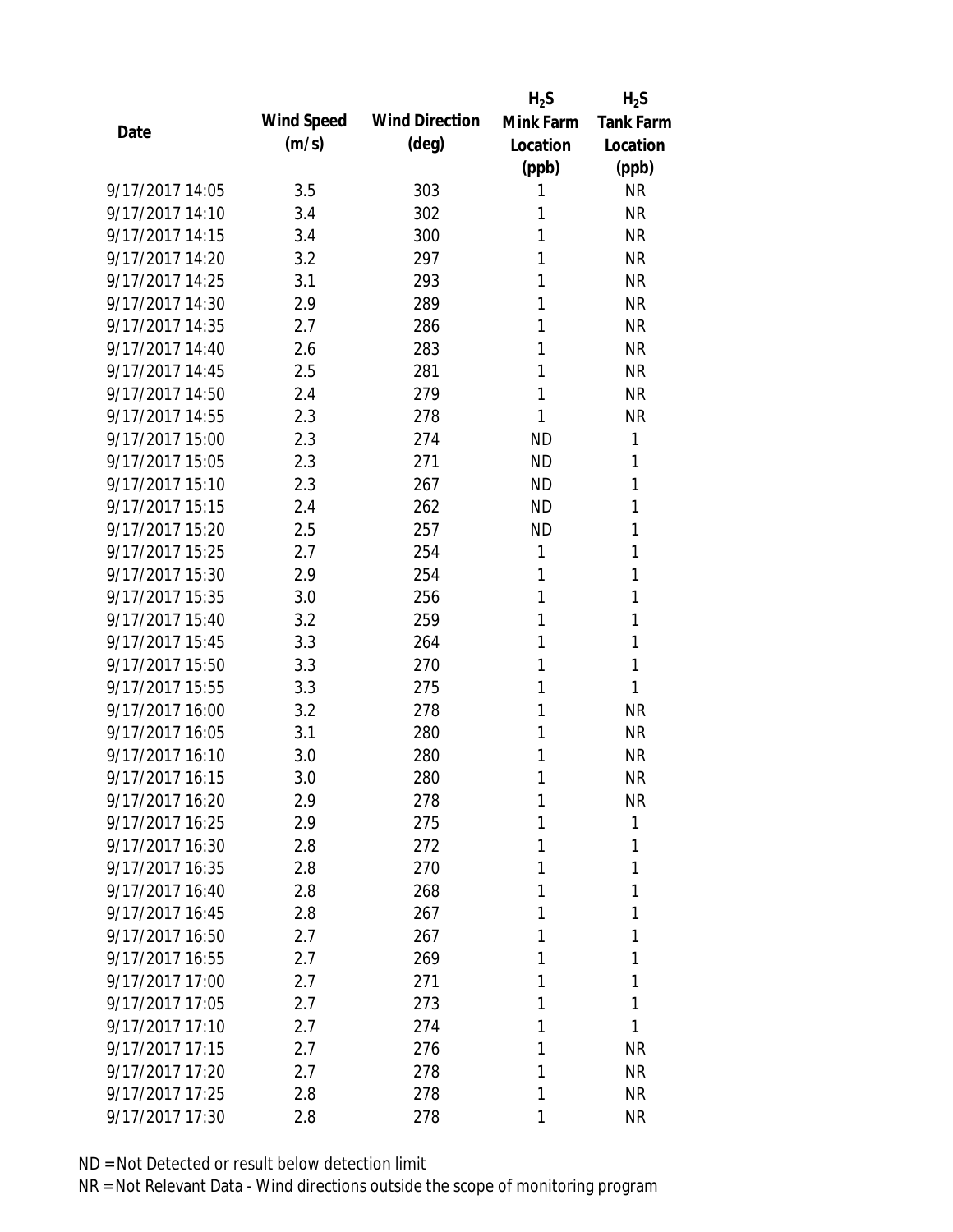|                 |            |                       | $H_2S$    | $H_2S$           |
|-----------------|------------|-----------------------|-----------|------------------|
| Date            | Wind Speed | <b>Wind Direction</b> | Mink Farm | <b>Tank Farm</b> |
|                 | (m/s)      | $(\text{deg})$        | Location  | Location         |
|                 |            |                       | (ppb)     | (ppb)            |
| 9/17/2017 17:35 | 2.9        | 278                   | 1         | <b>NR</b>        |
| 9/17/2017 17:40 | 2.9        | 279                   | 1         | <b>NR</b>        |
| 9/17/2017 17:45 | 2.9        | 280                   | 1         | <b>NR</b>        |
| 9/17/2017 17:50 | 2.9        | 281                   | 1         | <b>NR</b>        |
| 9/17/2017 17:55 | 3.0        | 283                   | 1         | <b>NR</b>        |
| 9/17/2017 18:00 | 3.0        | 286                   | 1         | <b>NR</b>        |
| 9/17/2017 18:05 | 3.0        | 289                   | 1         | <b>NR</b>        |
| 9/17/2017 18:10 | 3.1        | 293                   | 1         | <b>NR</b>        |
| 9/17/2017 18:15 | 3.1        | 297                   | 1         | <b>NR</b>        |
| 9/17/2017 18:20 | 3.2        | 301                   | 1         | <b>NR</b>        |
| 9/17/2017 18:25 | 3.3        | 304                   | 1         | <b>NR</b>        |
| 9/17/2017 18:30 | 3.3        | 307                   | 1         | <b>NR</b>        |
| 9/17/2017 18:35 | 3.4        | 309                   | 1         | <b>NR</b>        |
| 9/17/2017 18:40 | 3.4        | 312                   | 1         | <b>NR</b>        |
| 9/17/2017 18:45 | 3.4        | 313                   | 1         | <b>NR</b>        |
| 9/17/2017 18:50 | 3.5        | 315                   | 1         | <b>NR</b>        |
| 9/17/2017 18:55 | 3.6        | 317                   | 1         | <b>NR</b>        |
| 9/17/2017 19:00 | 3.6        | 320                   | 1         | <b>NR</b>        |
| 9/17/2017 19:05 | 3.6        | 322                   | 1         | <b>NR</b>        |
| 9/17/2017 19:10 | 3.6        | 323                   | 1         | <b>NR</b>        |
| 9/17/2017 19:15 | 3.6        | 323                   | 1         | <b>NR</b>        |
| 9/17/2017 19:20 | 3.6        | 324                   | 1         | <b>NR</b>        |
| 9/17/2017 19:25 | 3.5        | 323                   | 1         | <b>NR</b>        |
| 9/17/2017 19:30 | 3.6        | 323                   | 1         | <b>NR</b>        |
| 9/17/2017 19:35 | 3.6        | 323                   | 1         | <b>NR</b>        |
| 9/17/2017 19:40 | 3.6        | 325                   | 1         | <b>NR</b>        |
| 9/17/2017 19:45 | 3.6        | 327                   | 1         | <b>NR</b>        |
| 9/17/2017 19:50 | 3.5        | 329                   | 1         | NR               |
| 9/17/2017 19:55 | 3.4        | 332                   | 1         | <b>NR</b>        |
| 9/17/2017 20:00 | 3.3        | 334                   | 1         | <b>NR</b>        |
| 9/17/2017 20:05 | 3.1        | 336                   | 1         | <b>NR</b>        |
| 9/17/2017 20:10 | 2.9        | 338                   | 1         | NR               |
| 9/17/2017 20:15 | 2.7        | 339                   | 1         | <b>NR</b>        |
| 9/17/2017 20:20 | 2.6        | 340                   | 1         | <b>NR</b>        |
| 9/17/2017 20:25 | 2.5        | 340                   | 1         | <b>NR</b>        |
| 9/17/2017 20:30 | 2.4        | 339                   | 1         | <b>NR</b>        |
| 9/17/2017 20:35 | 2.4        | 338                   | 1         | <b>NR</b>        |
| 9/17/2017 20:40 | 2.5        | 337                   | 1         | <b>NR</b>        |
| 9/17/2017 20:45 | 2.6        | 336                   | 1         | <b>NR</b>        |
| 9/17/2017 20:50 | 2.6        | 336                   | 1         | <b>NR</b>        |
| 9/17/2017 20:55 | 2.5        | 336                   | 1         | <b>NR</b>        |
| 9/17/2017 21:00 | 2.4        | 338                   | 1         | <b>NR</b>        |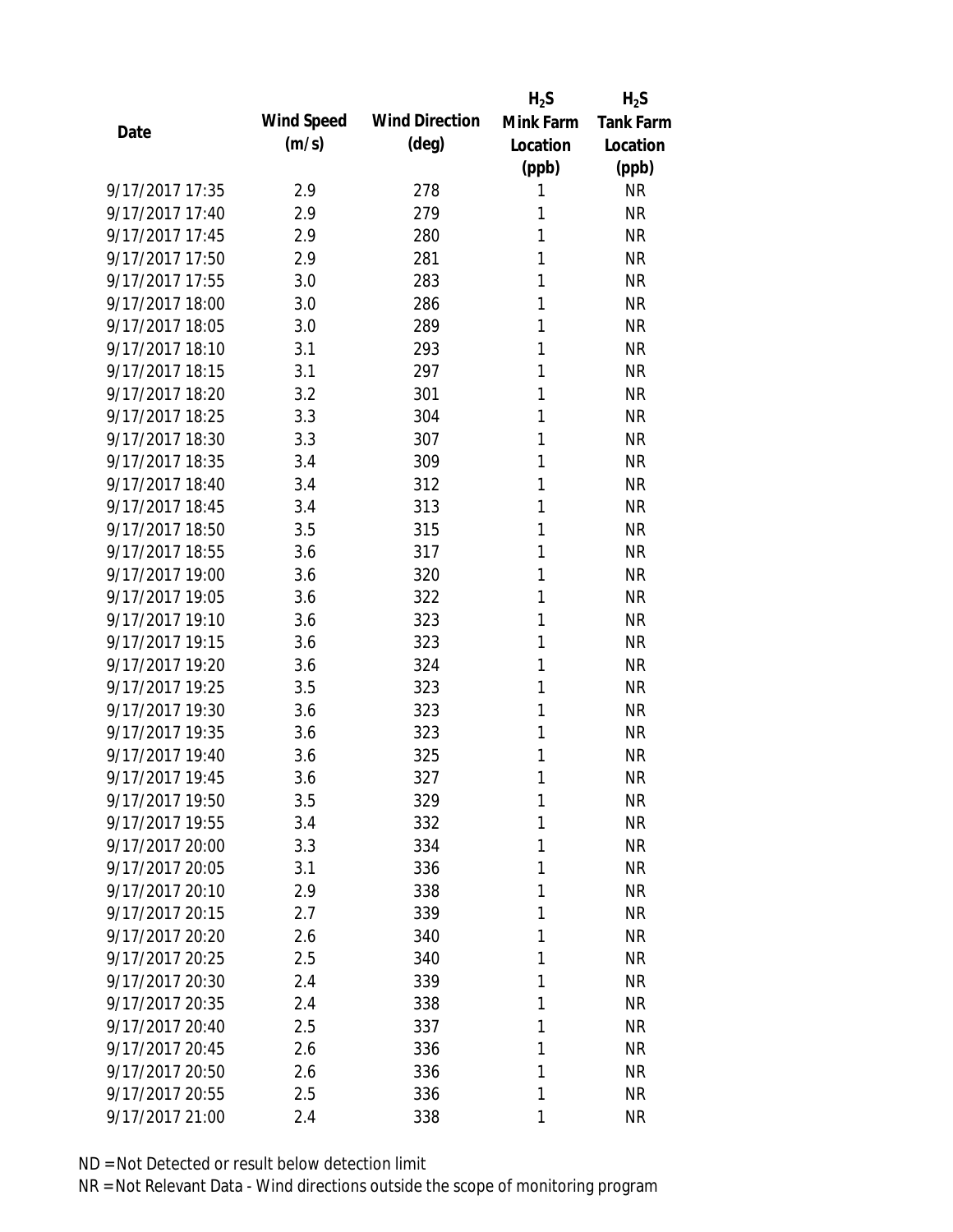|                 |            |                       | $H_2S$    | $H_2S$           |
|-----------------|------------|-----------------------|-----------|------------------|
| Date            | Wind Speed | <b>Wind Direction</b> | Mink Farm | <b>Tank Farm</b> |
|                 | (m/s)      | $(\text{deg})$        | Location  | Location         |
|                 |            |                       | (ppb)     | (ppb)            |
| 9/17/2017 21:05 | 2.3        | 339                   | 1         | <b>NR</b>        |
| 9/17/2017 21:10 | 2.2        | 342                   | 1         | <b>NR</b>        |
| 9/17/2017 21:15 | 2.0        | 345                   | 1         | <b>NR</b>        |
| 9/17/2017 21:20 | 1.9        | 347                   | 1         | <b>NR</b>        |
| 9/17/2017 21:25 | 1.8        | 350                   | 1         | <b>NR</b>        |
| 9/17/2017 21:30 | 1.8        | 351                   | 1         | <b>NR</b>        |
| 9/17/2017 21:35 | 1.7        | 353                   | 1         | <b>NR</b>        |
| 9/17/2017 21:40 | 1.7        | 355                   | 1         | <b>NR</b>        |
| 9/17/2017 21:45 | 1.7        | 355                   | 1         | <b>NR</b>        |
| 9/17/2017 21:50 | 1.6        | 355                   | 1         | <b>NR</b>        |
| 9/17/2017 21:55 | 1.6        | 355                   | 1         | <b>NR</b>        |
| 9/17/2017 22:00 | 1.6        | 354                   | 1         | <b>NR</b>        |
| 9/17/2017 22:05 | 1.6        | 352                   | 1         | <b>NR</b>        |
| 9/17/2017 22:10 | 1.6        | 350                   | 1         | <b>NR</b>        |
| 9/17/2017 22:15 | 1.7        | 348                   | 1         | <b>NR</b>        |
| 9/17/2017 22:20 | 1.8        | 346                   | 1         | <b>NR</b>        |
| 9/17/2017 22:25 | 1.9        | 345                   | 1         | <b>NR</b>        |
| 9/17/2017 22:30 | 2.0        | 344                   | 1         | <b>NR</b>        |
| 9/17/2017 22:35 | 2.1        | 344                   | 1         | <b>NR</b>        |
| 9/17/2017 22:40 | 2.2        | 345                   | 1         | <b>NR</b>        |
| 9/17/2017 22:45 | 2.2        | 348                   | 1         | <b>NR</b>        |
| 9/17/2017 22:50 | 2.3        | 351                   | 1         | <b>NR</b>        |
| 9/17/2017 22:55 | 2.4        | 294                   | 1         | <b>NR</b>        |
| 9/17/2017 23:00 | 2.4        | 237                   | 1         | 1                |
| 9/17/2017 23:05 | 2.5        | 180                   | <b>NR</b> | 1                |
| 9/17/2017 23:10 | 2.5        | 123                   | <b>NR</b> | <b>NR</b>        |
| 9/17/2017 23:15 | 2.6        | 65                    | <b>NR</b> | <b>NR</b>        |
| 9/17/2017 23:20 | 2.6        | 7                     | 1         | NR               |
| 9/17/2017 23:25 | 2.6        | 8                     | 1         | <b>NR</b>        |
| 9/17/2017 23:30 | 2.6        | 8                     | 1         | <b>NR</b>        |
| 9/17/2017 23:35 | 2.6        | 9                     | 1         | <b>NR</b>        |
| 9/17/2017 23:40 | 2.7        | 9                     | 1         | <b>NR</b>        |
| 9/17/2017 23:45 | 2.7        | 9                     | 1         | <b>NR</b>        |
| 9/17/2017 23:50 | 2.7        | 10                    | 1         | <b>NR</b>        |
| 9/17/2017 23:55 | 2.8        | 10                    | 1         | <b>NR</b>        |
| 9/17/2017 24:00 | 2.9        | 11                    | 1         | <b>NR</b>        |
| 9/18/2017 00:05 | 2.9        | 12                    | 1         | <b>NR</b>        |
| 9/18/2017 00:10 | 3.0        | 13                    | 1         | <b>NR</b>        |
| 9/18/2017 00:15 | 3.1        | 15                    | 1         | <b>NR</b>        |
| 9/18/2017 00:20 | 3.1        | 17                    | 1         | <b>NR</b>        |
| 9/18/2017 00:25 | 3.1        | 19                    | 1         | <b>NR</b>        |
| 9/18/2017 00:30 | 3.1        | 20                    | 1         | <b>NR</b>        |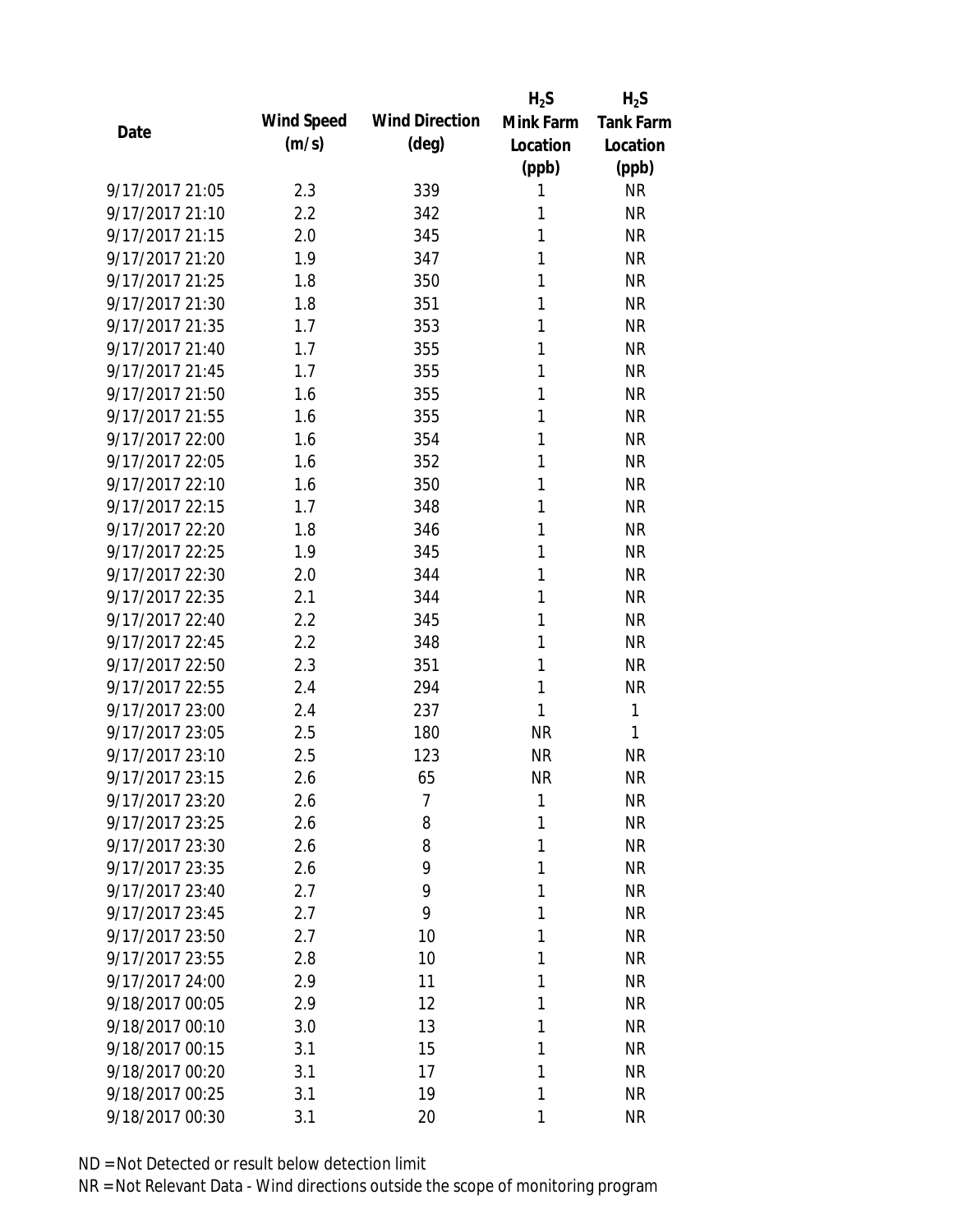|                 |            |                       | $H_2S$       | $H_2S$           |
|-----------------|------------|-----------------------|--------------|------------------|
| Date            | Wind Speed | <b>Wind Direction</b> | Mink Farm    | <b>Tank Farm</b> |
|                 | (m/s)      | $(\text{deg})$        | Location     | Location         |
|                 |            |                       | (ppb)        | (ppb)            |
| 9/18/2017 00:35 | 3.1        | 22                    | 1            | <b>NR</b>        |
| 9/18/2017 00:40 | 3.1        | 24                    | 1            | <b>NR</b>        |
| 9/18/2017 00:45 | 3.1        | 25                    | 1            | <b>NR</b>        |
| 9/18/2017 00:50 | 3.1        | 26                    | 1            | <b>NR</b>        |
| 9/18/2017 00:55 | 3.1        | 27                    | <b>ND</b>    | <b>NR</b>        |
| 9/18/2017 01:00 | 3.0        | 28                    | <b>ND</b>    | <b>NR</b>        |
| 9/18/2017 01:05 | 3.0        | 29                    | <b>ND</b>    | <b>NR</b>        |
| 9/18/2017 01:10 | 2.9        | 30                    | 1            | <b>NR</b>        |
| 9/18/2017 01:15 | 2.8        | 31                    | 1            | <b>NR</b>        |
| 9/18/2017 01:20 | 2.6        | 33                    | 1            | <b>NR</b>        |
| 9/18/2017 01:25 | 2.4        | 36                    | $\mathbf{1}$ | <b>NR</b>        |
| 9/18/2017 01:30 | 2.2        | 40                    | 1            | <b>NR</b>        |
| 9/18/2017 01:35 | 2.0        | 43                    | <b>NR</b>    | <b>NR</b>        |
| 9/18/2017 01:40 | 1.9        | 46                    | <b>NR</b>    | <b>NR</b>        |
| 9/18/2017 01:45 | 1.8        | 48                    | <b>NR</b>    | <b>NR</b>        |
| 9/18/2017 01:50 | 1.8        | 49                    | <b>NR</b>    | <b>NR</b>        |
| 9/18/2017 01:55 | 1.8        | 49                    | <b>NR</b>    | <b>NR</b>        |
| 9/18/2017 02:00 | 1.9        | 48                    | <b>NR</b>    | <b>NR</b>        |
| 9/18/2017 02:05 | 1.9        | 47                    | <b>NR</b>    | <b>NR</b>        |
| 9/18/2017 02:10 | 2.0        | 46                    | <b>NR</b>    | <b>NR</b>        |
| 9/18/2017 02:15 | 2.0        | 45                    | <b>NR</b>    | <b>NR</b>        |
| 9/18/2017 02:20 | 2.0        | 44                    | <b>NR</b>    | <b>NR</b>        |
| 9/18/2017 02:25 | 2.0        | 43                    | <b>NR</b>    | <b>NR</b>        |
| 9/18/2017 02:30 | 1.9        | 43                    | <b>NR</b>    | <b>NR</b>        |
| 9/18/2017 02:35 | 1.9        | 43                    | <b>NR</b>    | <b>NR</b>        |
| 9/18/2017 02:40 | 1.8        | 43                    | <b>NR</b>    | <b>NR</b>        |
| 9/18/2017 02:45 | 1.7        | 44                    | <b>NR</b>    | <b>NR</b>        |
| 9/18/2017 02:50 | 1.6        | 45                    | <b>NR</b>    | NR               |
| 9/18/2017 02:55 | 1.6        | 46                    | <b>NR</b>    | <b>NR</b>        |
| 9/18/2017 03:00 | 1.5        | 48                    | <b>NR</b>    | <b>NR</b>        |
| 9/18/2017 03:05 | 1.5        | 48                    | <b>NR</b>    | <b>NR</b>        |
| 9/18/2017 03:10 | 1.5        | 48                    | <b>NR</b>    | <b>NR</b>        |
| 9/18/2017 03:15 | 1.6        | 47                    | <b>NR</b>    | <b>NR</b>        |
| 9/18/2017 03:20 | 1.6        | 46                    | <b>NR</b>    | <b>NR</b>        |
| 9/18/2017 03:25 | 1.7        | 43                    | <b>NR</b>    | <b>NR</b>        |
| 9/18/2017 03:30 | 1.8        | 40                    | 1            | <b>NR</b>        |
| 9/18/2017 03:35 | 1.9        | 37                    | 1            | <b>NR</b>        |
| 9/18/2017 03:40 | 1.9        | 34                    | 1            | <b>NR</b>        |
| 9/18/2017 03:45 | 2.0        | 31                    | 1            | <b>NR</b>        |
| 9/18/2017 03:50 | 2.1        | 29                    | 1            | <b>NR</b>        |
|                 |            |                       | 1            |                  |
| 9/18/2017 03:55 | 2.1        | 28                    |              | <b>NR</b>        |
| 9/18/2017 04:00 | 2.1        | 28                    | 1            | <b>NR</b>        |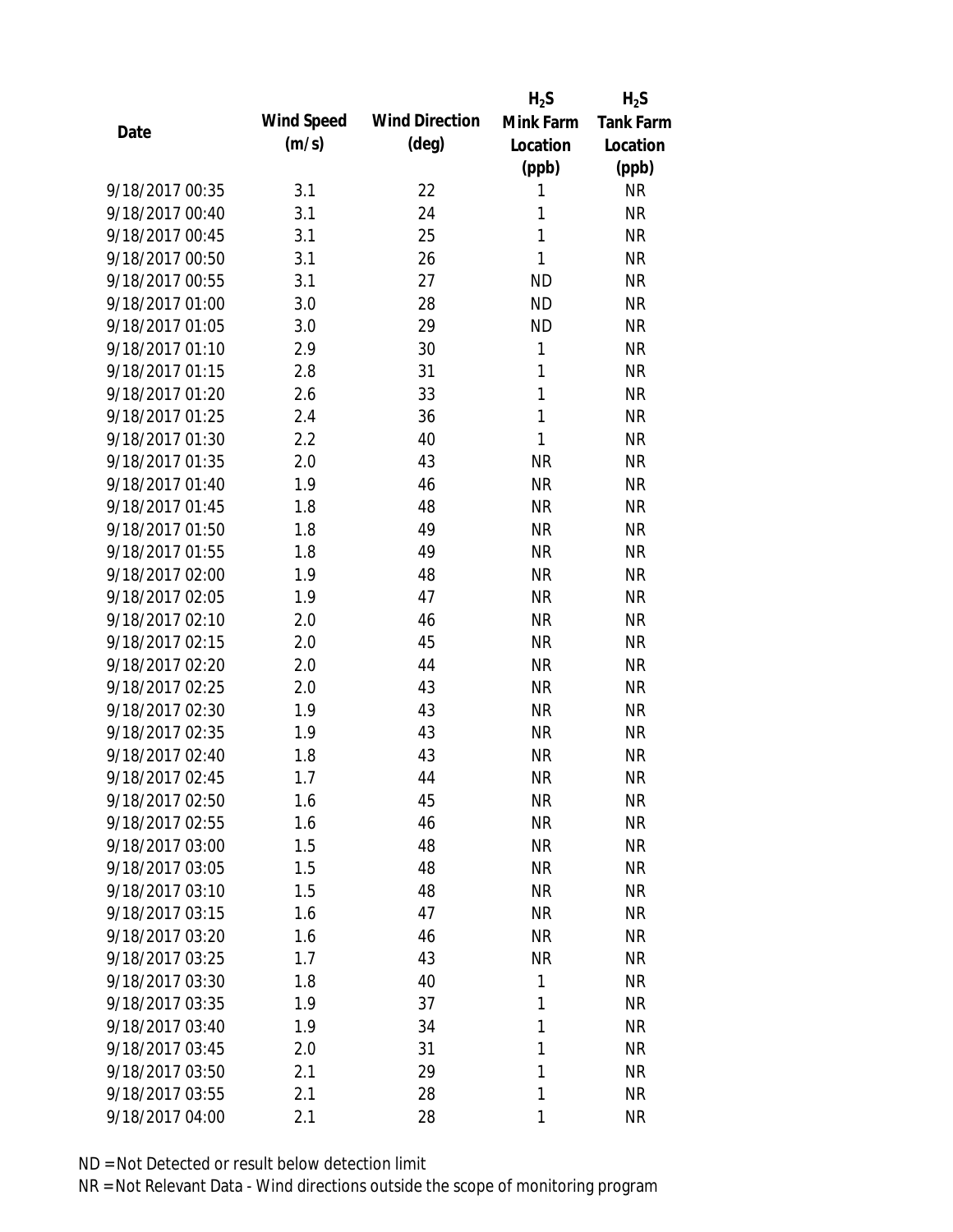|                 |            |                       | $H_2S$    | $H_2S$           |
|-----------------|------------|-----------------------|-----------|------------------|
| Date            | Wind Speed | <b>Wind Direction</b> | Mink Farm | <b>Tank Farm</b> |
|                 | (m/s)      | $(\text{deg})$        | Location  | Location         |
|                 |            |                       | (ppb)     | (ppb)            |
| 9/18/2017 04:05 | 2.0        | 28                    | 1         | <b>NR</b>        |
| 9/18/2017 04:10 | 2.0        | 29                    | 1         | <b>NR</b>        |
| 9/18/2017 04:15 | 1.9        | 30                    | 1         | <b>NR</b>        |
| 9/18/2017 04:20 | 1.9        | 31                    | 1         | <b>NR</b>        |
| 9/18/2017 04:25 | 1.8        | 32                    | 1         | <b>NR</b>        |
| 9/18/2017 04:30 | 1.9        | 33                    | <b>ND</b> | <b>NR</b>        |
| 9/18/2017 04:35 | 1.9        | 33                    | <b>ND</b> | <b>NR</b>        |
| 9/18/2017 04:40 | 1.9        | 32                    | <b>ND</b> | <b>NR</b>        |
| 9/18/2017 04:45 | 2.0        | 31                    | <b>ND</b> | <b>NR</b>        |
| 9/18/2017 04:50 | 2.1        | 29                    | <b>ND</b> | <b>NR</b>        |
| 9/18/2017 04:55 | 2.1        | 28                    | 1         | <b>NR</b>        |
| 9/18/2017 05:00 | 2.2        | 26                    | 1         | <b>NR</b>        |
| 9/18/2017 05:05 | 2.3        | 25                    | 1         | <b>NR</b>        |
| 9/18/2017 05:10 | 2.3        | 24                    | 1         | <b>NR</b>        |
| 9/18/2017 05:15 | 2.3        | 23                    | 1         | <b>NR</b>        |
| 9/18/2017 05:20 | 2.3        | 22                    | 1         | <b>NR</b>        |
| 9/18/2017 05:25 | 2.3        | 22                    | 1         | <b>NR</b>        |
| 9/18/2017 05:30 | 2.3        | 22                    | 1         | <b>NR</b>        |
| 9/18/2017 05:35 | 2.3        | 23                    | 1         | <b>NR</b>        |
| 9/18/2017 05:40 | 2.2        | 25                    | 1         | <b>NR</b>        |
| 9/18/2017 05:45 | 2.2        | 27                    | 1         | <b>NR</b>        |
| 9/18/2017 05:50 | 2.1        | 29                    | 1         | <b>NR</b>        |
| 9/18/2017 05:55 | 1.9        | 32                    | 1         | <b>NR</b>        |
| 9/18/2017 06:00 | 1.8        | 33                    | 1         | <b>NR</b>        |
| 9/18/2017 06:05 | 1.8        | 33                    | 1         | <b>NR</b>        |
| 9/18/2017 06:10 | 1.7        | 32                    | 1         | <b>NR</b>        |
| 9/18/2017 06:15 | 1.7        | 31                    | 1         | <b>NR</b>        |
| 9/18/2017 06:20 | 1.7        | 28                    | 1         | <b>NR</b>        |
| 9/18/2017 06:25 | 1.8        | 26                    | 1         | <b>NR</b>        |
| 9/18/2017 06:30 | 1.8        | 24                    | 1         | <b>NR</b>        |
| 9/18/2017 06:35 | 1.9        | 23                    | 1         | <b>NR</b>        |
| 9/18/2017 06:40 | 1.9        | 23                    | 1         | <b>NR</b>        |
| 9/18/2017 06:45 | 1.9        | 24                    | 1         | <b>NR</b>        |
| 9/18/2017 06:50 | 1.9        | 26                    | 1         | <b>NR</b>        |
| 9/18/2017 06:55 | 1.9        | 30                    | 1         | <b>NR</b>        |
| 9/18/2017 07:00 | 1.8        | 34                    | 1         | <b>NR</b>        |
| 9/18/2017 07:05 | 1.7        | 37                    | 1         | <b>NR</b>        |
| 9/18/2017 07:10 | 1.7        | 39                    | 1         | <b>NR</b>        |
| 9/18/2017 07:15 | 1.7        | 41                    | <b>NR</b> | <b>NR</b>        |
| 9/18/2017 07:20 | 1.8        | 41                    | <b>NR</b> | <b>NR</b>        |
| 9/18/2017 07:25 | 1.8        | 41                    | <b>NR</b> | <b>NR</b>        |
| 9/18/2017 07:30 | 1.8        | 40                    | 1         | <b>NR</b>        |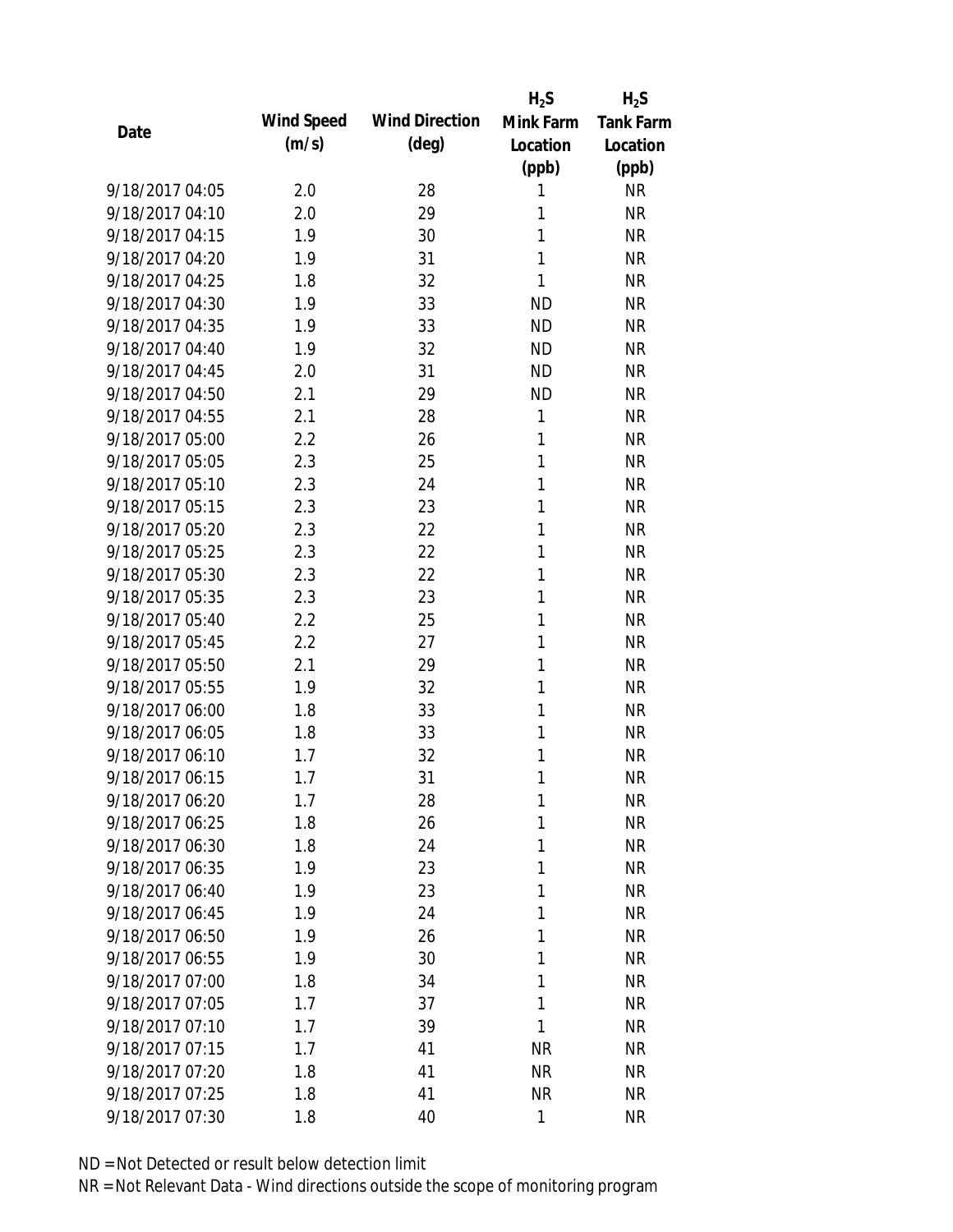|                 |            |                       | $H_2S$         | $H_2S$           |
|-----------------|------------|-----------------------|----------------|------------------|
| Date            | Wind Speed | <b>Wind Direction</b> | Mink Farm      | <b>Tank Farm</b> |
|                 | (m/s)      | $(\text{deg})$        | Location       | Location         |
|                 |            |                       | (ppb)          | (ppb)            |
| 9/18/2017 07:35 | 1.9        | 39                    | 1              | <b>NR</b>        |
| 9/18/2017 07:40 | 1.9        | 39                    | 1              | <b>NR</b>        |
| 9/18/2017 07:45 | 1.9        | 38                    | 1              | <b>NR</b>        |
| 9/18/2017 07:50 | 1.9        | 38                    | 1              | <b>NR</b>        |
| 9/18/2017 07:55 | 2.0        | 38                    | 1              | <b>NR</b>        |
| 9/18/2017 08:00 | 2.0        | 38                    | 1              | <b>NR</b>        |
| 9/18/2017 08:05 | 2.0        | 37                    | 1              | <b>NR</b>        |
| 9/18/2017 08:10 | 2.1        | 36                    | 1              | <b>NR</b>        |
| 9/18/2017 08:15 | 2.1        | 35                    | 1              | <b>NR</b>        |
| 9/18/2017 08:20 | 2.1        | 34                    | 1              | <b>NR</b>        |
| 9/18/2017 08:25 | 2.1        | 32                    | 1              | <b>NR</b>        |
| 9/18/2017 08:30 | 2.2        | 31                    | 1              | <b>NR</b>        |
| 9/18/2017 08:35 | 2.2        | 30                    | 1              | <b>NR</b>        |
| 9/18/2017 08:40 | 2.2        | 29                    | 1              | <b>NR</b>        |
| 9/18/2017 08:45 | 2.2        | 30                    | 1              | <b>NR</b>        |
| 9/18/2017 08:50 | 2.2        | 31                    | 1              | <b>NR</b>        |
| 9/18/2017 08:55 | 2.2        | 32                    | 1              | <b>NR</b>        |
| 9/18/2017 09:00 | 2.1        | 35                    | 1              | <b>NR</b>        |
| 9/18/2017 09:05 | 2.0        | 37                    | <b>ND</b>      | <b>NR</b>        |
| 9/18/2017 09:10 | 1.9        | 40                    | <b>ND</b>      | <b>NR</b>        |
| 9/18/2017 09:15 | 1.8        | 44                    | <b>NR</b>      | <b>NR</b>        |
| 9/18/2017 09:20 | 1.8        | 48                    | <b>NR</b>      | <b>NR</b>        |
| 9/18/2017 09:25 | 1.7        | 52                    | <b>NR</b>      | <b>NR</b>        |
| 9/18/2017 09:30 | 1.7        | 57                    | <b>NR</b>      | <b>NR</b>        |
| 9/18/2017 09:35 | 1.7        | 61                    | <b>NR</b>      | <b>NR</b>        |
| 9/18/2017 09:40 | 1.7        | 65                    | <b>NR</b>      | <b>NR</b>        |
| 9/18/2017 09:45 | 1.7        | 67                    | <b>NR</b>      | <b>NR</b>        |
| 9/18/2017 09:50 | 1.8        | 68                    | <b>NR</b>      | NR               |
| 9/18/2017 09:55 | 1.8        | 66                    | <b>NR</b>      | <b>NR</b>        |
| 9/18/2017 10:00 | 1.9        | 61                    | <b>NR</b>      | <b>NR</b>        |
| 9/18/2017 10:05 | 2.0        | 56                    | <b>NR</b>      | <b>NR</b>        |
| 9/18/2017 10:10 | 2.1        | 49                    | <b>NR</b>      | <b>NR</b>        |
| 9/18/2017 10:15 | 2.2        | 42                    | <b>NR</b>      | <b>NR</b>        |
| 9/18/2017 10:20 | 2.3        | 37                    | 1              | <b>NR</b>        |
| 9/18/2017 10:25 | 2.3        | 33                    | 1              | <b>NR</b>        |
| 9/18/2017 10:30 | 2.3        | 32                    | 1              | <b>NR</b>        |
| 9/18/2017 10:35 | 2.3        | 32                    | 1              | <b>NR</b>        |
| 9/18/2017 10:40 | 2.3        | 33                    | 1              | <b>NR</b>        |
| 9/18/2017 10:45 | 2.2        | 35                    | $\overline{2}$ | <b>NR</b>        |
| 9/18/2017 10:50 | 2.2        | 38                    | $\overline{2}$ | <b>NR</b>        |
| 9/18/2017 10:55 | 2.1        | 40                    | $\overline{2}$ | <b>NR</b>        |
| 9/18/2017 11:00 | 2.1        | 44                    | <b>NR</b>      | <b>NR</b>        |
|                 |            |                       |                |                  |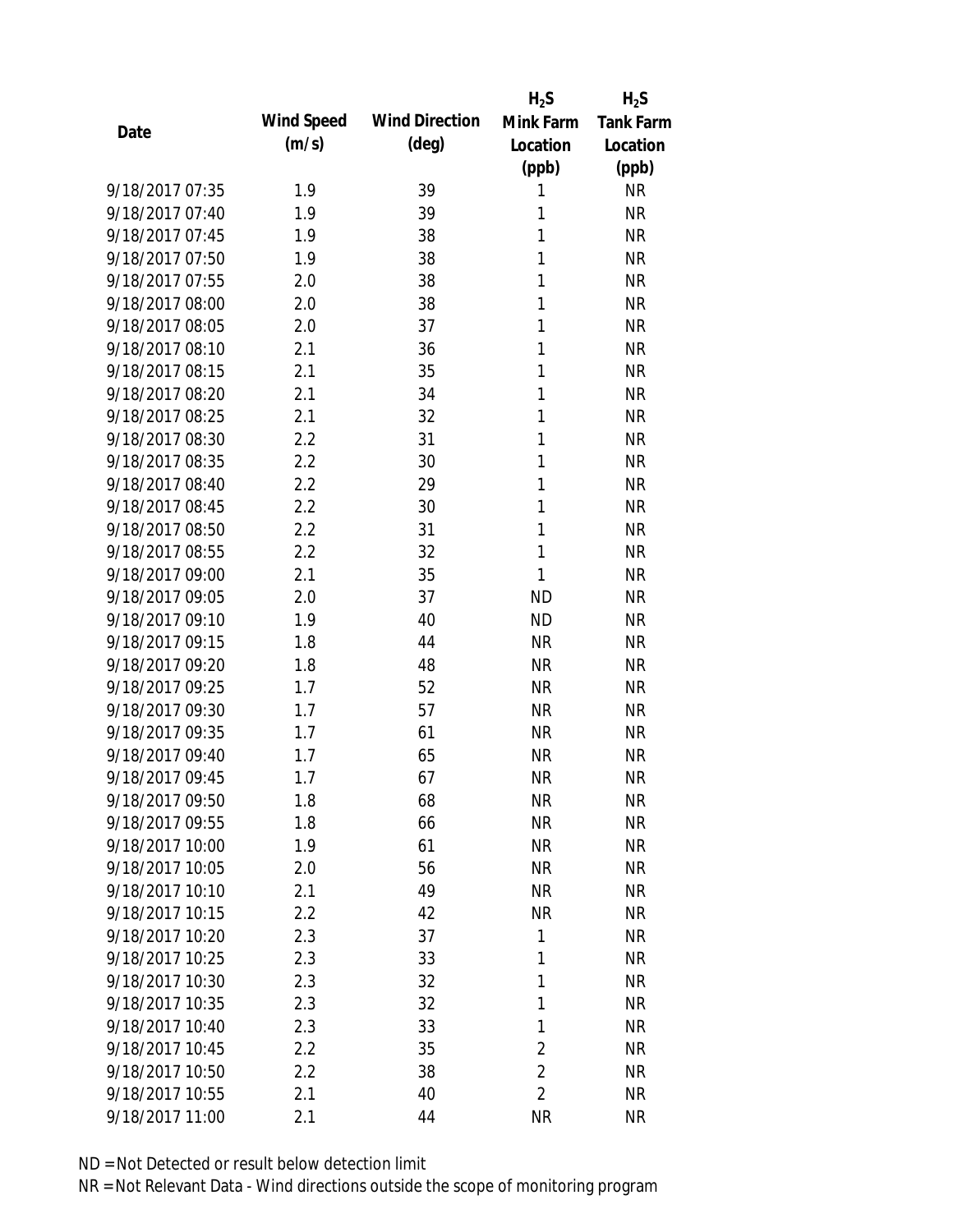|                 |            |                       | $H_2S$    | $H_2S$           |
|-----------------|------------|-----------------------|-----------|------------------|
|                 | Wind Speed | <b>Wind Direction</b> | Mink Farm | <b>Tank Farm</b> |
| Date            | (m/s)      | $(\text{deg})$        | Location  | Location         |
|                 |            |                       | (ppb)     | (ppb)            |
| 9/18/2017 11:05 | 2.1        | 48                    | <b>NR</b> | <b>NR</b>        |
| 9/18/2017 11:10 | 2.0        | 53                    | <b>NR</b> | <b>NR</b>        |
| 9/18/2017 11:15 | 2.0        | 58                    | <b>NR</b> | <b>NR</b>        |
| 9/18/2017 11:20 | 2.0        | 63                    | <b>NR</b> | <b>NR</b>        |
| 9/18/2017 11:25 | 2.1        | 66                    | <b>NR</b> | <b>NR</b>        |
| 9/18/2017 11:30 | 2.1        | 66                    | <b>NR</b> | <b>NR</b>        |
| 9/18/2017 11:35 | 2.1        | 65                    | <b>NR</b> | <b>NR</b>        |
| 9/18/2017 11:40 | 2.1        | 65                    | <b>NR</b> | <b>NR</b>        |
| 9/18/2017 11:45 | 2.1        | 65                    | <b>NR</b> | <b>NR</b>        |
| 9/18/2017 11:50 | 2.1        | 64                    | <b>NR</b> | <b>NR</b>        |
| 9/18/2017 11:55 | 2.2        | 62                    | <b>NR</b> | <b>NR</b>        |
| 9/18/2017 12:00 | 2.2        | 63                    | <b>NR</b> | <b>NR</b>        |
| 9/18/2017 12:05 | 2.2        | 64                    | <b>NR</b> | <b>NR</b>        |
| 9/18/2017 12:10 | 2.2        | 64                    | <b>NR</b> | <b>NR</b>        |
| 9/18/2017 12:15 | 2.2        | 62                    | <b>NR</b> | <b>NR</b>        |
| 9/18/2017 12:20 | 2.2        | 64                    | <b>NR</b> | <b>NR</b>        |
| 9/18/2017 12:25 | 2.2        | 69                    | <b>NR</b> | <b>NR</b>        |
| 9/18/2017 12:30 | 2.2        | 74                    | <b>NR</b> | <b>NR</b>        |
| 9/18/2017 12:35 | 2.1        | 78                    | <b>NR</b> | <b>NR</b>        |
| 9/18/2017 12:40 | 2.1        | 83                    | <b>NR</b> | <b>NR</b>        |
| 9/18/2017 12:45 | 2.1        | 88                    | <b>NR</b> | <b>NR</b>        |
| 9/18/2017 12:50 | 2.2        | 90                    | <b>NR</b> | <b>NR</b>        |
| 9/18/2017 12:55 | 2.2        | 89                    | <b>NR</b> | <b>NR</b>        |
| 9/18/2017 13:00 | 2.2        | 86                    | <b>NR</b> | <b>NR</b>        |
| 9/18/2017 13:05 | 2.2        | 86                    | <b>NR</b> | <b>NR</b>        |
| 9/18/2017 13:10 | 2.2        | 85                    | <b>NR</b> | <b>NR</b>        |
| 9/18/2017 13:15 | 2.2        | 85                    | <b>NR</b> | <b>NR</b>        |
| 9/18/2017 13:20 | $2.2\,$    | 87                    | <b>NR</b> | <b>NR</b>        |
| 9/18/2017 13:25 | 2.3        | 91                    | <b>NR</b> | <b>NR</b>        |
| 9/18/2017 13:30 | 2.4        | 95                    | <b>NR</b> | NR               |
| 9/18/2017 13:35 | 2.5        | 98                    | <b>NR</b> | <b>NR</b>        |
| 9/18/2017 13:40 | 2.6        | 101                   | <b>NR</b> | NR               |
| 9/18/2017 13:45 | 2.6        | 102                   | <b>NR</b> | <b>NR</b>        |
| 9/18/2017 13:50 | 2.6        | 101                   | <b>NR</b> | <b>NR</b>        |
| 9/18/2017 13:55 | 2.6        | 98                    | <b>NR</b> | <b>NR</b>        |
| 9/18/2017 14:00 | 2.6        | 96                    | <b>NR</b> | <b>NR</b>        |
| 9/18/2017 14:05 | 2.6        | 96                    | <b>NR</b> | NR               |
| 9/18/2017 14:10 | 2.6        | 96                    | NR        | NR               |
| 9/18/2017 14:15 | 2.6        | 96                    | <b>NR</b> | NR               |
| 9/18/2017 14:20 |            | 97                    | <b>NR</b> |                  |
|                 | 2.7        |                       |           | NR               |
| 9/18/2017 14:25 | 2.7        | 99                    | <b>NR</b> | <b>NR</b>        |
| 9/18/2017 14:30 | 2.7        | 99                    | <b>NR</b> | <b>NR</b>        |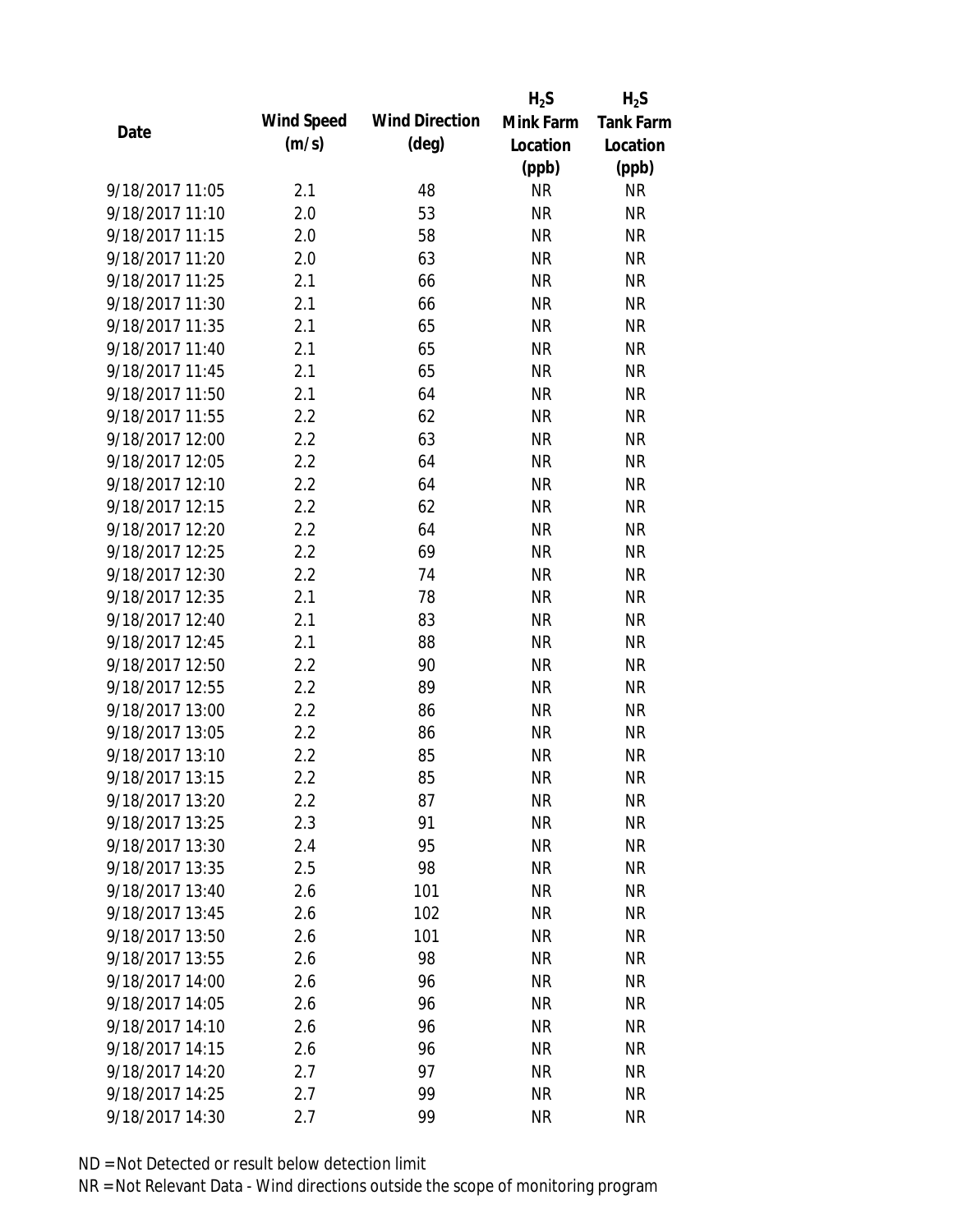|                 |            |                       | $H_2S$    | $H_2S$           |
|-----------------|------------|-----------------------|-----------|------------------|
| Date            | Wind Speed | <b>Wind Direction</b> | Mink Farm | <b>Tank Farm</b> |
|                 | (m/s)      | $(\text{deg})$        | Location  | Location         |
|                 |            |                       | (ppb)     | (ppb)            |
| 9/18/2017 14:35 | 2.7        | 96                    | <b>NR</b> | NR               |
| 9/18/2017 14:40 | 2.7        | 93                    | <b>NR</b> | <b>NR</b>        |
| 9/18/2017 14:45 | 2.6        | 90                    | <b>NR</b> | <b>NR</b>        |
| 9/18/2017 14:50 | 2.5        | 85                    | <b>NR</b> | <b>NR</b>        |
| 9/18/2017 14:55 | 2.4        | 80                    | <b>NR</b> | <b>NR</b>        |
| 9/18/2017 15:00 | 2.4        | 78                    | <b>NR</b> | <b>NR</b>        |
| 9/18/2017 15:05 | 2.3        | 77                    | <b>NR</b> | <b>NR</b>        |
| 9/18/2017 15:10 | 2.2        | 77                    | <b>NR</b> | <b>NR</b>        |
| 9/18/2017 15:15 | 2.2        | 78                    | <b>NR</b> | <b>NR</b>        |
| 9/18/2017 15:20 | 2.3        | 82                    | <b>NR</b> | <b>NR</b>        |
| 9/18/2017 15:25 | 2.3        | 86                    | <b>NR</b> | <b>NR</b>        |
| 9/18/2017 15:30 | 2.4        | 88                    | <b>NR</b> | <b>NR</b>        |
| 9/18/2017 15:35 | 2.5        | 91                    | <b>NR</b> | <b>NR</b>        |
| 9/18/2017 15:40 | 2.6        | 93                    | <b>NR</b> | <b>NR</b>        |
| 9/18/2017 15:45 | 2.6        | 92                    | <b>NR</b> | <b>NR</b>        |
| 9/18/2017 15:50 | 2.6        | 89                    | <b>NR</b> | <b>NR</b>        |
| 9/18/2017 15:55 | 2.6        | 86                    | <b>NR</b> | <b>NR</b>        |
| 9/18/2017 16:00 | 2.6        | 82                    | <b>NR</b> | <b>NR</b>        |
| 9/18/2017 16:05 | 2.6        | 78                    | <b>NR</b> | <b>NR</b>        |
| 9/18/2017 16:10 | 2.5        | 74                    | <b>NR</b> | <b>NR</b>        |
| 9/18/2017 16:15 | 2.5        | 73                    | <b>NR</b> | <b>NR</b>        |
| 9/18/2017 16:20 | 2.5        | 72                    | <b>NR</b> | <b>NR</b>        |
| 9/18/2017 16:25 | 2.5        | 72                    | <b>NR</b> | <b>NR</b>        |
| 9/18/2017 16:30 | 2.6        | 73                    | <b>NR</b> | <b>NR</b>        |
| 9/18/2017 16:35 | 2.6        | 75                    | <b>NR</b> | <b>NR</b>        |
| 9/18/2017 16:40 | 2.6        | 77                    | <b>NR</b> | <b>NR</b>        |
| 9/18/2017 16:45 | 2.5        | 77                    | <b>NR</b> | <b>NR</b>        |
| 9/18/2017 16:50 | 2.5        | 78                    | <b>NR</b> | NR               |
| 9/18/2017 16:55 | 2.4        | 79                    | <b>NR</b> | <b>NR</b>        |
| 9/18/2017 17:00 | 2.4        | 79                    | <b>NR</b> | <b>NR</b>        |
| 9/18/2017 17:05 | 2.3        | 78                    | <b>NR</b> | <b>NR</b>        |
| 9/18/2017 17:10 | 2.2        | 79                    | <b>NR</b> | NR               |
| 9/18/2017 17:15 | 2.2        | 80                    | <b>NR</b> | <b>NR</b>        |
| 9/18/2017 17:20 | 2.2        | 81                    | <b>NR</b> | <b>NR</b>        |
| 9/18/2017 17:25 | 2.3        | 83                    | <b>NR</b> | <b>NR</b>        |
| 9/18/2017 17:30 | 2.3        | 84                    | <b>NR</b> | <b>NR</b>        |
| 9/18/2017 17:35 | 2.4        | 86                    | <b>NR</b> | <b>NR</b>        |
| 9/18/2017 17:40 | 2.5        | 87                    | NR        | <b>NR</b>        |
| 9/18/2017 17:45 | 2.6        | 87                    | <b>NR</b> | NR               |
| 9/18/2017 17:50 | 2.6        | 87                    | NR        | NR               |
| 9/18/2017 17:55 | 2.5        | 86                    | <b>NR</b> | <b>NR</b>        |
| 9/18/2017 18:00 | 2.5        | 84                    | <b>NR</b> | <b>NR</b>        |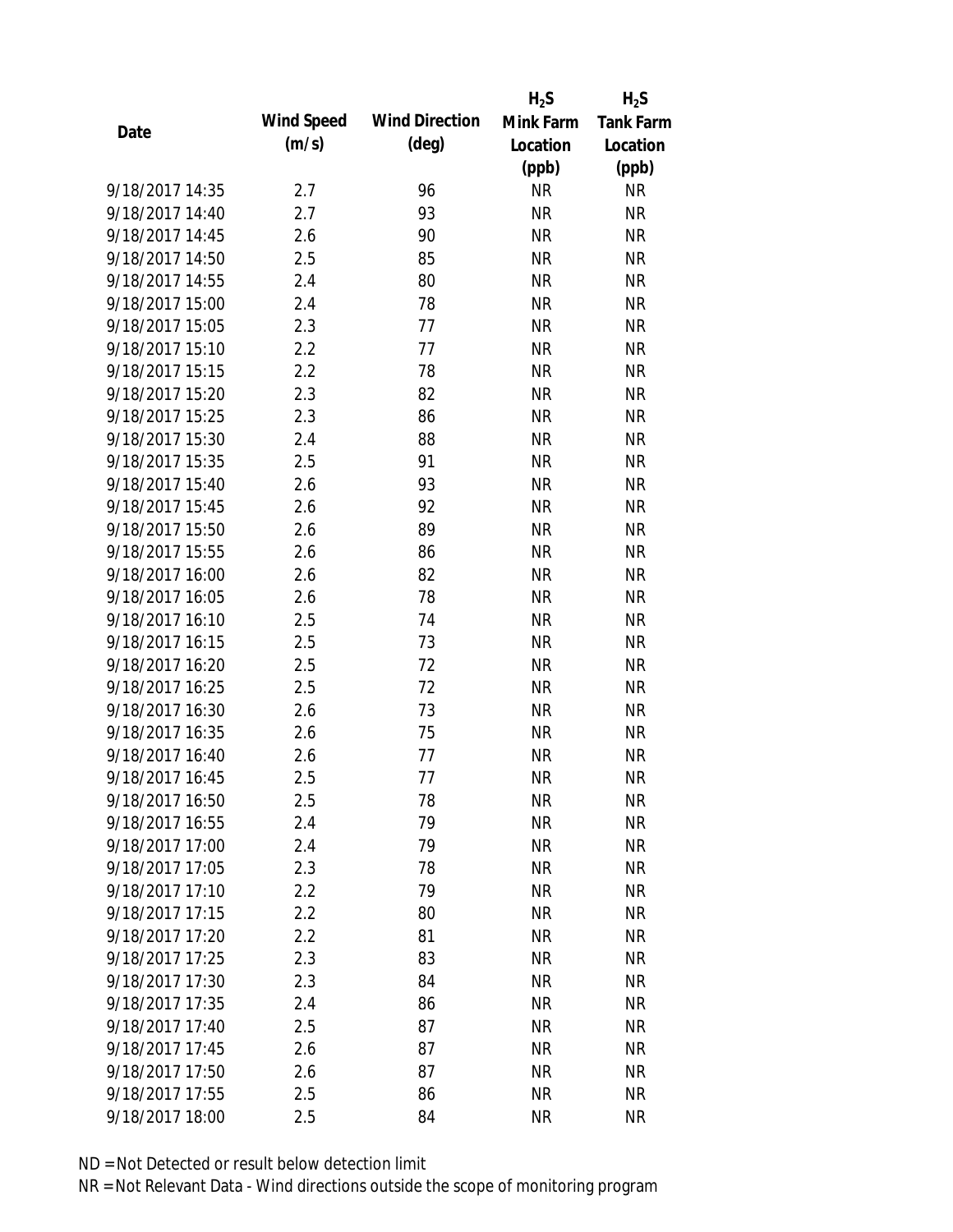|                 |            |                       | $H_2S$    | $H_2S$           |
|-----------------|------------|-----------------------|-----------|------------------|
| Date            | Wind Speed | <b>Wind Direction</b> | Mink Farm | <b>Tank Farm</b> |
|                 | (m/s)      | $(\text{deg})$        | Location  | Location         |
|                 |            |                       | (ppb)     | (ppb)            |
| 9/18/2017 18:05 | 2.4        | 82                    | <b>NR</b> | NR               |
| 9/18/2017 18:10 | 2.2        | 79                    | <b>NR</b> | <b>NR</b>        |
| 9/18/2017 18:15 | 2.2        | 75                    | <b>NR</b> | <b>NR</b>        |
| 9/18/2017 18:20 | 2.1        | 70                    | <b>NR</b> | <b>NR</b>        |
| 9/18/2017 18:25 | 2.1        | 66                    | <b>NR</b> | <b>NR</b>        |
| 9/18/2017 18:30 | 2.2        | 61                    | <b>NR</b> | <b>NR</b>        |
| 9/18/2017 18:35 | 2.2        | 57                    | <b>NR</b> | <b>NR</b>        |
| 9/18/2017 18:40 | 2.3        | 54                    | <b>NR</b> | <b>NR</b>        |
| 9/18/2017 18:45 | 2.4        | 53                    | <b>NR</b> | <b>NR</b>        |
| 9/18/2017 18:50 | 2.5        | 53                    | <b>NR</b> | <b>NR</b>        |
| 9/18/2017 18:55 | 2.4        | 54                    | <b>NR</b> | <b>NR</b>        |
| 9/18/2017 19:00 | 2.4        | 55                    | <b>NR</b> | <b>NR</b>        |
| 9/18/2017 19:05 | 2.4        | 58                    | <b>NR</b> | <b>NR</b>        |
| 9/18/2017 19:10 | 2.3        | 61                    | <b>NR</b> | <b>NR</b>        |
| 9/18/2017 19:15 | 2.2        | 63                    | <b>NR</b> | <b>NR</b>        |
| 9/18/2017 19:20 | 2.1        | 66                    | <b>NR</b> | <b>NR</b>        |
| 9/18/2017 19:25 | 2.1        | 68                    | <b>NR</b> | <b>NR</b>        |
| 9/18/2017 19:30 | 2.0        | 71                    | <b>NR</b> | <b>NR</b>        |
| 9/18/2017 19:35 | 2.0        | 72                    | <b>NR</b> | <b>NR</b>        |
| 9/18/2017 19:40 | 2.0        | 73                    | <b>NR</b> | <b>NR</b>        |
| 9/18/2017 19:45 | 1.9        | 73                    | <b>NR</b> | <b>NR</b>        |
| 9/18/2017 19:50 | 1.9        | 73                    | <b>NR</b> | <b>NR</b>        |
| 9/18/2017 19:55 | 1.8        | 72                    | <b>NR</b> | <b>NR</b>        |
| 9/18/2017 20:00 | 1.8        | 70                    | <b>NR</b> | <b>NR</b>        |
| 9/18/2017 20:05 | 1.8        | 68                    | <b>NR</b> | <b>NR</b>        |
| 9/18/2017 20:10 | 1.8        | 66                    | <b>NR</b> | <b>NR</b>        |
| 9/18/2017 20:15 | 1.8        | 65                    | <b>NR</b> | <b>NR</b>        |
| 9/18/2017 20:20 | 1.9        | 63                    | <b>NR</b> | NR               |
| 9/18/2017 20:25 | 2.0        | 62                    | <b>NR</b> | <b>NR</b>        |
| 9/18/2017 20:30 | 2.0        | 61                    | <b>NR</b> | <b>NR</b>        |
| 9/18/2017 20:35 | 2.1        | 61                    | <b>NR</b> | <b>NR</b>        |
| 9/18/2017 20:40 | 2.1        | 62                    | <b>NR</b> | NR               |
| 9/18/2017 20:45 | 2.2        | 62                    | <b>NR</b> | <b>NR</b>        |
| 9/18/2017 20:50 | 2.2        | 63                    | <b>NR</b> | <b>NR</b>        |
| 9/18/2017 20:55 | $2.2\,$    | 64                    | <b>NR</b> | <b>NR</b>        |
| 9/18/2017 21:00 | $2.2\,$    | 64                    | <b>NR</b> | <b>NR</b>        |
| 9/18/2017 21:05 | 2.2        | 65                    | <b>NR</b> | <b>NR</b>        |
| 9/18/2017 21:10 | $2.2\,$    | 65                    | NR        | <b>NR</b>        |
| 9/18/2017 21:15 | 2.2        | 65                    | <b>NR</b> | <b>NR</b>        |
| 9/18/2017 21:20 | 2.2        | 66                    | NR        | <b>NR</b>        |
| 9/18/2017 21:25 | 2.2        | 67                    | <b>NR</b> | <b>NR</b>        |
| 9/18/2017 21:30 | 2.3        | 68                    | <b>NR</b> | <b>NR</b>        |
|                 |            |                       |           |                  |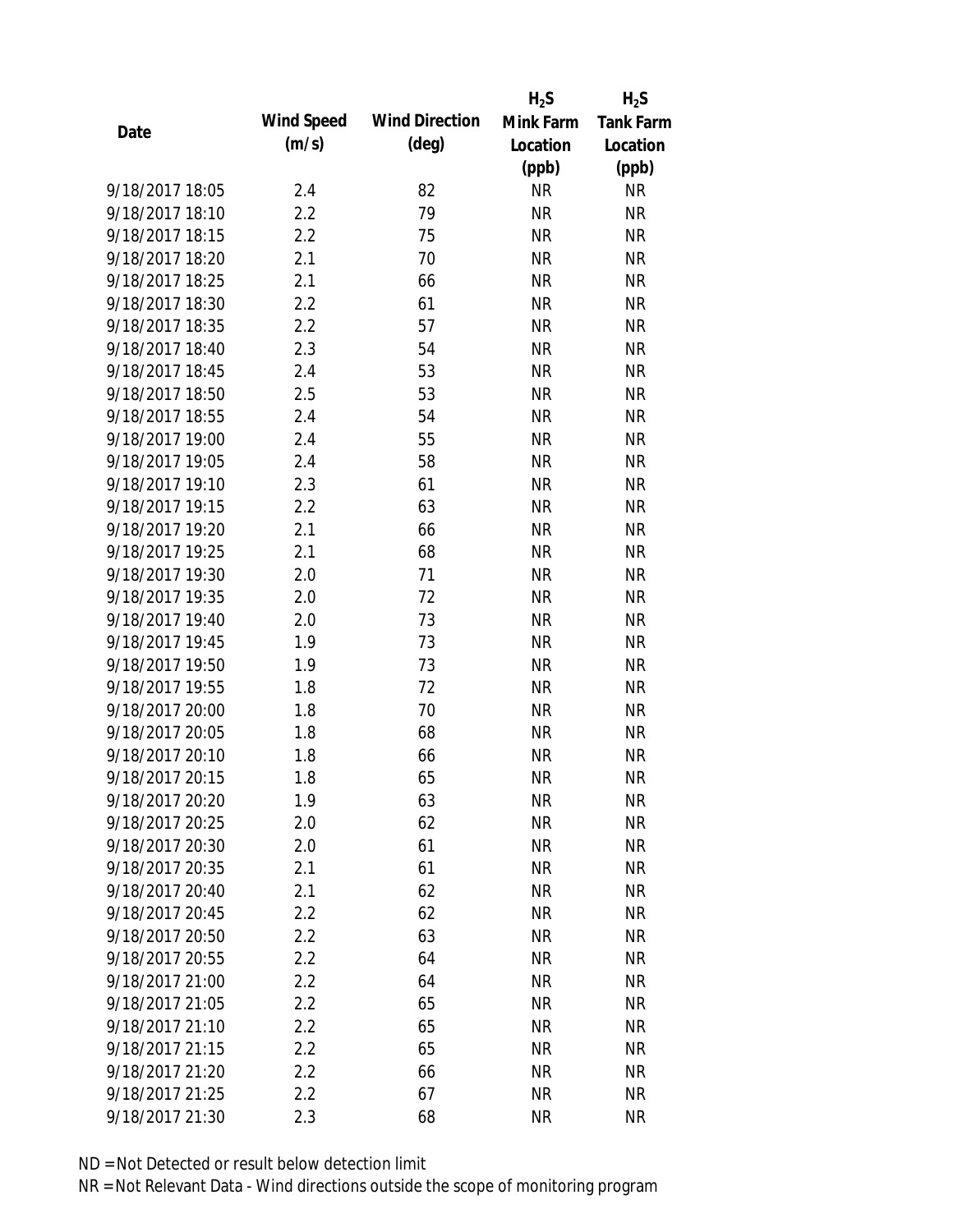|                 |            |                       | $H_2S$    | $H_2S$           |
|-----------------|------------|-----------------------|-----------|------------------|
| Date            | Wind Speed | <b>Wind Direction</b> | Mink Farm | <b>Tank Farm</b> |
|                 | (m/s)      | $(\text{deg})$        | Location  | Location         |
|                 |            |                       | (ppb)     | (ppb)            |
| 9/18/2017 21:35 | 2.3        | 68                    | <b>NR</b> | NR               |
| 9/18/2017 21:40 | 2.4        | 69                    | <b>NR</b> | <b>NR</b>        |
| 9/18/2017 21:45 | 2.4        | 70                    | <b>NR</b> | <b>NR</b>        |
| 9/18/2017 21:50 | 2.4        | 71                    | <b>NR</b> | <b>NR</b>        |
| 9/18/2017 21:55 | 2.4        | 72                    | <b>NR</b> | <b>NR</b>        |
| 9/18/2017 22:00 | 2.4        | 72                    | <b>NR</b> | <b>NR</b>        |
| 9/18/2017 22:05 | 2.4        | 72                    | <b>NR</b> | <b>NR</b>        |
| 9/18/2017 22:10 | 2.3        | 73                    | <b>NR</b> | <b>NR</b>        |
| 9/18/2017 22:15 | 2.3        | 73                    | <b>NR</b> | <b>NR</b>        |
| 9/18/2017 22:20 | 2.2        | 72                    | <b>NR</b> | <b>NR</b>        |
| 9/18/2017 22:25 | 2.2        | 71                    | <b>NR</b> | <b>NR</b>        |
| 9/18/2017 22:30 | 2.2        | 70                    | <b>NR</b> | <b>NR</b>        |
| 9/18/2017 22:35 | 2.1        | 69                    | <b>NR</b> | <b>NR</b>        |
| 9/18/2017 22:40 | 2.1        | 68                    | <b>NR</b> | <b>NR</b>        |
| 9/18/2017 22:45 | 2.0        | 68                    | <b>NR</b> | <b>NR</b>        |
| 9/18/2017 22:50 | 2.0        | 68                    | <b>NR</b> | <b>NR</b>        |
| 9/18/2017 22:55 | 1.9        | 69                    | <b>NR</b> | <b>NR</b>        |
| 9/18/2017 23:00 | 1.9        | 69                    | <b>NR</b> | <b>NR</b>        |
| 9/18/2017 23:05 | 1.9        | 70                    | <b>NR</b> | <b>NR</b>        |
| 9/18/2017 23:10 | 1.9        | 70                    | <b>NR</b> | <b>NR</b>        |
| 9/18/2017 23:15 | 1.9        | 68                    | <b>NR</b> | <b>NR</b>        |
| 9/18/2017 23:20 | 2.0        | 66                    | <b>NR</b> | <b>NR</b>        |
| 9/18/2017 23:25 | 2.1        | 64                    | <b>NR</b> | <b>NR</b>        |
| 9/18/2017 23:30 | 2.1        | 61                    | <b>NR</b> | <b>NR</b>        |
| 9/18/2017 23:35 | 2.2        | 58                    | <b>NR</b> | <b>NR</b>        |
| 9/18/2017 23:40 | 2.3        | 56                    | <b>NR</b> | <b>NR</b>        |
| 9/18/2017 23:45 | 2.3        | 54                    | <b>NR</b> | <b>NR</b>        |
| 9/18/2017 23:50 | 2.3        | 54                    | <b>NR</b> | NR               |
| 9/18/2017 23:55 | 2.3        | 55                    | <b>NR</b> | <b>NR</b>        |
| 9/18/2017 24:00 | 2.3        | 57                    | <b>NR</b> | <b>NR</b>        |
| 9/19/2017 00:05 | 2.3        | 59                    | <b>NR</b> | <b>NR</b>        |
| 9/19/2017 00:10 | 2.3        | 62                    | <b>NR</b> | NR               |
| 9/19/2017 00:15 | 2.3        | 64                    | <b>NR</b> | <b>NR</b>        |
| 9/19/2017 00:20 | 2.3        | 66                    | <b>NR</b> | <b>NR</b>        |
| 9/19/2017 00:25 | 2.2        | 67                    | <b>NR</b> | <b>NR</b>        |
| 9/19/2017 00:30 | 2.2        | 67                    | <b>NR</b> | <b>NR</b>        |
| 9/19/2017 00:35 | 2.2        | 67                    | <b>NR</b> | <b>NR</b>        |
| 9/19/2017 00:40 | 2.1        | 66                    | NR        | <b>NR</b>        |
| 9/19/2017 00:45 | 2.0        | 67                    | <b>NR</b> | <b>NR</b>        |
| 9/19/2017 00:50 | 1.9        | 67                    |           | <b>NR</b>        |
|                 |            |                       | NR        |                  |
| 9/19/2017 00:55 | 1.9        | 70                    | <b>NR</b> | <b>NR</b>        |
| 9/19/2017 01:00 | 1.8        | 72                    | <b>NR</b> | <b>NR</b>        |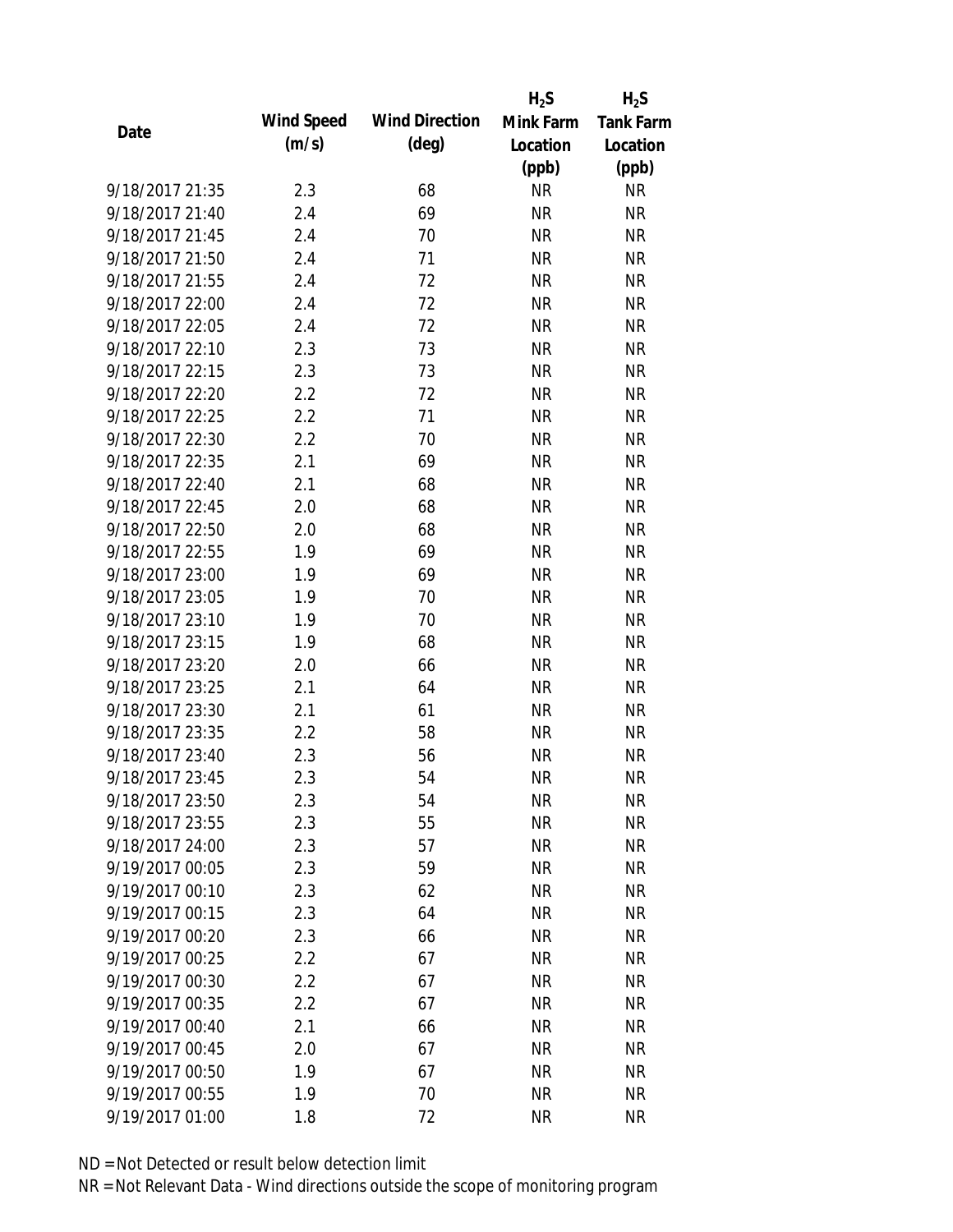|                 |            |                       | $H_2S$    | $H_2S$           |
|-----------------|------------|-----------------------|-----------|------------------|
| Date            | Wind Speed | <b>Wind Direction</b> | Mink Farm | <b>Tank Farm</b> |
|                 | (m/s)      | $(\text{deg})$        | Location  | Location         |
|                 |            |                       | (ppb)     | (ppb)            |
| 9/19/2017 01:05 | 1.7        | 72                    | <b>NR</b> | <b>NR</b>        |
| 9/19/2017 01:10 | 1.6        | 71                    | <b>NR</b> | <b>NR</b>        |
| 9/19/2017 01:15 | 1.6        | 69                    | <b>NR</b> | <b>NR</b>        |
| 9/19/2017 01:20 | 1.5        | 112                   | <b>NR</b> | <b>NR</b>        |
| 9/19/2017 01:25 | 1.3        | 146                   | <b>NR</b> | <b>NR</b>        |
| 9/19/2017 01:30 | 1.3        | 179                   | <b>NR</b> | 1                |
| 9/19/2017 01:35 | 1.2        | 213                   | <b>NR</b> | 1                |
| 9/19/2017 01:40 | 1.1        | 248                   | <b>ND</b> | 1                |
| 9/19/2017 01:45 | 1.0        | 286                   | <b>ND</b> | <b>NR</b>        |
| 9/19/2017 01:50 | 0.9        | 279                   | 1         | <b>NR</b>        |
| 9/19/2017 01:55 | 0.8        | 280                   | 1         | <b>NR</b>        |
| 9/19/2017 02:00 | 0.7        | 279                   | 1         | <b>NR</b>        |
| 9/19/2017 02:05 | 0.5        | 274                   | 1         | 1                |
| 9/19/2017 02:10 | 0.5        | 264                   | 1         | 1                |
| 9/19/2017 02:15 | 0.4        | 250                   | 1         | 1                |
| 9/19/2017 02:20 | 0.4        | 236                   | 1         | 1                |
| 9/19/2017 02:25 | 0.4        | 222                   | <b>NR</b> | 1                |
| 9/19/2017 02:30 | 0.5        | 207                   | <b>NR</b> | 1                |
| 9/19/2017 02:35 | 0.5        | 197                   | <b>NR</b> | 1                |
| 9/19/2017 02:40 | 0.5        | 205                   | <b>NR</b> | 1                |
| 9/19/2017 02:45 | 0.5        | 219                   | <b>NR</b> | 1                |
| 9/19/2017 02:50 | 0.5        | 235                   | <b>ND</b> | 1                |
| 9/19/2017 02:55 | 0.5        | 252                   | <b>ND</b> | 1                |
| 9/19/2017 03:00 | 0.7        | 274                   | 1         | 1                |
| 9/19/2017 03:05 | 0.9        | 298                   | 1         | <b>NR</b>        |
| 9/19/2017 03:10 | 1.2        | 313                   | 1         | <b>NR</b>        |
| 9/19/2017 03:15 | 1.4        | 324                   | 1         | <b>NR</b>        |
| 9/19/2017 03:20 | 1.7        | 275                   | 1         | $\overline{2}$   |
| 9/19/2017 03:25 | 1.8        | 225                   | <b>NR</b> | $\overline{2}$   |
| 9/19/2017 03:30 | 2.0        | 173                   | <b>NR</b> | $\overline{2}$   |
| 9/19/2017 03:35 | 2.0        | 121                   | <b>NR</b> | <b>NR</b>        |
| 9/19/2017 03:40 | 2.0        | 67                    | <b>NR</b> | <b>NR</b>        |
| 9/19/2017 03:45 | 1.9        | 11                    | 1         | <b>NR</b>        |
| 9/19/2017 03:50 | 1.8        | 16                    | 1         | <b>NR</b>        |
| 9/19/2017 03:55 | 1.7        | 20                    | 1         | <b>NR</b>        |
| 9/19/2017 04:00 | 1.5        | 25                    | 1         | <b>NR</b>        |
| 9/19/2017 04:05 | 1.5        | 30                    | 1         | NR               |
| 9/19/2017 04:10 | 1.5        | 35                    | 1         | <b>NR</b>        |
| 9/19/2017 04:15 | 1.5        | 38                    | 1         | <b>NR</b>        |
| 9/19/2017 04:20 | 1.5        | 42                    | NR        | <b>NR</b>        |
| 9/19/2017 04:25 | 1.5        | 44                    | <b>NR</b> | <b>NR</b>        |
| 9/19/2017 04:30 | 1.5        | 46                    | <b>NR</b> | <b>NR</b>        |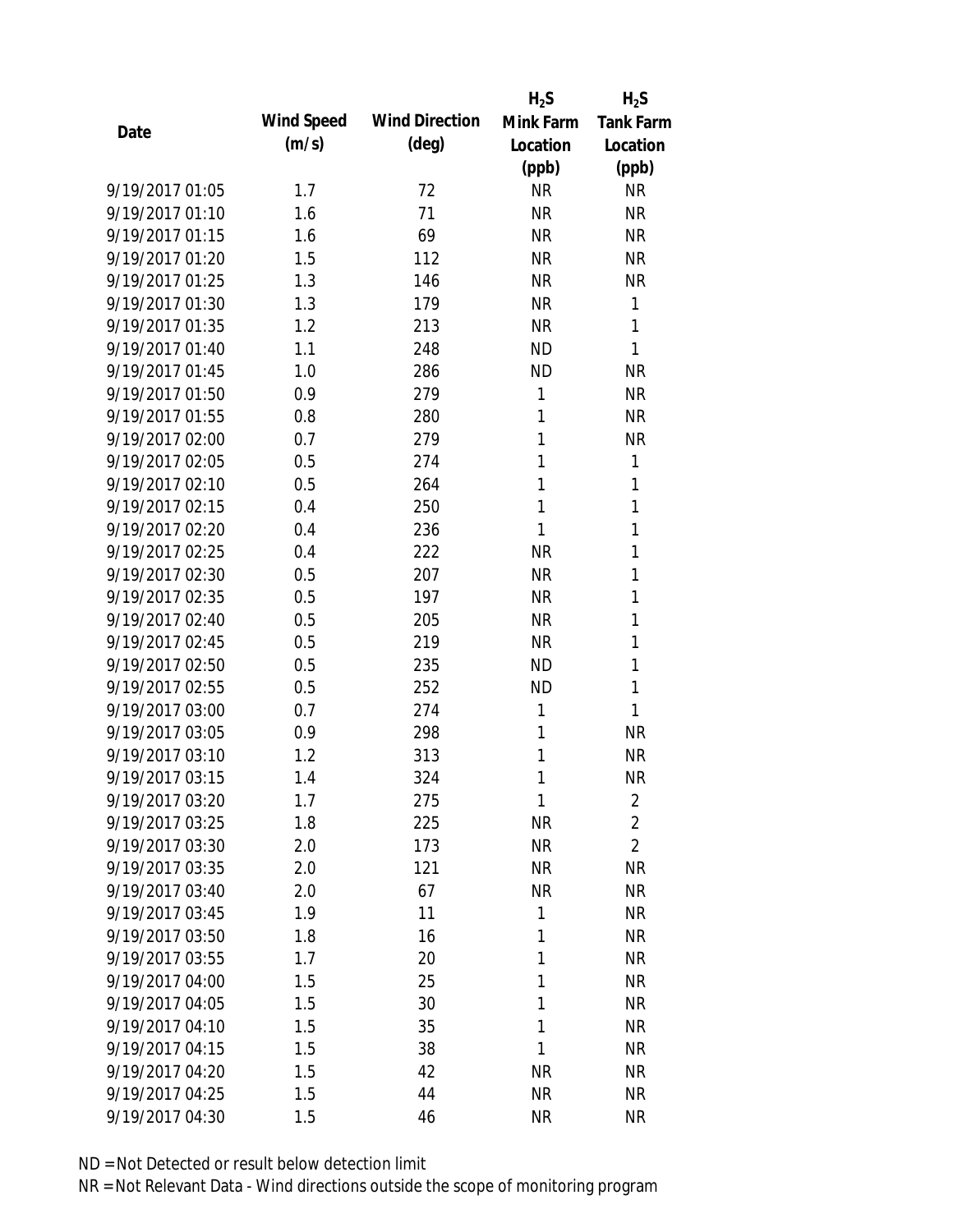|                 |            |                       | $H_2S$         | $H_2S$           |
|-----------------|------------|-----------------------|----------------|------------------|
| Date            | Wind Speed | <b>Wind Direction</b> | Mink Farm      | <b>Tank Farm</b> |
|                 | (m/s)      | $(\text{deg})$        | Location       | Location         |
|                 |            |                       | (ppb)          | (ppb)            |
| 9/19/2017 04:35 | 1.5        | 48                    | <b>NR</b>      | <b>NR</b>        |
| 9/19/2017 04:40 | 1.5        | 49                    | <b>NR</b>      | <b>NR</b>        |
| 9/19/2017 04:45 | 1.5        | 49                    | <b>NR</b>      | <b>NR</b>        |
| 9/19/2017 04:50 | 1.5        | 47                    | <b>NR</b>      | <b>NR</b>        |
| 9/19/2017 04:55 | 1.6        | 44                    | <b>NR</b>      | <b>NR</b>        |
| 9/19/2017 05:00 | 1.6        | 40                    | 1              | <b>NR</b>        |
| 9/19/2017 05:05 | 1.6        | 36                    | 1              | <b>NR</b>        |
| 9/19/2017 05:10 | 1.7        | 32                    | 1              | <b>NR</b>        |
| 9/19/2017 05:15 | 1.6        | 29                    | 1              | <b>NR</b>        |
| 9/19/2017 05:20 | 1.5        | 28                    | 1              | <b>NR</b>        |
| 9/19/2017 05:25 | 1.4        | 29                    | 1              | <b>NR</b>        |
| 9/19/2017 05:30 | 1.2        | 31                    | 1              | <b>NR</b>        |
| 9/19/2017 05:35 | 1.1        | 31                    | 1              | <b>NR</b>        |
| 9/19/2017 05:40 | 0.9        | 30                    | 1              | <b>NR</b>        |
| 9/19/2017 05:45 | 0.9        | 27                    | 1              | <b>NR</b>        |
| 9/19/2017 05:50 | 0.8        | 81                    | <b>NR</b>      | <b>NR</b>        |
| 9/19/2017 05:55 | 0.7        | 133                   | <b>NR</b>      | <b>NR</b>        |
| 9/19/2017 06:00 | 0.7        | 186                   | <b>NR</b>      | 1                |
| 9/19/2017 06:05 | 0.6        | 181                   | <b>NR</b>      | 1                |
| 9/19/2017 06:10 | 0.6        | 238                   | 1              | 1                |
| 9/19/2017 06:15 | 0.6        | 237                   | 1              | 1                |
| 9/19/2017 06:20 | 0.7        | 238                   | 1              | $\mathbf{1}$     |
| 9/19/2017 06:25 | 0.7        | 239                   | 1              | 1                |
| 9/19/2017 06:30 | 0.8        | 240                   | 1              | $\mathbf{1}$     |
| 9/19/2017 06:35 | 0.8        | 300                   | 1              | <b>NR</b>        |
| 9/19/2017 06:40 | 0.8        | 240                   | $\overline{c}$ | $\overline{2}$   |
| 9/19/2017 06:45 | 0.8        | 240                   | $\overline{2}$ | $\overline{2}$   |
| 9/19/2017 06:50 | 0.9        | 181                   | <b>NR</b>      | $\overline{2}$   |
| 9/19/2017 06:55 | 1.0        | 123                   | <b>NR</b>      | <b>NR</b>        |
| 9/19/2017 07:00 | 1.1        | 64                    | <b>NR</b>      | <b>NR</b>        |
| 9/19/2017 07:05 | 1.3        | 7                     | 1              | <b>NR</b>        |
| 9/19/2017 07:10 | 1.5        | 10                    | 1              | NR               |
| 9/19/2017 07:15 | 1.6        | 13                    | 1              | <b>NR</b>        |
| 9/19/2017 07:20 | 1.8        | 16                    | 1              | <b>NR</b>        |
| 9/19/2017 07:25 | 1.9        | 19                    | 1              | <b>NR</b>        |
| 9/19/2017 07:30 | 1.9        | 23                    | 1              | <b>NR</b>        |
| 9/19/2017 07:35 | 1.9        | 27                    | 1              | <b>NR</b>        |
| 9/19/2017 07:40 | 1.8        | 31                    | <b>ND</b>      | <b>NR</b>        |
| 9/19/2017 07:45 | 1.6        | 36                    | <b>ND</b>      | <b>NR</b>        |
| 9/19/2017 07:50 | 1.4        | 43                    | <b>NR</b>      | <b>NR</b>        |
| 9/19/2017 07:55 | 1.2        | 52                    | <b>NR</b>      | <b>NR</b>        |
| 9/19/2017 08:00 | 0.9        | 64                    | <b>NR</b>      | <b>NR</b>        |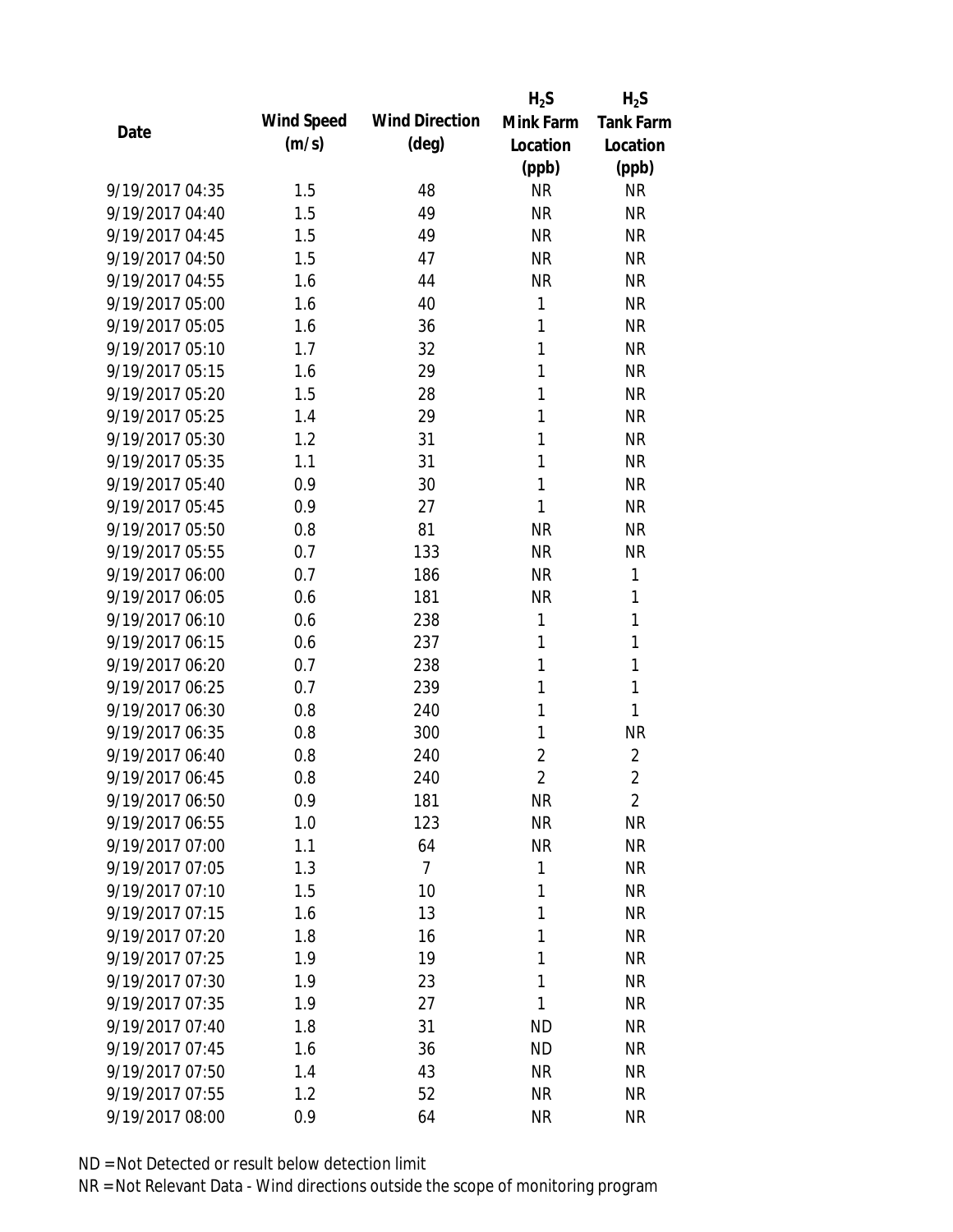|                 |            |                       | $H_2S$       | $H_2S$           |
|-----------------|------------|-----------------------|--------------|------------------|
|                 | Wind Speed | <b>Wind Direction</b> | Mink Farm    | <b>Tank Farm</b> |
| Date            | (m/s)      | $(\text{deg})$        | Location     | Location         |
|                 |            |                       | (ppb)        | (ppb)            |
| 9/19/2017 08:05 | 0.8        | 77                    | <b>NR</b>    | <b>NR</b>        |
| 9/19/2017 08:10 | 0.6        | 90                    | <b>NR</b>    | <b>NR</b>        |
| 9/19/2017 08:15 | 0.6        | 99                    | <b>NR</b>    | <b>NR</b>        |
| 9/19/2017 08:20 | 0.6        | 105                   | <b>NR</b>    | <b>NR</b>        |
| 9/19/2017 08:25 | 0.6        | 105                   | <b>NR</b>    | <b>NR</b>        |
| 9/19/2017 08:30 | 0.7        | 99                    | <b>NR</b>    | <b>NR</b>        |
| 9/19/2017 08:35 | 0.8        | 89                    | <b>NR</b>    | <b>NR</b>        |
| 9/19/2017 08:40 | 0.9        | 77                    | <b>NR</b>    | <b>NR</b>        |
| 9/19/2017 08:45 | 1.0        | 66                    | <b>NR</b>    | <b>NR</b>        |
| 9/19/2017 08:50 | 1.1        | 56                    | <b>NR</b>    | <b>NR</b>        |
| 9/19/2017 08:55 | 1.1        | 49                    | <b>NR</b>    | <b>NR</b>        |
| 9/19/2017 09:00 | 1.1        | 44                    | <b>NR</b>    | <b>NR</b>        |
| 9/19/2017 09:05 | 1.1        | 39                    | $\mathbf{1}$ | <b>NR</b>        |
| 9/19/2017 09:10 | 1.0        | 36                    | $\mathbf{1}$ | <b>NR</b>        |
| 9/19/2017 09:15 | 0.9        | 33                    | 1            | <b>NR</b>        |
| 9/19/2017 09:20 | 0.8        | 32                    | 1            | <b>NR</b>        |
| 9/19/2017 09:25 | 0.7        | 32                    | $\mathbf{1}$ | <b>NR</b>        |
| 9/19/2017 09:30 | 0.6        | 35                    | 1            | <b>NR</b>        |
| 9/19/2017 09:35 | 0.6        | 38                    | 1            | <b>NR</b>        |
| 9/19/2017 09:40 | 0.7        | 42                    | <b>NR</b>    | <b>NR</b>        |
| 9/19/2017 09:45 | 0.8        | 46                    | <b>NR</b>    | <b>NR</b>        |
| 9/19/2017 09:50 | 0.9        | 51                    | <b>NR</b>    | <b>NR</b>        |
| 9/19/2017 09:55 | 1.0        | 54                    | <b>NR</b>    | <b>NR</b>        |
| 9/19/2017 10:00 | 1.2        | 57                    | <b>NR</b>    | <b>NR</b>        |
| 9/19/2017 10:05 | 1.3        | 60                    | <b>NR</b>    | <b>NR</b>        |
| 9/19/2017 10:10 | 1.5        | 60                    | <b>NR</b>    | <b>NR</b>        |
| 9/19/2017 10:15 | 1.6        | 58                    | <b>NR</b>    | <b>NR</b>        |
| 9/19/2017 10:20 | 1.7        | 56                    | <b>NR</b>    | <b>NR</b>        |
| 9/19/2017 10:25 | 1.9        | 52                    | <b>NR</b>    | <b>NR</b>        |
| 9/19/2017 10:30 | 2.0        | 47                    | <b>NR</b>    | <b>NR</b>        |
| 9/19/2017 10:35 | 2.1        | 43                    | <b>NR</b>    | <b>NR</b>        |
| 9/19/2017 10:40 | 2.2        | 40                    | 1            | <b>NR</b>        |
| 9/19/2017 10:45 | 2.2        | 39                    | 1            | <b>NR</b>        |
| 9/19/2017 10:50 | 2.2        | 38                    | 1            | <b>NR</b>        |
| 9/19/2017 10:55 | 2.3        | 38                    | 1            | <b>NR</b>        |
| 9/19/2017 11:00 | 2.3        | 38                    | 1            | <b>NR</b>        |
| 9/19/2017 11:05 | 2.3        | 39                    | 1            | <b>NR</b>        |
| 9/19/2017 11:10 | 2.3        | 39                    | 1            | <b>NR</b>        |
| 9/19/2017 11:15 | 2.3        | 39                    | 1            | <b>NR</b>        |
| 9/19/2017 11:20 | 2.2        | 38                    | 1            | <b>NR</b>        |
| 9/19/2017 11:25 | 2.1        | 36                    | 1            | <b>NR</b>        |
| 9/19/2017 11:30 | 2.0        | 35                    | 1            | <b>NR</b>        |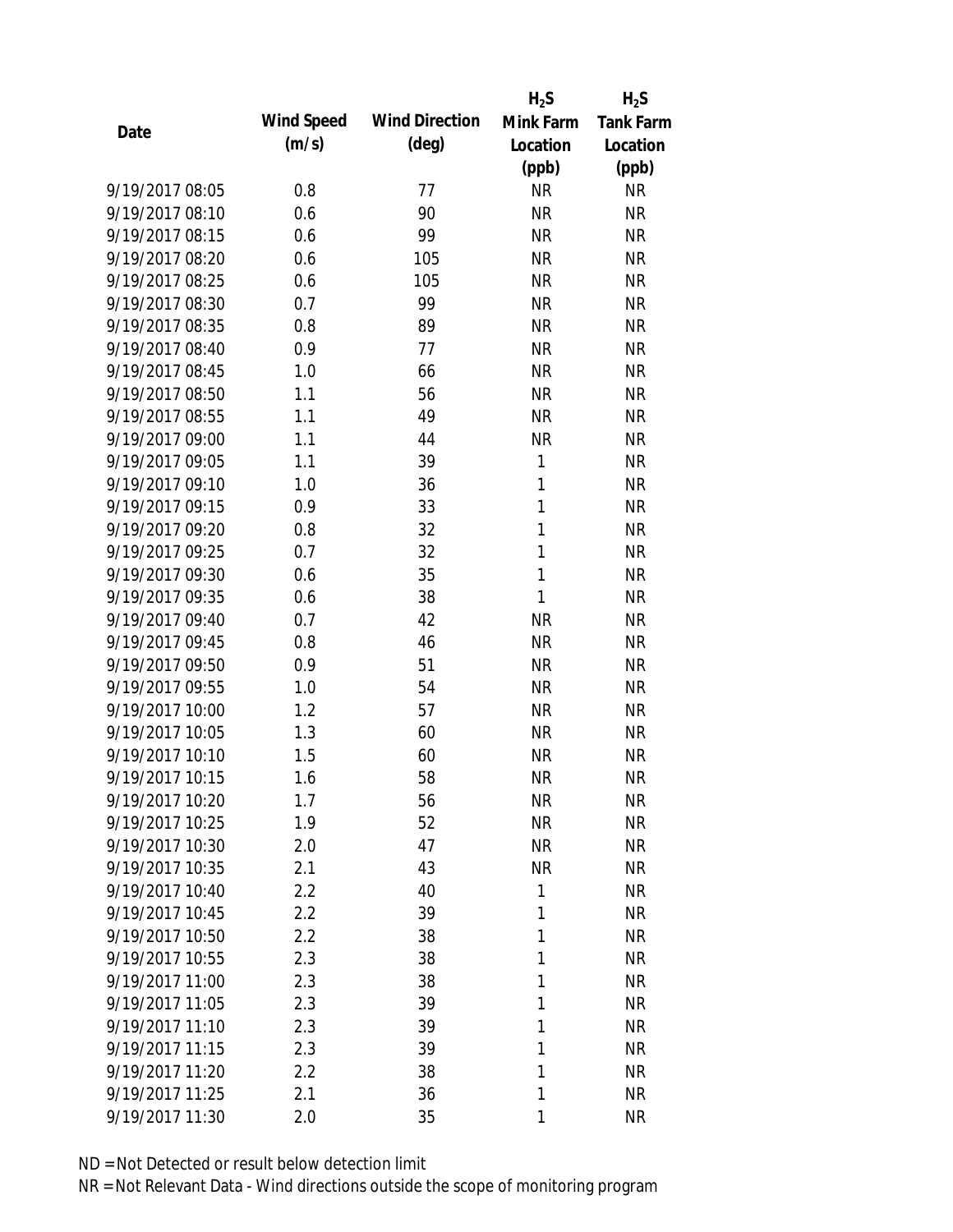|                 |            |                       | $H_2S$    | $H_2S$           |
|-----------------|------------|-----------------------|-----------|------------------|
| Date            | Wind Speed | <b>Wind Direction</b> | Mink Farm | <b>Tank Farm</b> |
|                 | (m/s)      | $(\text{deg})$        | Location  | Location         |
|                 |            |                       | (ppb)     | (ppb)            |
| 9/19/2017 11:35 | 1.9        | 34                    | 1         | <b>NR</b>        |
| 9/19/2017 11:40 | 1.7        | 33                    | <b>ND</b> | <b>NR</b>        |
| 9/19/2017 11:45 | 1.6        | 31                    | <b>ND</b> | <b>NR</b>        |
| 9/19/2017 11:50 | 1.5        | 34                    | <b>ND</b> | <b>NR</b>        |
| 9/19/2017 11:55 | 1.5        | 36                    | <b>ND</b> | <b>NR</b>        |
| 9/19/2017 12:00 | 1.5        | 39                    | 1         | <b>NR</b>        |
| 9/19/2017 12:05 | 1.5        | 43                    | <b>NR</b> | <b>NR</b>        |
| 9/19/2017 12:10 | 1.5        | 47                    | <b>NR</b> | <b>NR</b>        |
| 9/19/2017 12:15 | 1.6        | 49                    | <b>NR</b> | <b>NR</b>        |
| 9/19/2017 12:20 | 1.7        | 48                    | <b>NR</b> | <b>NR</b>        |
| 9/19/2017 12:25 | 1.7        | 49                    | <b>NR</b> | <b>NR</b>        |
| 9/19/2017 12:30 | 1.8        | 47                    | <b>NR</b> | <b>NR</b>        |
| 9/19/2017 12:35 | 1.8        | 44                    | <b>NR</b> | <b>NR</b>        |
| 9/19/2017 12:40 | 1.8        | 40                    | 1         | <b>NR</b>        |
| 9/19/2017 12:45 | 1.7        | 38                    | 1         | <b>NR</b>        |
| 9/19/2017 12:50 | 1.7        | 38                    | 1         | <b>NR</b>        |
| 9/19/2017 12:55 | 1.7        | 38                    | 1         | <b>NR</b>        |
| 9/19/2017 13:00 | 1.7        | 42                    | <b>NR</b> | <b>NR</b>        |
| 9/19/2017 13:05 | 1.8        | 49                    | <b>NR</b> | <b>NR</b>        |
| 9/19/2017 13:10 | 1.8        | 57                    | <b>NR</b> | <b>NR</b>        |
| 9/19/2017 13:15 | 1.9        | 66                    | <b>NR</b> | <b>NR</b>        |
| 9/19/2017 13:20 | 1.9        | 70                    | <b>NR</b> | <b>NR</b>        |
| 9/19/2017 13:25 | 1.8        | 72                    | <b>NR</b> | <b>NR</b>        |
| 9/19/2017 13:30 | 1.8        | 71                    | <b>NR</b> | <b>NR</b>        |
| 9/19/2017 13:35 | 1.7        | 71                    | <b>NR</b> | <b>NR</b>        |
| 9/19/2017 13:40 | 1.7        | 71                    | <b>NR</b> | <b>NR</b>        |
| 9/19/2017 13:45 | 1.7        | 73                    | <b>NR</b> | <b>NR</b>        |
| 9/19/2017 13:50 | 1.8        | 80                    | <b>NR</b> | <b>NR</b>        |
| 9/19/2017 13:55 | 1.8        | 90                    | <b>NR</b> | <b>NR</b>        |
| 9/19/2017 14:00 | 1.9        | 101                   | <b>NR</b> | <b>NR</b>        |
| 9/19/2017 14:05 | 2.0        | 111                   | <b>NR</b> | <b>NR</b>        |
| 9/19/2017 14:10 | 2.0        | 119                   | <b>NR</b> | NR               |
| 9/19/2017 14:15 | 2.0        | 124                   | <b>NR</b> | <b>NR</b>        |
| 9/19/2017 14:20 | 2.0        | 125                   | <b>NR</b> | <b>NR</b>        |
| 9/19/2017 14:25 | 1.9        | 123                   | <b>NR</b> | <b>NR</b>        |
| 9/19/2017 14:30 | 1.8        | 117                   | <b>NR</b> | <b>NR</b>        |
| 9/19/2017 14:35 | 1.8        | 110                   | <b>NR</b> | <b>NR</b>        |
| 9/19/2017 14:40 | 1.7        | 103                   | <b>NR</b> | <b>NR</b>        |
| 9/19/2017 14:45 | 1.7        | 98                    | <b>NR</b> | <b>NR</b>        |
| 9/19/2017 14:50 | 1.7        | 94                    | <b>NR</b> | <b>NR</b>        |
| 9/19/2017 14:55 | 1.8        | 93                    | <b>NR</b> | <b>NR</b>        |
| 9/19/2017 15:00 | 1.8        | 93                    | <b>NR</b> | <b>NR</b>        |
|                 |            |                       |           |                  |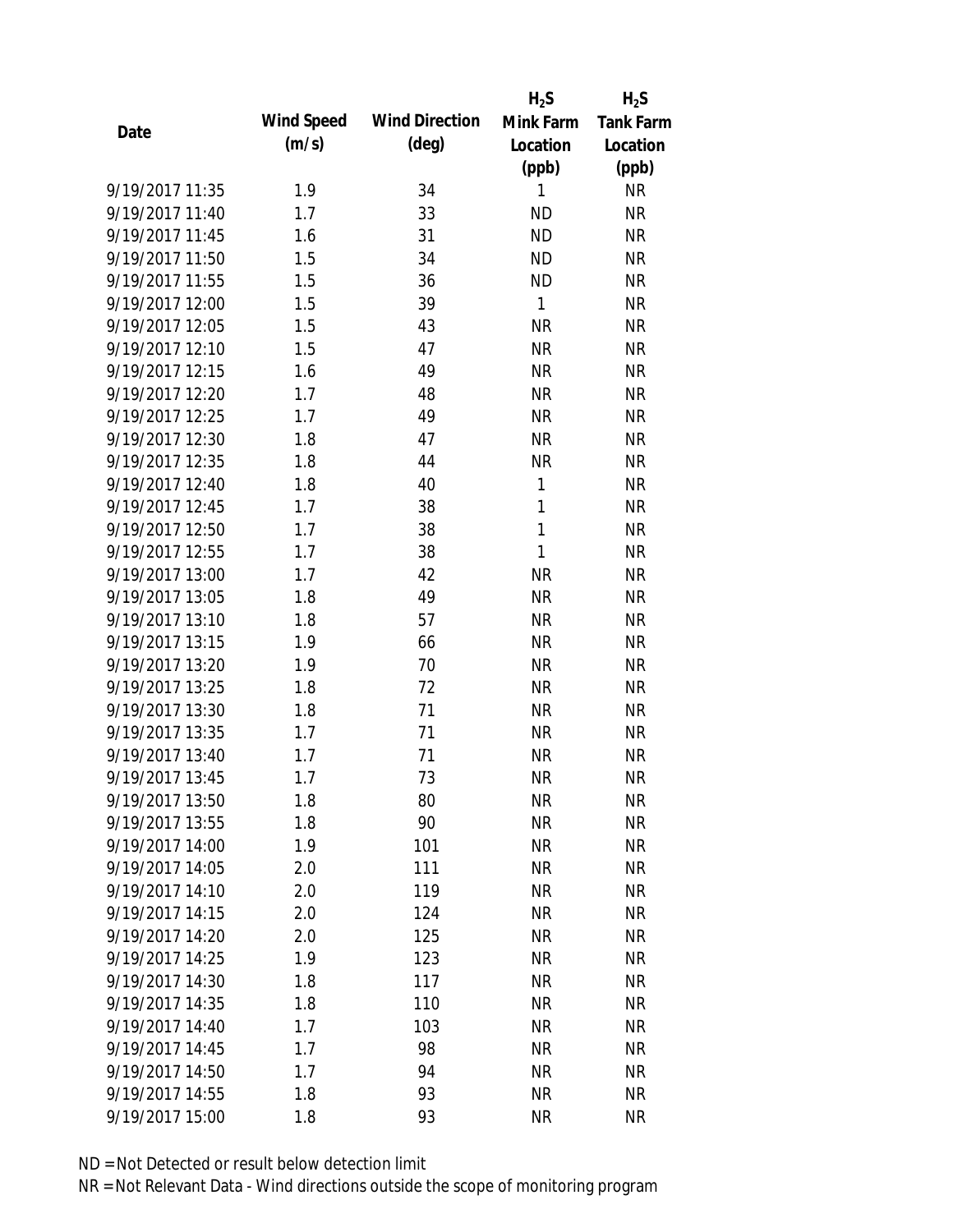|                 |            |                       | $H_2S$    | $H_2S$           |
|-----------------|------------|-----------------------|-----------|------------------|
| Date            | Wind Speed | <b>Wind Direction</b> | Mink Farm | <b>Tank Farm</b> |
|                 | (m/s)      | $(\text{deg})$        | Location  | Location         |
|                 |            |                       | (ppb)     | (ppb)            |
| 9/19/2017 15:05 | 1.8        | 95                    | <b>NR</b> | <b>NR</b>        |
| 9/19/2017 15:10 | 1.9        | 97                    | <b>NR</b> | <b>NR</b>        |
| 9/19/2017 15:15 | 1.9        | 99                    | <b>NR</b> | <b>NR</b>        |
| 9/19/2017 15:20 | 1.9        | 100                   | <b>NR</b> | <b>NR</b>        |
| 9/19/2017 15:25 | 1.9        | 100                   | <b>NR</b> | <b>NR</b>        |
| 9/19/2017 15:30 | 1.8        | 98                    | <b>NR</b> | <b>NR</b>        |
| 9/19/2017 15:35 | 1.8        | 97                    | <b>NR</b> | <b>NR</b>        |
| 9/19/2017 15:40 | 1.8        | 96                    | <b>NR</b> | <b>NR</b>        |
| 9/19/2017 15:45 | 1.8        | 95                    | <b>NR</b> | <b>NR</b>        |
| 9/19/2017 15:50 | 1.8        | 94                    | <b>NR</b> | <b>NR</b>        |
| 9/19/2017 15:55 | 1.8        | 96                    | <b>NR</b> | <b>NR</b>        |
| 9/19/2017 16:00 | 1.9        | 98                    | <b>NR</b> | <b>NR</b>        |
| 9/19/2017 16:05 | 2.0        | 100                   | <b>NR</b> | <b>NR</b>        |
| 9/19/2017 16:10 | 2.0        | 100                   | <b>NR</b> | <b>NR</b>        |
| 9/19/2017 16:15 | 2.0        | 100                   | <b>NR</b> | <b>NR</b>        |
| 9/19/2017 16:20 | 2.0        | 100                   | <b>NR</b> | <b>NR</b>        |
| 9/19/2017 16:25 | 2.0        | 96                    | <b>NR</b> | <b>NR</b>        |
| 9/19/2017 16:30 | 2.0        | 90                    | <b>NR</b> | <b>NR</b>        |
| 9/19/2017 16:35 | 2.1        | 84                    | <b>NR</b> | <b>NR</b>        |
| 9/19/2017 16:40 | 2.1        | 77                    | <b>NR</b> | <b>NR</b>        |
| 9/19/2017 16:45 | 2.3        | 70                    | <b>NR</b> | <b>NR</b>        |
| 9/19/2017 16:50 | 2.4        | 62                    | <b>NR</b> | <b>NR</b>        |
| 9/19/2017 16:55 | 2.6        | 56                    | <b>NR</b> | <b>NR</b>        |
| 9/19/2017 17:00 | 2.7        | 52                    | <b>NR</b> | <b>NR</b>        |
| 9/19/2017 17:05 | 2.7        | 49                    | <b>NR</b> | <b>NR</b>        |
| 9/19/2017 17:10 | 2.7        | 48                    | <b>NR</b> | <b>NR</b>        |
| 9/19/2017 17:15 | 2.7        | 48                    | <b>NR</b> | <b>NR</b>        |
| 9/19/2017 17:20 | 2.7        | 48                    | <b>NR</b> | NR               |
| 9/19/2017 17:25 | 2.6        | 49                    | <b>NR</b> | <b>NR</b>        |
| 9/19/2017 17:30 | 2.5        | 49                    | <b>NR</b> | <b>NR</b>        |
| 9/19/2017 17:35 | 2.5        | 49                    | <b>NR</b> | <b>NR</b>        |
| 9/19/2017 17:40 | 2.5        | 50                    | <b>NR</b> | NR               |
| 9/19/2017 17:45 | 2.4        | 51                    | <b>NR</b> | <b>NR</b>        |
| 9/19/2017 17:50 | 2.4        | 53                    | <b>NR</b> | <b>NR</b>        |
| 9/19/2017 17:55 | 2.4        | 55                    | <b>NR</b> | <b>NR</b>        |
| 9/19/2017 18:00 | 2.4        | 59                    | <b>NR</b> | <b>NR</b>        |
| 9/19/2017 18:05 | 2.3        | 64                    | <b>NR</b> | <b>NR</b>        |
| 9/19/2017 18:10 |            |                       |           |                  |
|                 | 2.3        | 69                    | <b>NR</b> | <b>NR</b>        |
| 9/19/2017 18:15 | 2.3        | 73                    | <b>NR</b> | <b>NR</b>        |
| 9/19/2017 18:20 | 2.3        | 77                    | <b>NR</b> | <b>NR</b>        |
| 9/19/2017 18:25 | 2.3        | 80                    | <b>NR</b> | <b>NR</b>        |
| 9/19/2017 18:30 | 2.4        | 82                    | <b>NR</b> | <b>NR</b>        |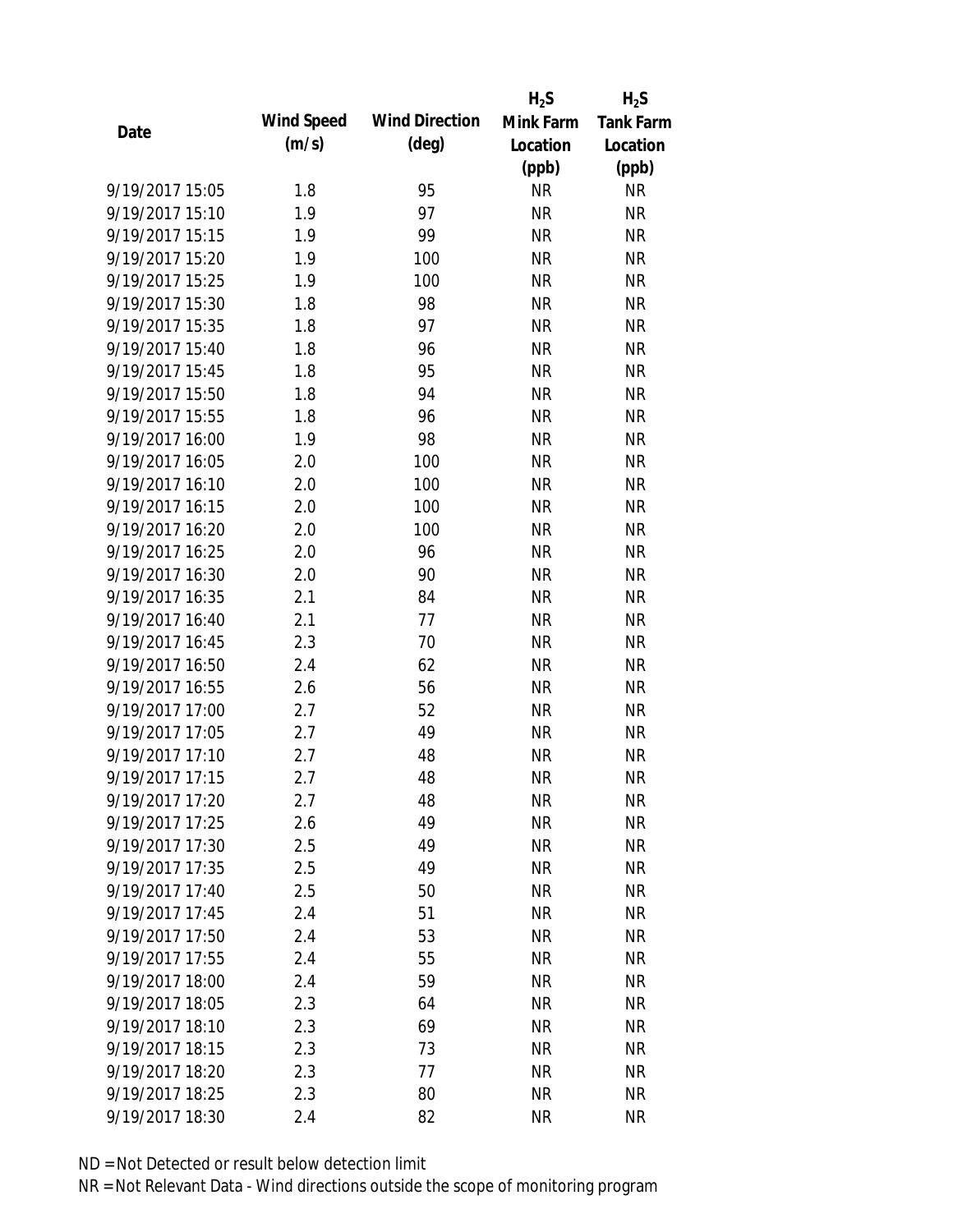|                 |            |                       | $H_2S$    | $H_2S$           |
|-----------------|------------|-----------------------|-----------|------------------|
| Date            | Wind Speed | <b>Wind Direction</b> | Mink Farm | <b>Tank Farm</b> |
|                 | (m/s)      | $(\text{deg})$        | Location  | Location         |
|                 |            |                       | (ppb)     | (ppb)            |
| 9/19/2017 18:35 | 2.5        | 83                    | <b>NR</b> | <b>NR</b>        |
| 9/19/2017 18:40 | 2.6        | 84                    | <b>NR</b> | <b>NR</b>        |
| 9/19/2017 18:45 | 2.6        | 84                    | <b>NR</b> | <b>NR</b>        |
| 9/19/2017 18:50 | 2.6        | 84                    | <b>NR</b> | <b>NR</b>        |
| 9/19/2017 18:55 | 2.6        | 84                    | <b>NR</b> | <b>NR</b>        |
| 9/19/2017 19:00 | 2.5        | 83                    | <b>NR</b> | <b>NR</b>        |
| 9/19/2017 19:05 | 2.4        | 83                    | <b>NR</b> | <b>NR</b>        |
| 9/19/2017 19:10 | 2.3        | 83                    | <b>NR</b> | <b>NR</b>        |
| 9/19/2017 19:15 | 2.2        | 84                    | <b>NR</b> | <b>NR</b>        |
| 9/19/2017 19:20 | 2.2        | 85                    | <b>NR</b> | <b>NR</b>        |
| 9/19/2017 19:25 | 2.2        | 86                    | <b>NR</b> | <b>NR</b>        |
| 9/19/2017 19:30 | 2.3        | 87                    | <b>NR</b> | <b>NR</b>        |
| 9/19/2017 19:35 | 2.3        | 88                    | <b>NR</b> | <b>NR</b>        |
| 9/19/2017 19:40 | 2.3        | 89                    | <b>NR</b> | <b>NR</b>        |
| 9/19/2017 19:45 | 2.4        | 89                    | <b>NR</b> | <b>NR</b>        |
| 9/19/2017 19:50 | 2.4        | 89                    | <b>NR</b> | <b>NR</b>        |
| 9/19/2017 19:55 | 2.3        | 88                    | <b>NR</b> | <b>NR</b>        |
| 9/19/2017 20:00 | 2.3        | 88                    | <b>NR</b> | <b>NR</b>        |
| 9/19/2017 20:05 | 2.3        | 87                    | <b>NR</b> | <b>NR</b>        |
| 9/19/2017 20:10 | 2.3        | 87                    | <b>NR</b> | <b>NR</b>        |
| 9/19/2017 20:15 | 2.2        | 86                    | <b>NR</b> | <b>NR</b>        |
| 9/19/2017 20:20 | 2.2        | 85                    | <b>NR</b> | <b>NR</b>        |
| 9/19/2017 20:25 | 2.2        | 84                    | <b>NR</b> | <b>NR</b>        |
| 9/19/2017 20:30 | 2.1        | 84                    | <b>NR</b> | <b>NR</b>        |
| 9/19/2017 20:35 | 2.0        | 83                    | <b>NR</b> | <b>NR</b>        |
| 9/19/2017 20:40 | 2.0        | 83                    | <b>NR</b> | <b>NR</b>        |
| 9/19/2017 20:45 | 1.9        | 83                    | <b>NR</b> | <b>NR</b>        |
| 9/19/2017 20:50 | 1.9        | 84                    | <b>NR</b> | NR               |
| 9/19/2017 20:55 | 1.9        | 84                    | <b>NR</b> | <b>NR</b>        |
| 9/19/2017 21:00 | 1.9        | 85                    | <b>NR</b> | <b>NR</b>        |
| 9/19/2017 21:05 | 2.0        | 86                    | <b>NR</b> | <b>NR</b>        |
| 9/19/2017 21:10 | 2.0        | 87                    | <b>NR</b> | <b>NR</b>        |
| 9/19/2017 21:15 | 2.0        | 87                    | <b>NR</b> | <b>NR</b>        |
| 9/19/2017 21:20 | 2.0        | 87                    | <b>NR</b> | <b>NR</b>        |
| 9/19/2017 21:25 | 2.1        | 88                    | <b>NR</b> | <b>NR</b>        |
| 9/19/2017 21:30 | 2.1        | 88                    | <b>NR</b> | <b>NR</b>        |
| 9/19/2017 21:35 | 2.2        | 88                    | <b>NR</b> | <b>NR</b>        |
| 9/19/2017 21:40 | 2.2        | 88                    | <b>NR</b> | <b>NR</b>        |
| 9/19/2017 21:45 | 2.2        | 89                    | <b>NR</b> | <b>NR</b>        |
| 9/19/2017 21:50 | 2.1        | 89                    | NR        | <b>NR</b>        |
| 9/19/2017 21:55 | 2.1        | 89                    | <b>NR</b> | <b>NR</b>        |
|                 |            |                       |           |                  |
| 9/19/2017 22:00 | 2.1        | 89                    | <b>NR</b> | <b>NR</b>        |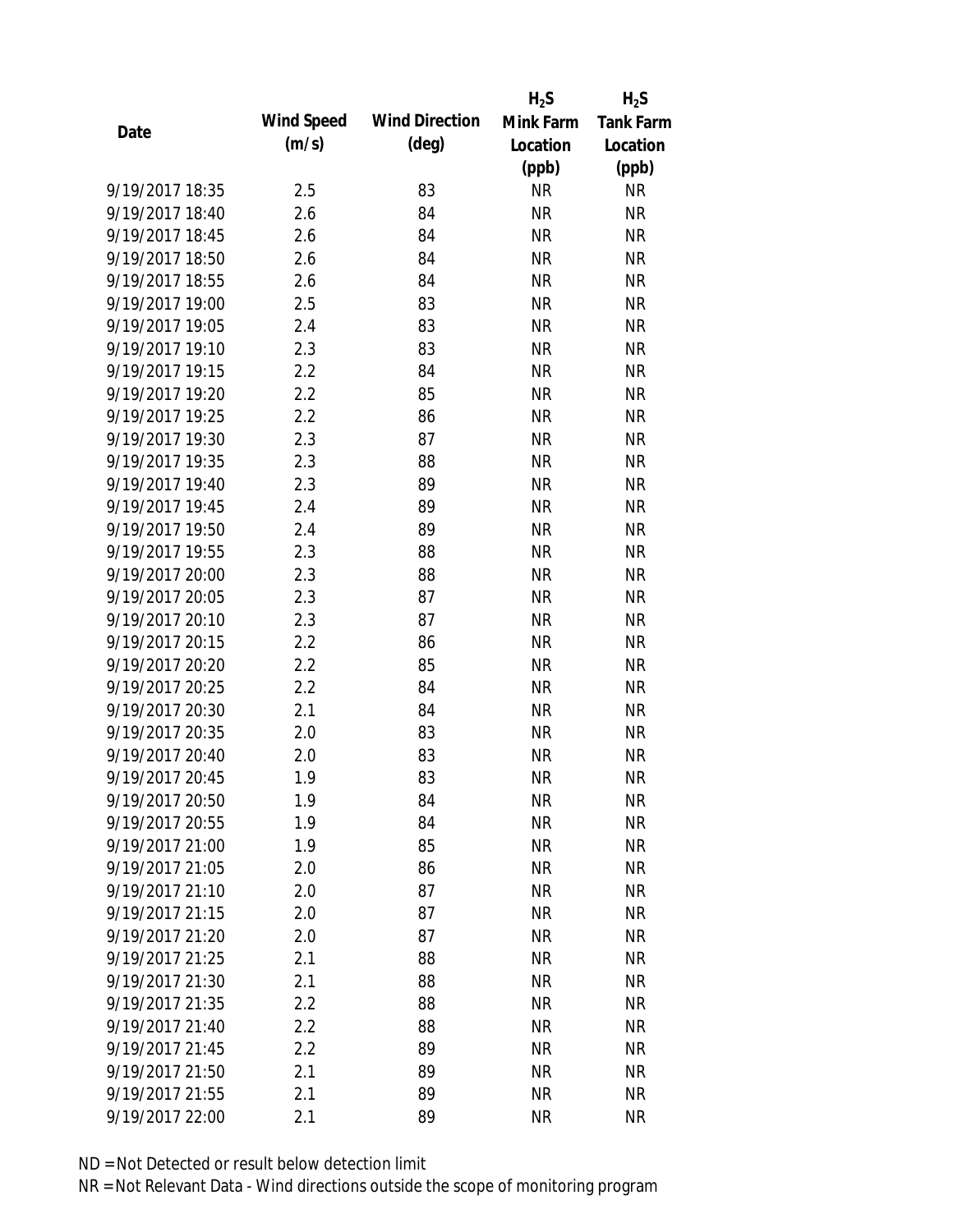|                 |            |                       | $H_2S$    | $H_2S$           |
|-----------------|------------|-----------------------|-----------|------------------|
| Date            | Wind Speed | <b>Wind Direction</b> | Mink Farm | <b>Tank Farm</b> |
|                 | (m/s)      | $(\text{deg})$        | Location  | Location         |
|                 |            |                       | (ppb)     | (ppb)            |
| 9/19/2017 22:05 | 2.0        | 88                    | <b>NR</b> | <b>NR</b>        |
| 9/19/2017 22:10 | 2.0        | 87                    | <b>NR</b> | <b>NR</b>        |
| 9/19/2017 22:15 | 2.0        | 86                    | <b>NR</b> | <b>NR</b>        |
| 9/19/2017 22:20 | 2.0        | 86                    | <b>NR</b> | <b>NR</b>        |
| 9/19/2017 22:25 | 2.0        | 85                    | <b>NR</b> | <b>NR</b>        |
| 9/19/2017 22:30 | 2.1        | 85                    | <b>NR</b> | <b>NR</b>        |
| 9/19/2017 22:35 | 2.1        | 85                    | <b>NR</b> | <b>NR</b>        |
| 9/19/2017 22:40 | 2.2        | 86                    | <b>NR</b> | <b>NR</b>        |
| 9/19/2017 22:45 | 2.2        | 87                    | <b>NR</b> | <b>NR</b>        |
| 9/19/2017 22:50 | 2.2        | 87                    | <b>NR</b> | <b>NR</b>        |
| 9/19/2017 22:55 | 2.3        | 88                    | <b>NR</b> | <b>NR</b>        |
| 9/19/2017 23:00 | 2.3        | 88                    | <b>NR</b> | <b>NR</b>        |
| 9/19/2017 23:05 | 2.3        | 88                    | <b>NR</b> | <b>NR</b>        |
| 9/19/2017 23:10 | 2.3        | 88                    | <b>NR</b> | <b>NR</b>        |
| 9/19/2017 23:15 | 2.3        | 88                    | <b>NR</b> | <b>NR</b>        |
| 9/19/2017 23:20 | 2.3        | 88                    | <b>NR</b> | <b>NR</b>        |
| 9/19/2017 23:25 | 2.3        | 89                    | <b>NR</b> | <b>NR</b>        |
| 9/19/2017 23:30 | 2.3        | 89                    | <b>NR</b> | <b>NR</b>        |
| 9/19/2017 23:35 | 2.3        | 90                    | <b>NR</b> | <b>NR</b>        |
| 9/19/2017 23:40 | 2.3        | 90                    | <b>NR</b> | <b>NR</b>        |
| 9/19/2017 23:45 | 2.2        | 91                    | <b>NR</b> | <b>NR</b>        |
| 9/19/2017 23:50 | 2.2        | 91                    | <b>NR</b> | <b>NR</b>        |
| 9/19/2017 23:55 | 2.2        | 92                    | <b>NR</b> | <b>NR</b>        |
| 9/19/2017 24:00 | 2.1        | 93                    | <b>NR</b> | <b>NR</b>        |
| 9/20/2017 00:05 | 2.1        | 95                    | <b>NR</b> | <b>NR</b>        |
| 9/20/2017 00:10 | 2.1        | 96                    | <b>NR</b> | <b>NR</b>        |
| 9/20/2017 00:15 | 2.1        | 98                    | <b>NR</b> | <b>NR</b>        |
| 9/20/2017 00:20 | 2.1        | 98                    | NR        | NR               |
| 9/20/2017 00:25 | 2.0        | 99                    | <b>NR</b> | <b>NR</b>        |
| 9/20/2017 00:30 | 2.0        | 98                    | <b>NR</b> | <b>NR</b>        |
| 9/20/2017 00:35 | 2.0        | 98                    | <b>NR</b> | <b>NR</b>        |
| 9/20/2017 00:40 | 2.0        | 98                    | <b>NR</b> | <b>NR</b>        |
| 9/20/2017 00:45 | 2.1        | 99                    | <b>NR</b> | <b>NR</b>        |
| 9/20/2017 00:50 | 2.1        | 101                   | <b>NR</b> | <b>NR</b>        |
| 9/20/2017 00:55 | 2.1        | 103                   | <b>NR</b> | <b>NR</b>        |
| 9/20/2017 01:00 | 2.1        | 105                   | <b>NR</b> | <b>NR</b>        |
| 9/20/2017 01:05 | 2.1        | 108                   | <b>NR</b> | <b>NR</b>        |
| 9/20/2017 01:10 | 2.1        | 109                   | <b>NR</b> | <b>NR</b>        |
| 9/20/2017 01:15 | 2.1        | 110                   | <b>NR</b> | <b>NR</b>        |
| 9/20/2017 01:20 | 2.0        | 111                   | <b>NR</b> | <b>NR</b>        |
| 9/20/2017 01:25 | 2.0        | 111                   | <b>NR</b> | <b>NR</b>        |
| 9/20/2017 01:30 | 2.0        | 111                   | <b>NR</b> | <b>NR</b>        |
|                 |            |                       |           |                  |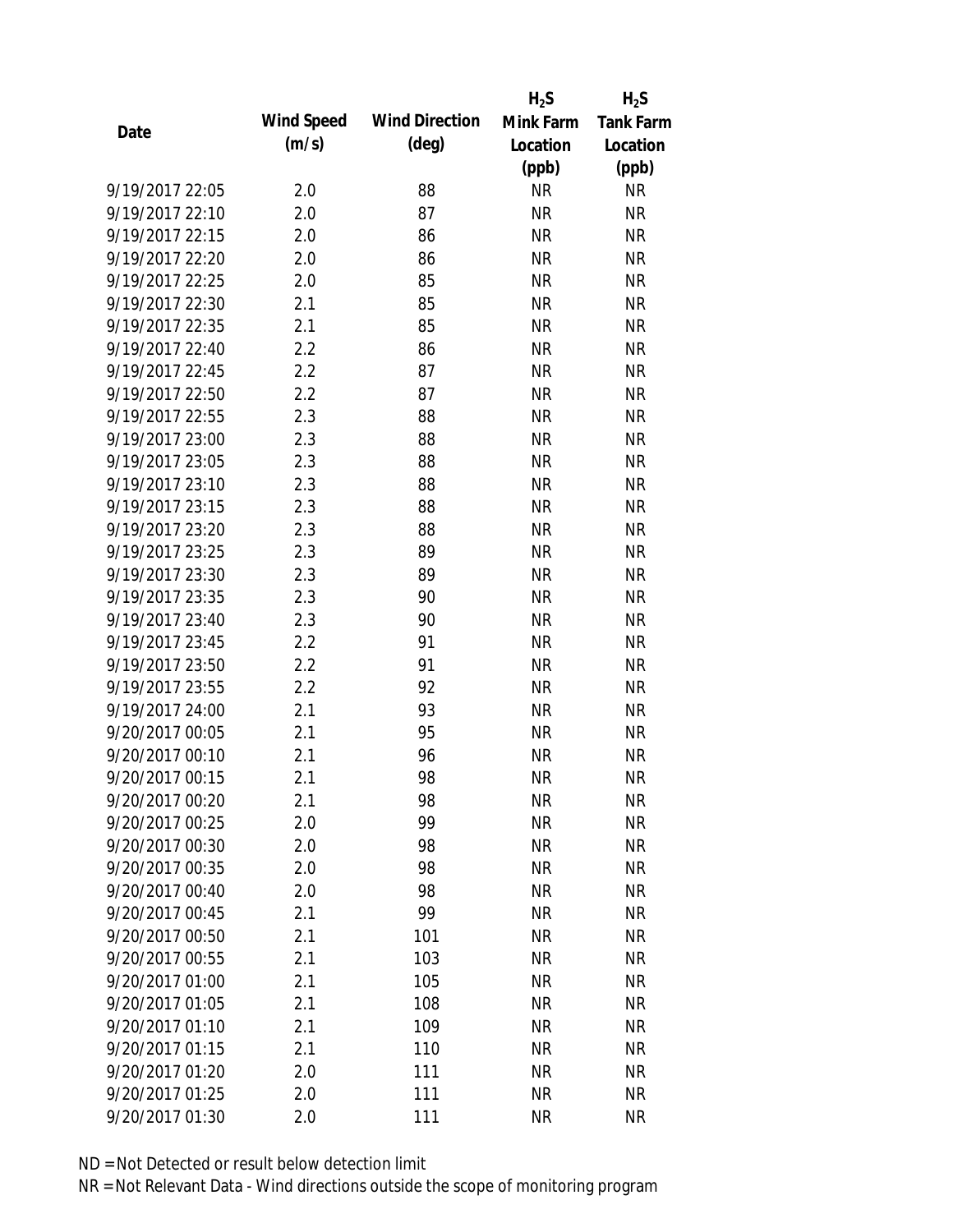|                 |            |                       | $H_2S$    | $H_2S$           |
|-----------------|------------|-----------------------|-----------|------------------|
|                 | Wind Speed | <b>Wind Direction</b> | Mink Farm | <b>Tank Farm</b> |
| Date            | (m/s)      | $(\text{deg})$        | Location  | Location         |
|                 |            |                       | (ppb)     | (ppb)            |
| 9/20/2017 01:35 | 2.0        | 111                   | <b>NR</b> | <b>NR</b>        |
| 9/20/2017 01:40 | 2.0        | 111                   | <b>NR</b> | <b>NR</b>        |
| 9/20/2017 01:45 | 2.0        | 111                   | <b>NR</b> | <b>NR</b>        |
| 9/20/2017 01:50 | 2.0        | 111                   | <b>NR</b> | <b>NR</b>        |
| 9/20/2017 01:55 | 2.0        | 111                   | <b>NR</b> | <b>NR</b>        |
| 9/20/2017 02:00 | 2.1        | 111                   | <b>NR</b> | <b>NR</b>        |
| 9/20/2017 02:05 | 2.2        | 111                   | <b>NR</b> | <b>NR</b>        |
| 9/20/2017 02:10 | 2.3        | 112                   | <b>NR</b> | <b>NR</b>        |
| 9/20/2017 02:15 | 2.4        | 114                   | <b>NR</b> | <b>NR</b>        |
| 9/20/2017 02:20 | 2.5        | 117                   | <b>NR</b> | <b>NR</b>        |
| 9/20/2017 02:25 | 2.6        | 120                   | <b>NR</b> | <b>NR</b>        |
| 9/20/2017 02:30 | 2.6        | 123                   | <b>NR</b> | <b>NR</b>        |
| 9/20/2017 02:35 | 2.6        | 126                   | <b>NR</b> | <b>NR</b>        |
| 9/20/2017 02:40 | 2.5        | 128                   | <b>NR</b> | <b>NR</b>        |
| 9/20/2017 02:45 | 2.5        | 129                   | <b>NR</b> | <b>NR</b>        |
| 9/20/2017 02:50 | 2.5        | 130                   | <b>NR</b> | <b>NR</b>        |
| 9/20/2017 02:55 | 2.5        | 130                   | <b>NR</b> | <b>NR</b>        |
| 9/20/2017 03:00 | 2.4        | 131                   | <b>NR</b> | <b>NR</b>        |
| 9/20/2017 03:05 | 2.5        | 132                   | <b>NR</b> | <b>NR</b>        |
| 9/20/2017 03:10 | 2.5        | 134                   | <b>NR</b> | <b>NR</b>        |
| 9/20/2017 03:15 | 2.5        | 136                   | <b>NR</b> | <b>NR</b>        |
| 9/20/2017 03:20 | 2.6        | 137                   | <b>NR</b> | <b>NR</b>        |
| 9/20/2017 03:25 | 2.6        | 139                   | <b>NR</b> | <b>NR</b>        |
| 9/20/2017 03:30 | 2.6        | 140                   | <b>NR</b> | <b>NR</b>        |
| 9/20/2017 03:35 | 2.6        | 142                   | <b>NR</b> | <b>NR</b>        |
| 9/20/2017 03:40 | 2.6        | 143                   | <b>NR</b> | <b>NR</b>        |
| 9/20/2017 03:45 | 2.6        | 144                   | <b>NR</b> | <b>NR</b>        |
| 9/20/2017 03:50 | 2.6        | 146                   | <b>NR</b> | <b>NR</b>        |
| 9/20/2017 03:55 | 2.5        | 147                   | <b>NR</b> | <b>NR</b>        |
| 9/20/2017 04:00 | 2.4        | 148                   | <b>NR</b> | <b>NR</b>        |
| 9/20/2017 04:05 | 2.4        | 149                   | <b>NR</b> | <b>NR</b>        |
| 9/20/2017 04:10 | 2.3        | 149                   | <b>NR</b> | <b>NR</b>        |
| 9/20/2017 04:15 | 2.3        | 147                   | <b>NR</b> | <b>NR</b>        |
| 9/20/2017 04:20 | 2.2        | 146                   | <b>NR</b> | <b>NR</b>        |
| 9/20/2017 04:25 | $2.2\,$    | 144                   | <b>NR</b> | <b>NR</b>        |
| 9/20/2017 04:30 | 2.2        | 143                   | <b>NR</b> | <b>NR</b>        |
| 9/20/2017 04:35 | 2.2        | 142                   | <b>NR</b> | <b>NR</b>        |
| 9/20/2017 04:40 | 2.2        | 141                   | <b>NR</b> | <b>NR</b>        |
| 9/20/2017 04:45 | 2.2        | 140                   | <b>NR</b> | <b>NR</b>        |
| 9/20/2017 04:50 | 2.1        | 139                   | <b>NR</b> | NR               |
| 9/20/2017 04:55 | 2.1        | 138                   | <b>NR</b> | <b>NR</b>        |
| 9/20/2017 05:00 | 2.0        | 136                   | <b>NR</b> | <b>NR</b>        |
|                 |            |                       |           |                  |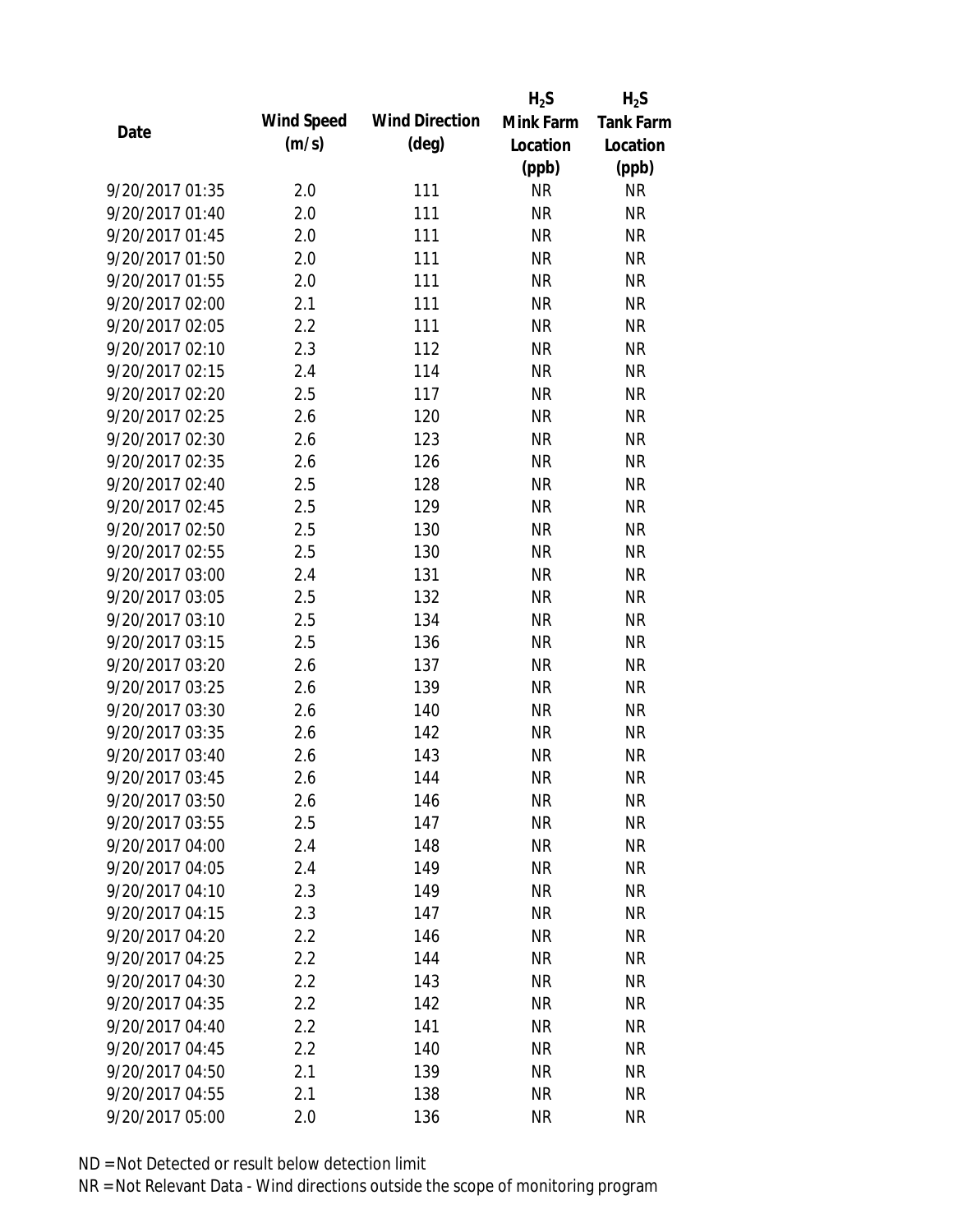|                 |            |                       | $H_2S$    | $H_2S$           |
|-----------------|------------|-----------------------|-----------|------------------|
|                 | Wind Speed | <b>Wind Direction</b> | Mink Farm | <b>Tank Farm</b> |
| Date            | (m/s)      | $(\text{deg})$        | Location  | Location         |
|                 |            |                       | (ppb)     | (ppb)            |
| 9/20/2017 05:05 | 1.9        | 134                   | <b>NR</b> | <b>NR</b>        |
| 9/20/2017 05:10 | 1.9        | 132                   | <b>NR</b> | <b>NR</b>        |
| 9/20/2017 05:15 | 1.8        | 130                   | <b>NR</b> | <b>NR</b>        |
| 9/20/2017 05:20 | 1.8        | 129                   | <b>NR</b> | <b>NR</b>        |
| 9/20/2017 05:25 | 1.7        | 129                   | <b>NR</b> | <b>NR</b>        |
| 9/20/2017 05:30 | 1.8        | 130                   | <b>NR</b> | <b>NR</b>        |
| 9/20/2017 05:35 | 1.8        | 131                   | <b>NR</b> | <b>NR</b>        |
| 9/20/2017 05:40 | 1.9        | 132                   | <b>NR</b> | <b>NR</b>        |
| 9/20/2017 05:45 | 1.9        | 134                   | <b>NR</b> | <b>NR</b>        |
| 9/20/2017 05:50 | 2.0        | 134                   | <b>NR</b> | <b>NR</b>        |
| 9/20/2017 05:55 | 2.0        | 134                   | <b>NR</b> | <b>NR</b>        |
| 9/20/2017 06:00 | 2.0        | 133                   | <b>NR</b> | <b>NR</b>        |
| 9/20/2017 06:05 | 1.9        | 131                   | <b>NR</b> | <b>NR</b>        |
| 9/20/2017 06:10 | 1.9        | 129                   | <b>NR</b> | <b>NR</b>        |
| 9/20/2017 06:15 | 1.9        | 126                   | <b>NR</b> | <b>NR</b>        |
| 9/20/2017 06:20 | 1.9        | 124                   | <b>NR</b> | <b>NR</b>        |
| 9/20/2017 06:25 | 2.0        | 123                   | <b>NR</b> | <b>NR</b>        |
| 9/20/2017 06:30 | 2.0        | 123                   | <b>NR</b> | <b>NR</b>        |
| 9/20/2017 06:35 | 2.0        | 124                   | <b>NR</b> | <b>NR</b>        |
| 9/20/2017 06:40 | 2.0        | 125                   | <b>NR</b> | <b>NR</b>        |
| 9/20/2017 06:45 | 1.9        | 127                   | <b>NR</b> | <b>NR</b>        |
| 9/20/2017 06:50 | 1.9        | 129                   | <b>NR</b> | <b>NR</b>        |
| 9/20/2017 06:55 | 1.9        | 131                   | <b>NR</b> | <b>NR</b>        |
| 9/20/2017 07:00 | 1.9        | 132                   | <b>NR</b> | <b>NR</b>        |
| 9/20/2017 07:05 | 1.9        | 133                   | <b>NR</b> | <b>NR</b>        |
| 9/20/2017 07:10 | 2.0        | 134                   | <b>NR</b> | <b>NR</b>        |
| 9/20/2017 07:15 | 2.1        | 135                   | <b>NR</b> | <b>NR</b>        |
| 9/20/2017 07:20 | $2.2\,$    | 137                   | <b>NR</b> | <b>NR</b>        |
| 9/20/2017 07:25 | 2.3        | 139                   | <b>NR</b> | <b>NR</b>        |
| 9/20/2017 07:30 | 2.4        | 140                   | <b>NR</b> | <b>NR</b>        |
| 9/20/2017 07:35 | 2.4        | 142                   | <b>NR</b> | <b>NR</b>        |
| 9/20/2017 07:40 | 2.5        | 143                   | <b>NR</b> | <b>NR</b>        |
| 9/20/2017 07:45 | 2.6        | 144                   | <b>NR</b> | <b>NR</b>        |
| 9/20/2017 07:50 | 2.7        | 143                   | <b>NR</b> | <b>NR</b>        |
| 9/20/2017 07:55 | 2.8        | 142                   | <b>NR</b> | <b>NR</b>        |
| 9/20/2017 08:00 | 2.9        | 142                   | <b>NR</b> | <b>NR</b>        |
| 9/20/2017 08:05 | 3.0        | 142                   | <b>NR</b> | <b>NR</b>        |
| 9/20/2017 08:10 | 3.1        | 142                   | <b>NR</b> | <b>NR</b>        |
| 9/20/2017 08:15 | 3.2        | 142                   | <b>NR</b> | <b>NR</b>        |
| 9/20/2017 08:20 | 3.3        | 143                   | <b>NR</b> | NR               |
| 9/20/2017 08:25 | 3.3        | 144                   | <b>NR</b> | <b>NR</b>        |
| 9/20/2017 08:30 | 3.4        | 145                   | <b>NR</b> | <b>NR</b>        |
|                 |            |                       |           |                  |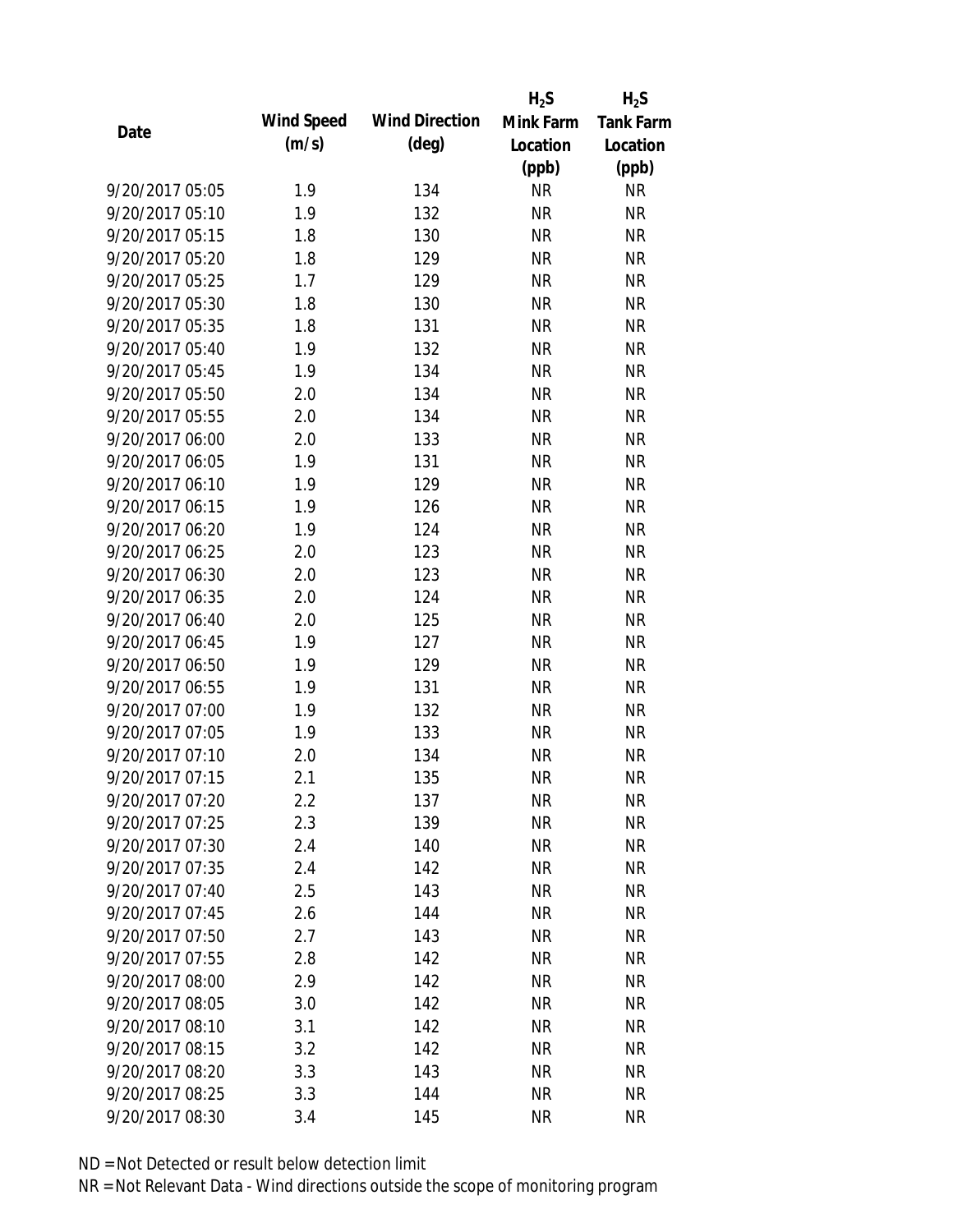|                 |            |                       | $H_2S$    | $H_2S$           |
|-----------------|------------|-----------------------|-----------|------------------|
| Date            | Wind Speed | <b>Wind Direction</b> | Mink Farm | <b>Tank Farm</b> |
|                 | (m/s)      | (deg)                 | Location  | Location         |
|                 |            |                       | (ppb)     | (ppb)            |
| 9/20/2017 08:35 | 3.5        | 146                   | <b>NR</b> | <b>NR</b>        |
| 9/20/2017 08:40 | 3.5        | 146                   | <b>NR</b> | <b>NR</b>        |
| 9/20/2017 08:45 | 3.5        | 147                   | <b>NR</b> | <b>NR</b>        |
| 9/20/2017 08:50 | 3.5        | 147                   | <b>NR</b> | <b>NR</b>        |
| 9/20/2017 08:55 | 3.6        | 148                   | <b>NR</b> | <b>NR</b>        |
| 9/20/2017 09:00 | 3.5        | 150                   | <b>NR</b> | <b>NR</b>        |
| 9/20/2017 09:05 | 3.5        | 151                   | NR        | <b>NR</b>        |
| 9/20/2017 09:10 | 3.5        | 153                   | <b>NR</b> | <b>NR</b>        |
| 9/20/2017 09:15 | 3.6        | 155                   | <b>NR</b> | <b>NR</b>        |
| 9/20/2017 09:20 | 3.6        | 157                   | <b>NR</b> | <b>NR</b>        |
| 9/20/2017 09:25 | 3.7        | 159                   | <b>NR</b> | <b>NR</b>        |
| 9/20/2017 09:30 | 3.8        | 161                   | NR        | <b>NR</b>        |
| 9/20/2017 09:35 | 3.9        | 162                   | <b>NR</b> | <b>NR</b>        |
| 9/20/2017 09:40 | 4.1        | 163                   | NR        | <b>NR</b>        |
| 9/20/2017 09:45 | 4.2        | 164                   | <b>NR</b> | <b>NR</b>        |
| 9/20/2017 09:50 | 4.3        | 165                   | <b>NR</b> | <b>NR</b>        |
| 9/20/2017 09:55 | 4.5        | 166                   | <b>NR</b> | <b>NR</b>        |
| 9/20/2017 10:00 | 4.5        | 166                   | <b>NR</b> | <b>NR</b>        |
| 9/20/2017 10:05 | 4.6        | 167                   | <b>NR</b> | <b>NR</b>        |
| 9/20/2017 10:10 | 4.6        | 167                   | <b>NR</b> | <b>NR</b>        |
| 9/20/2017 10:15 | 4.6        | 167                   | <b>NR</b> | <b>NR</b>        |
| 9/20/2017 10:20 | 4.5        | 168                   | <b>NR</b> | <b>NR</b>        |
| 9/20/2017 10:25 | 4.3        | 168                   | <b>NR</b> | <b>NR</b>        |
| 9/20/2017 10:30 | 4.2        | 169                   | <b>NR</b> | <b>NR</b>        |
| 9/20/2017 10:35 | 4.1        | 169                   | <b>NR</b> | <b>NR</b>        |
| 9/20/2017 10:40 | 4.0        | 170                   | <b>NR</b> | 1                |
| 9/20/2017 10:45 | 3.9        | 172                   | <b>NR</b> | 1                |
| 9/20/2017 10:50 | 3.9        | 172                   | NR        | 1                |
| 9/20/2017 10:55 | 3.9        | 173                   | <b>NR</b> | 1                |
| 9/20/2017 11:00 | 3.9        | 174                   | NR        | 1                |
| 9/20/2017 11:05 | 3.9        | 175                   | NR        | 1                |
| 9/20/2017 11:10 | 3.9        | 177                   | NR        | $\overline{2}$   |
| 9/20/2017 11:15 | 3.8        | 180                   | NR        | $\overline{2}$   |
| 9/20/2017 11:20 | 3.7        | 183                   | NR        | $\overline{2}$   |
| 9/20/2017 11:25 | 3.6        | 188                   | NR        | $\overline{2}$   |
| 9/20/2017 11:30 | 3.5        | 191                   | <b>NR</b> | $\overline{2}$   |
| 9/20/2017 11:35 | 3.5        | 195                   | NR        | 1                |
| 9/20/2017 11:40 | 3.5        | 197                   | NR        | 1                |
| 9/20/2017 11:45 | 3.5        | 198                   | NR        | 1                |
| 9/20/2017 11:50 | 3.5        | 198                   | NR        | 1                |
| 9/20/2017 11:55 | 3.5        | 196                   | <b>NR</b> | 1                |
| 9/20/2017 12:00 | 3.6        | 195                   | <b>NR</b> | 1                |
|                 |            |                       |           |                  |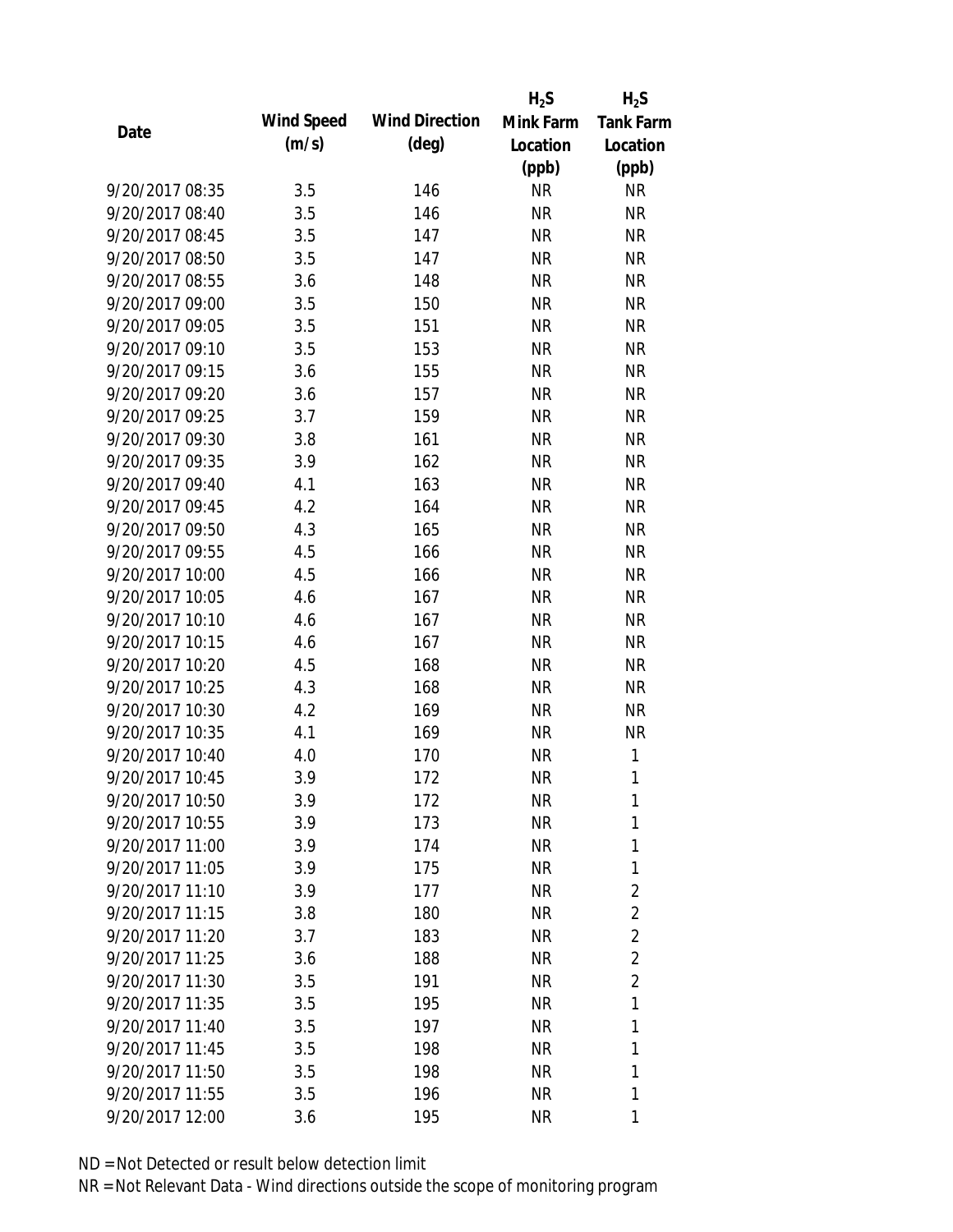|                 |            |                       | $H_2S$    | $H_2S$           |
|-----------------|------------|-----------------------|-----------|------------------|
| Date            | Wind Speed | <b>Wind Direction</b> | Mink Farm | <b>Tank Farm</b> |
|                 | (m/s)      | $(\text{deg})$        | Location  | Location         |
|                 |            |                       | (ppb)     | (ppb)            |
| 9/20/2017 12:05 | 3.6        | 192                   | <b>NR</b> | 1                |
| 9/20/2017 12:10 | 3.7        | 189                   | <b>NR</b> | 1                |
| 9/20/2017 12:15 | 3.8        | 186                   | <b>NR</b> | 1                |
| 9/20/2017 12:20 | 3.9        | 184                   | <b>NR</b> | 1                |
| 9/20/2017 12:25 | 4.0        | 182                   | <b>NR</b> | 1                |
| 9/20/2017 12:30 | 4.1        | 181                   | <b>NR</b> | 1                |
| 9/20/2017 12:35 | 4.1        | 183                   | <b>NR</b> | 1                |
| 9/20/2017 12:40 | 4.1        | 185                   | <b>NR</b> | 1                |
| 9/20/2017 12:45 | 4.1        | 188                   | <b>NR</b> | $\overline{2}$   |
| 9/20/2017 12:50 | 4.1        | 191                   | <b>NR</b> | $\overline{2}$   |
| 9/20/2017 12:55 | 4.1        | 194                   | <b>NR</b> | $\overline{2}$   |
| 9/20/2017 13:00 | 4.1        | 196                   | <b>NR</b> | $\overline{2}$   |
| 9/20/2017 13:05 | 4.2        | 196                   | <b>NR</b> | $\overline{c}$   |
| 9/20/2017 13:10 | 4.3        | 196                   | <b>NR</b> | 1                |
| 9/20/2017 13:15 | 4.4        | 196                   | <b>NR</b> | 1                |
| 9/20/2017 13:20 | 4.4        | 195                   | <b>NR</b> | 1                |
| 9/20/2017 13:25 | 4.5        | 192                   | <b>NR</b> | 1                |
| 9/20/2017 13:30 | 4.6        | 190                   | <b>NR</b> | 1                |
| 9/20/2017 13:35 | 4.7        | 188                   | <b>NR</b> | 1                |
| 9/20/2017 13:40 | 4.8        | 185                   | <b>NR</b> | 1                |
| 9/20/2017 13:45 | 4.9        | 182                   | <b>NR</b> | 1                |
| 9/20/2017 13:50 | 5.0        | 181                   | <b>NR</b> | 1                |
| 9/20/2017 13:55 | 5.1        | 180                   | <b>NR</b> | 1                |
| 9/20/2017 14:00 | 5.1        | 179                   | <b>NR</b> | 1                |
| 9/20/2017 14:05 | 5.1        | 179                   | <b>NR</b> | 1                |
| 9/20/2017 14:10 | 5.1        | 180                   | <b>NR</b> | 1                |
| 9/20/2017 14:15 | 4.9        | 181                   | <b>NR</b> | 1                |
| 9/20/2017 14:20 | 4.8        | 182                   | NR        | 1                |
| 9/20/2017 14:25 | 4.7        | 183                   | NR        | 1                |
| 9/20/2017 14:30 | 4.5        | 184                   | NR        | 1                |
| 9/20/2017 14:35 | 4.4        | 186                   | NR        | 1                |
| 9/20/2017 14:40 | 4.3        | 188                   | NR        | 1                |
| 9/20/2017 14:45 | 4.3        | 189                   | NR        | 1                |
| 9/20/2017 14:50 | 4.3        | 190                   | NR        | 1                |
| 9/20/2017 14:55 | 4.3        | 191                   | <b>NR</b> | 1                |
| 9/20/2017 15:00 | 4.4        | 191                   | NR        | 1                |
| 9/20/2017 15:05 | 4.5        | 191                   | NR        | 1                |
| 9/20/2017 15:10 | 4.7        | 190                   | NR        | 1                |
| 9/20/2017 15:15 | 4.9        | 189                   | NR        | 1                |
| 9/20/2017 15:20 | 5.0        | 187                   | NR        | 1                |
| 9/20/2017 15:25 | 5.2        | 185                   | <b>NR</b> | 1                |
|                 |            |                       |           |                  |
| 9/20/2017 15:30 | 5.2        | 184                   | <b>NR</b> | 1                |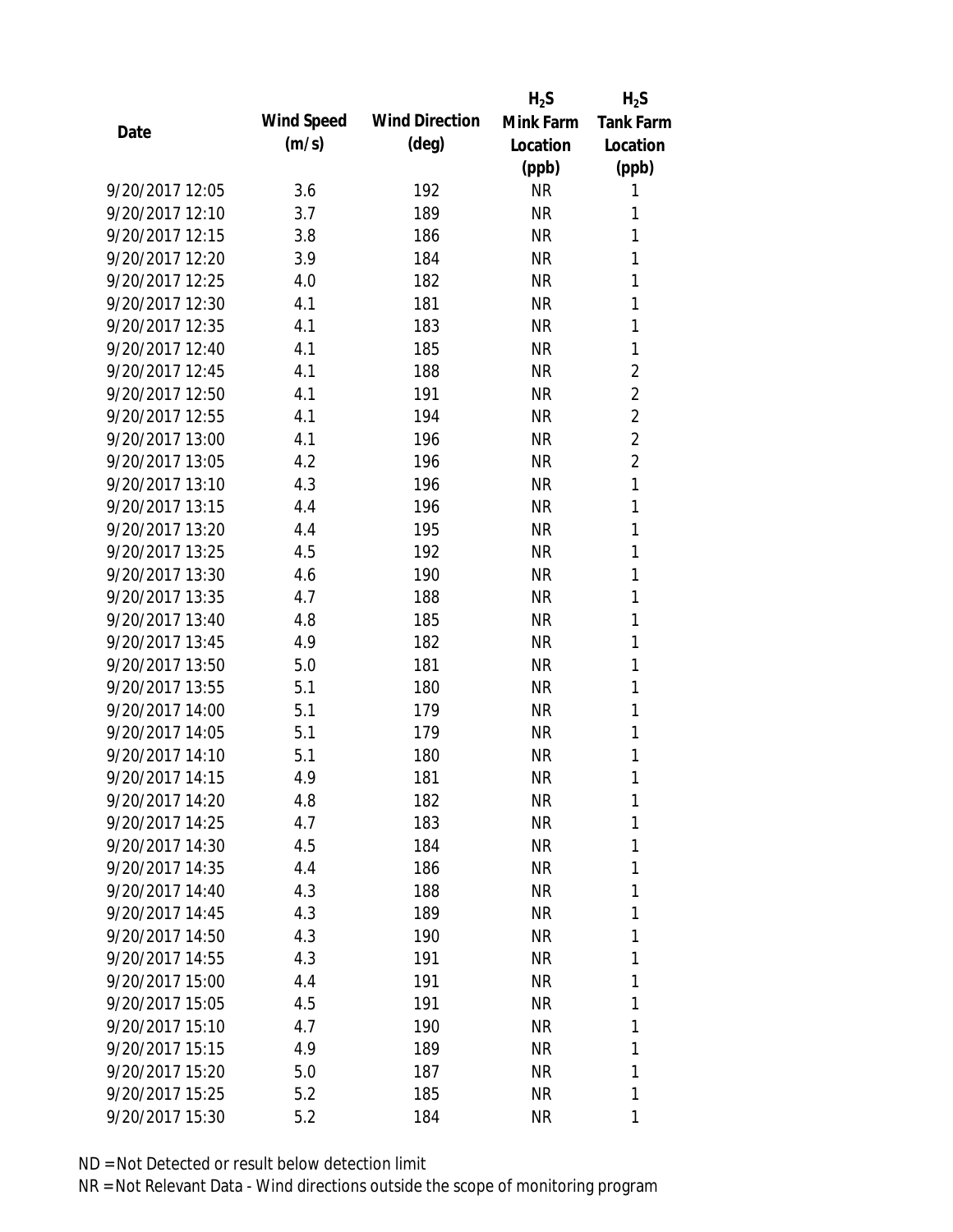|                 |            |                       | $H_2S$    | $H_2S$           |
|-----------------|------------|-----------------------|-----------|------------------|
| Date            | Wind Speed | <b>Wind Direction</b> | Mink Farm | <b>Tank Farm</b> |
|                 | (m/s)      | $(\text{deg})$        | Location  | Location         |
|                 |            |                       | (ppb)     | (ppb)            |
| 9/20/2017 15:35 | 5.3        | 182                   | <b>NR</b> | 1                |
| 9/20/2017 15:40 | 5.3        | 180                   | <b>NR</b> | 1                |
| 9/20/2017 15:45 | 5.3        | 179                   | <b>NR</b> | 1                |
| 9/20/2017 15:50 | 5.3        | 178                   | <b>NR</b> | 1                |
| 9/20/2017 15:55 | 5.3        | 178                   | <b>NR</b> | 1                |
| 9/20/2017 16:00 | 5.3        | 177                   | <b>NR</b> | 1                |
| 9/20/2017 16:05 | 5.3        | 176                   | <b>NR</b> | 1                |
| 9/20/2017 16:10 | 5.4        | 176                   | <b>NR</b> | 1                |
| 9/20/2017 16:15 | 5.5        | 176                   | <b>NR</b> | 1                |
| 9/20/2017 16:20 | 5.5        | 176                   | <b>NR</b> | 1                |
| 9/20/2017 16:25 | 5.5        | 176                   | <b>NR</b> | 1                |
| 9/20/2017 16:30 | 5.4        | 176                   | <b>NR</b> | 1                |
| 9/20/2017 16:35 | 5.4        | 177                   | <b>NR</b> | 1                |
| 9/20/2017 16:40 | 5.4        | 177                   | <b>NR</b> | 1                |
| 9/20/2017 16:45 | 5.4        | 178                   | <b>NR</b> | 1                |
| 9/20/2017 16:50 | 5.4        | 178                   | <b>NR</b> | 1                |
| 9/20/2017 16:55 | 5.5        | 178                   | <b>NR</b> | 1                |
| 9/20/2017 17:00 | 5.5        | 178                   | <b>NR</b> | 1                |
| 9/20/2017 17:05 | 5.4        | 180                   | <b>NR</b> | 1                |
| 9/20/2017 17:10 | 5.3        | 181                   | <b>NR</b> | 1                |
| 9/20/2017 17:15 | 5.2        | 183                   | <b>NR</b> | $\overline{2}$   |
| 9/20/2017 17:20 | 5.1        | 185                   | <b>NR</b> | $\overline{2}$   |
| 9/20/2017 17:25 | 4.9        | 187                   | <b>NR</b> | $\overline{2}$   |
| 9/20/2017 17:30 | 4.8        | 188                   | <b>NR</b> | $\overline{2}$   |
| 9/20/2017 17:35 | 4.8        | 188                   | <b>NR</b> | $\overline{2}$   |
| 9/20/2017 17:40 | 4.8        | 188                   | <b>NR</b> | $\overline{2}$   |
| 9/20/2017 17:45 | 4.8        | 186                   | <b>NR</b> | $\overline{2}$   |
| 9/20/2017 17:50 | 4.8        | 184                   | NR        | 1                |
| 9/20/2017 17:55 | 4.8        | 182                   | <b>NR</b> | 1                |
| 9/20/2017 18:00 | 4.7        | 179                   | NR        | 1                |
| 9/20/2017 18:05 | 4.7        | 177                   | NR        | 1                |
| 9/20/2017 18:10 | 4.6        | 176                   | NR        | 1                |
| 9/20/2017 18:15 | 4.6        | 175                   | NR        | 1                |
| 9/20/2017 18:20 | 4.6        | 174                   | <b>NR</b> | 1                |
| 9/20/2017 18:25 | 4.5        | 174                   | NR        | 1                |
| 9/20/2017 18:30 | 4.5        | 173                   | NR        | 1                |
| 9/20/2017 18:35 | 4.4        | 173                   | NR        | 1                |
| 9/20/2017 18:40 | 4.3        | 172                   | NR        | 1                |
| 9/20/2017 18:45 | 4.1        | 171                   | <b>NR</b> | 1                |
| 9/20/2017 18:50 | 4.1        | 170                   | NR        | 1                |
| 9/20/2017 18:55 | 4.1        | 169                   | <b>NR</b> | <b>NR</b>        |
| 9/20/2017 19:00 | 4.0        | 168                   | <b>NR</b> | <b>NR</b>        |
|                 |            |                       |           |                  |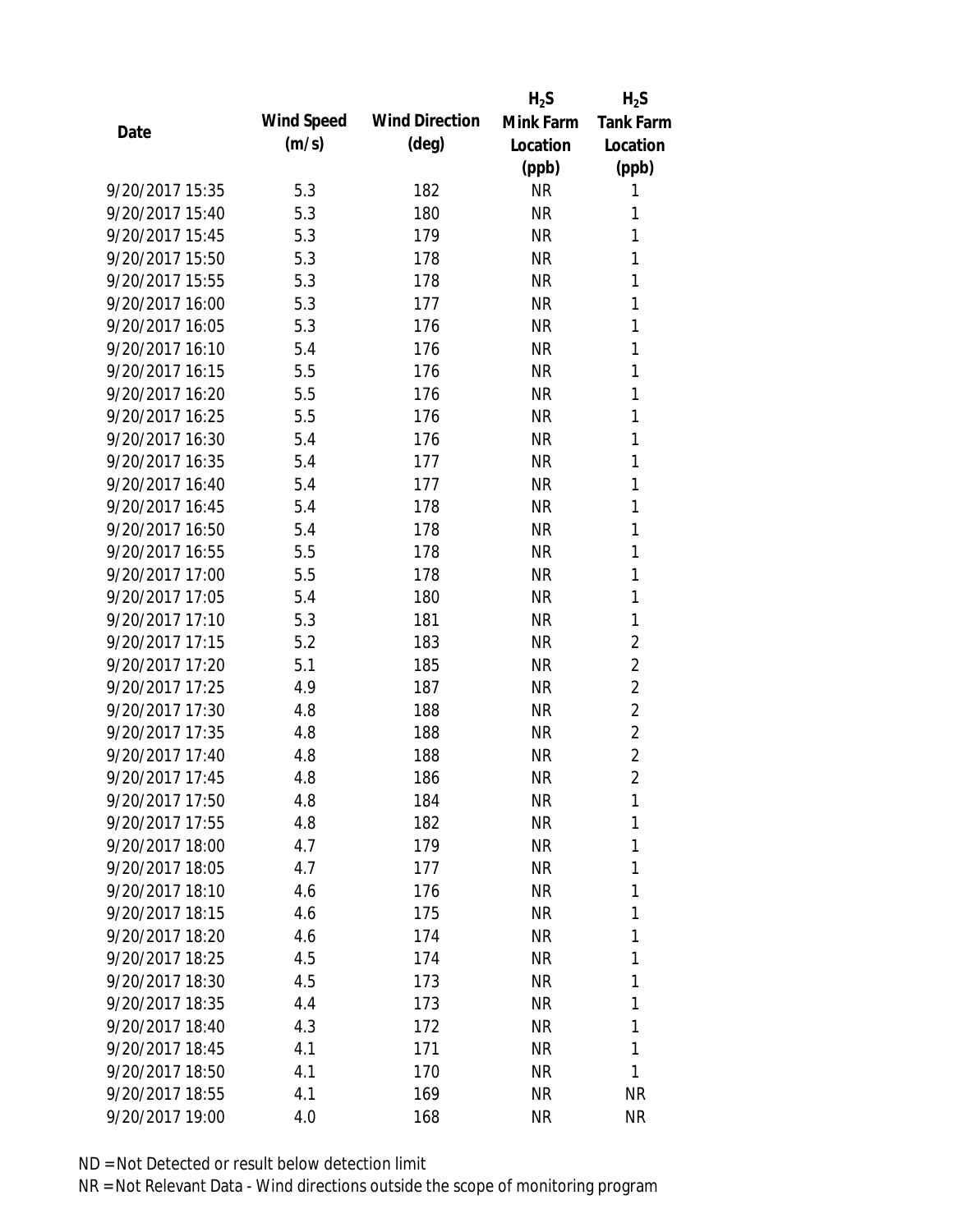|                 |            |                       | $H_2S$    | $H_2S$           |
|-----------------|------------|-----------------------|-----------|------------------|
| Date            | Wind Speed | <b>Wind Direction</b> | Mink Farm | <b>Tank Farm</b> |
|                 | (m/s)      | $(\text{deg})$        | Location  | Location         |
|                 |            |                       | (ppb)     | (ppb)            |
| 9/20/2017 19:05 | 4.0        | 167                   | <b>NR</b> | <b>NR</b>        |
| 9/20/2017 19:10 | 4.1        | 165                   | <b>NR</b> | <b>NR</b>        |
| 9/20/2017 19:15 | 4.1        | 164                   | <b>NR</b> | <b>NR</b>        |
| 9/20/2017 19:20 | 4.2        | 162                   | <b>NR</b> | <b>NR</b>        |
| 9/20/2017 19:25 | 4.2        | 161                   | <b>NR</b> | <b>NR</b>        |
| 9/20/2017 19:30 | 4.3        | 161                   | <b>NR</b> | <b>NR</b>        |
| 9/20/2017 19:35 | 4.4        | 160                   | NR        | <b>NR</b>        |
| 9/20/2017 19:40 | 4.5        | 160                   | <b>NR</b> | <b>NR</b>        |
| 9/20/2017 19:45 | 4.5        | 161                   | <b>NR</b> | <b>NR</b>        |
| 9/20/2017 19:50 | 4.5        | 162                   | <b>NR</b> | <b>NR</b>        |
| 9/20/2017 19:55 | 4.5        | 164                   | <b>NR</b> | <b>NR</b>        |
| 9/20/2017 20:00 | 4.4        | 165                   | NR        | <b>NR</b>        |
| 9/20/2017 20:05 | 4.3        | 166                   | <b>NR</b> | <b>NR</b>        |
| 9/20/2017 20:10 | 4.3        | 167                   | NR        | <b>NR</b>        |
| 9/20/2017 20:15 | 4.2        | 167                   | <b>NR</b> | <b>NR</b>        |
| 9/20/2017 20:20 | 4.2        | 167                   | <b>NR</b> | <b>NR</b>        |
| 9/20/2017 20:25 | 4.2        | 167                   | NR        | <b>NR</b>        |
| 9/20/2017 20:30 | 4.3        | 168                   | <b>NR</b> | <b>NR</b>        |
| 9/20/2017 20:35 | 4.4        | 168                   | <b>NR</b> | <b>NR</b>        |
| 9/20/2017 20:40 | 4.5        | 170                   | <b>NR</b> | 1                |
| 9/20/2017 20:45 | 4.5        | 171                   | <b>NR</b> | 1                |
| 9/20/2017 20:50 | 4.6        | 173                   | <b>NR</b> | $\mathbf{1}$     |
| 9/20/2017 20:55 | 4.6        | 175                   | <b>NR</b> | 1                |
| 9/20/2017 21:00 | 4.6        | 176                   | <b>NR</b> | $\mathbf{1}$     |
| 9/20/2017 21:05 | 4.6        | 178                   | <b>NR</b> | 1                |
| 9/20/2017 21:10 | 4.6        | 179                   | <b>NR</b> | 1                |
| 9/20/2017 21:15 | 4.6        | 179                   | <b>NR</b> | 1                |
| 9/20/2017 21:20 | 4.5        | 180                   | NR        | 1                |
| 9/20/2017 21:25 | 4.4        | 180                   | <b>NR</b> | 1                |
| 9/20/2017 21:30 | 4.3        | 181                   | NR        | 1                |
| 9/20/2017 21:35 | 4.2        | 182                   | NR        | 1                |
| 9/20/2017 21:40 | 4.1        | 183                   | NR        | 1                |
| 9/20/2017 21:45 | 3.9        | 184                   | NR        | 1                |
| 9/20/2017 21:50 | 3.8        | 186                   | <b>NR</b> | 1                |
| 9/20/2017 21:55 | 3.7        | 187                   | NR        | 1                |
| 9/20/2017 22:00 | 3.5        | 188                   | <b>NR</b> | 1                |
| 9/20/2017 22:05 | 3.3        | 189                   | NR        | 1                |
| 9/20/2017 22:10 | 3.2        | 189                   | NR        | 1                |
| 9/20/2017 22:15 | 3.1        | 189                   | NR        | 1                |
| 9/20/2017 22:20 | 2.9        | 190                   | NR        | 1                |
| 9/20/2017 22:25 | 2.8        | 191                   | <b>NR</b> | 1                |
| 9/20/2017 22:30 | 2.7        | 192                   | <b>NR</b> | 1                |
|                 |            |                       |           |                  |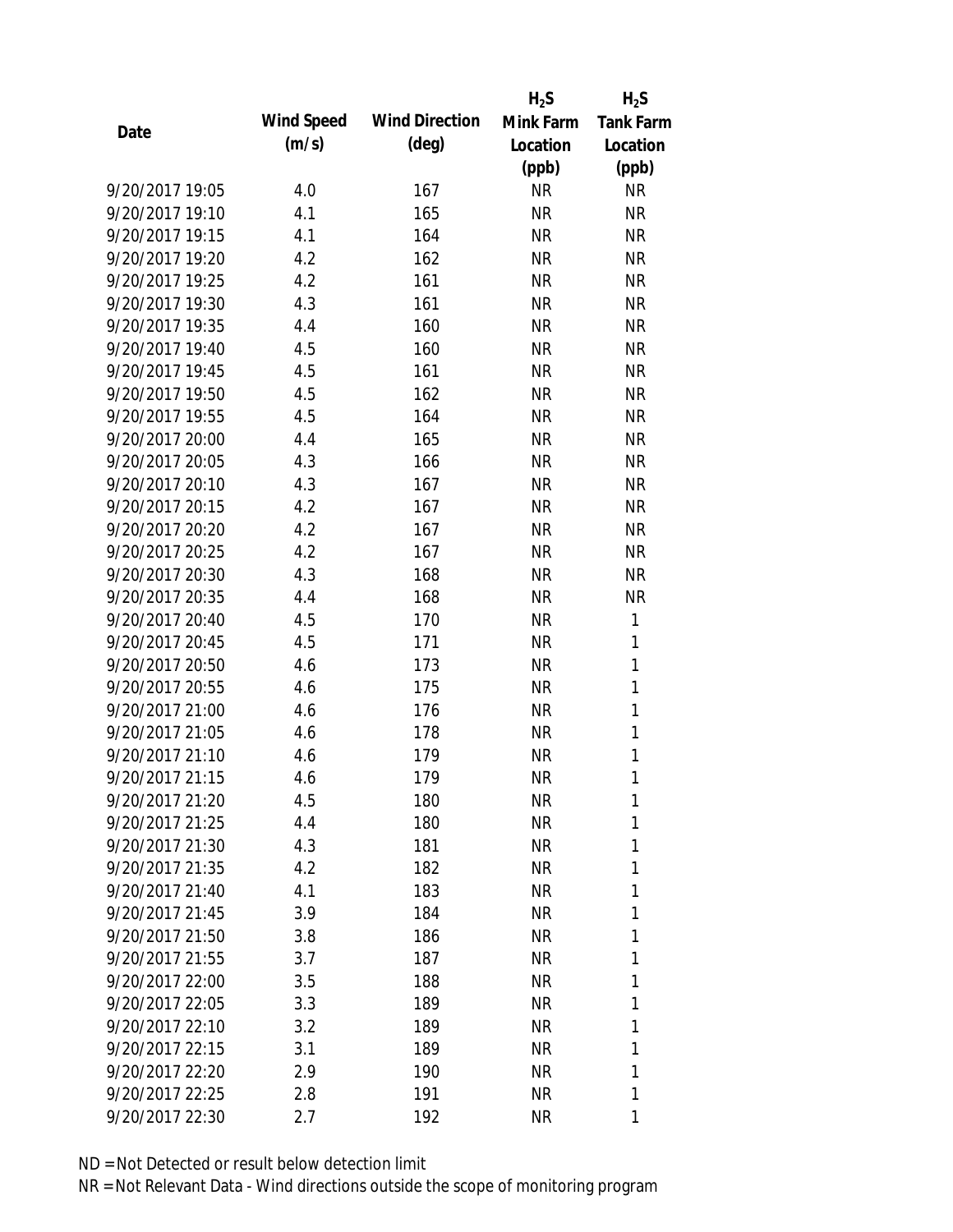|                 |            |                       | $H_2S$    | $H_2S$           |
|-----------------|------------|-----------------------|-----------|------------------|
| Date            | Wind Speed | <b>Wind Direction</b> | Mink Farm | <b>Tank Farm</b> |
|                 | (m/s)      | $(\text{deg})$        | Location  | Location         |
|                 |            |                       | (ppb)     | (ppb)            |
| 9/20/2017 22:35 | 2.7        | 193                   | <b>NR</b> | 1                |
| 9/20/2017 22:40 | 2.6        | 195                   | <b>NR</b> | 1                |
| 9/20/2017 22:45 | 2.6        | 197                   | <b>NR</b> | 1                |
| 9/20/2017 22:50 | 2.7        | 199                   | <b>NR</b> | 1                |
| 9/20/2017 22:55 | 2.8        | 201                   | <b>NR</b> | 1                |
| 9/20/2017 23:00 | 2.8        | 202                   | <b>NR</b> | 1                |
| 9/20/2017 23:05 | 2.9        | 203                   | <b>NR</b> | 1                |
| 9/20/2017 23:10 | 2.9        | 204                   | <b>NR</b> | 1                |
| 9/20/2017 23:15 | 2.9        | 204                   | <b>NR</b> | 1                |
| 9/20/2017 23:20 | 2.9        | 203                   | <b>NR</b> | 1                |
| 9/20/2017 23:25 | 2.9        | 202                   | <b>NR</b> | 1                |
| 9/20/2017 23:30 | 2.8        | 201                   | <b>NR</b> | 1                |
| 9/20/2017 23:35 | 2.7        | 198                   | <b>NR</b> | 1                |
| 9/20/2017 23:40 | 2.7        | 195                   | <b>NR</b> | 1                |
| 9/20/2017 23:45 | 2.7        | 192                   | <b>NR</b> | 1                |
| 9/20/2017 23:50 | 2.8        | 188                   | <b>NR</b> | 1                |
| 9/20/2017 23:55 | 2.9        | 183                   | <b>NR</b> | 1                |
| 9/20/2017 24:00 | 3.1        | 180                   | <b>NR</b> | 1                |
| 9/21/2017 00:05 | 3.3        | 176                   | <b>NR</b> | 1                |
| 9/21/2017 00:10 | 3.4        | 174                   | <b>NR</b> | 1                |
| 9/21/2017 00:15 | 3.5        | 173                   | <b>NR</b> | 1                |
| 9/21/2017 00:20 | 3.5        | 173                   | <b>NR</b> | 1                |
| 9/21/2017 00:25 | 3.5        | 174                   | <b>NR</b> | 1                |
| 9/21/2017 00:30 | 3.4        | 175                   | <b>NR</b> | 1                |
| 9/21/2017 00:35 | 3.3        | 178                   | <b>NR</b> | 1                |
| 9/21/2017 00:40 | 3.2        | 180                   | <b>NR</b> | 1                |
| 9/21/2017 00:45 | 3.2        | 183                   | <b>NR</b> | 1                |
| 9/21/2017 00:50 | 3.2        | 186                   | NR        | 1                |
| 9/21/2017 00:55 | 3.2        | 189                   | NR        | 1                |
| 9/21/2017 01:00 | 3.2        | 192                   | NR        | 1                |
| 9/21/2017 01:05 | 3.2        | 195                   | NR        | 1                |
| 9/21/2017 01:10 | 3.2        | 197                   | NR        | 1                |
| 9/21/2017 01:15 | 3.2        | 199                   | NR        | 1                |
| 9/21/2017 01:20 | 3.3        | 201                   | NR        | 1                |
| 9/21/2017 01:25 | 3.3        | 202                   | NR        | 1                |
| 9/21/2017 01:30 | 3.3        | 204                   | NR        | 1                |
| 9/21/2017 01:35 | 3.3        | 205                   | NR        | 1                |
| 9/21/2017 01:40 | 3.3        | 205                   | NR        | 1                |
| 9/21/2017 01:45 | 3.2        | 204                   | NR        | 1                |
| 9/21/2017 01:50 | 3.1        | 201                   | NR        | 1                |
| 9/21/2017 01:55 | 2.9        | 198                   | <b>NR</b> | 1                |
| 9/21/2017 02:00 | 2.8        | 194                   | <b>NR</b> | 1                |
|                 |            |                       |           |                  |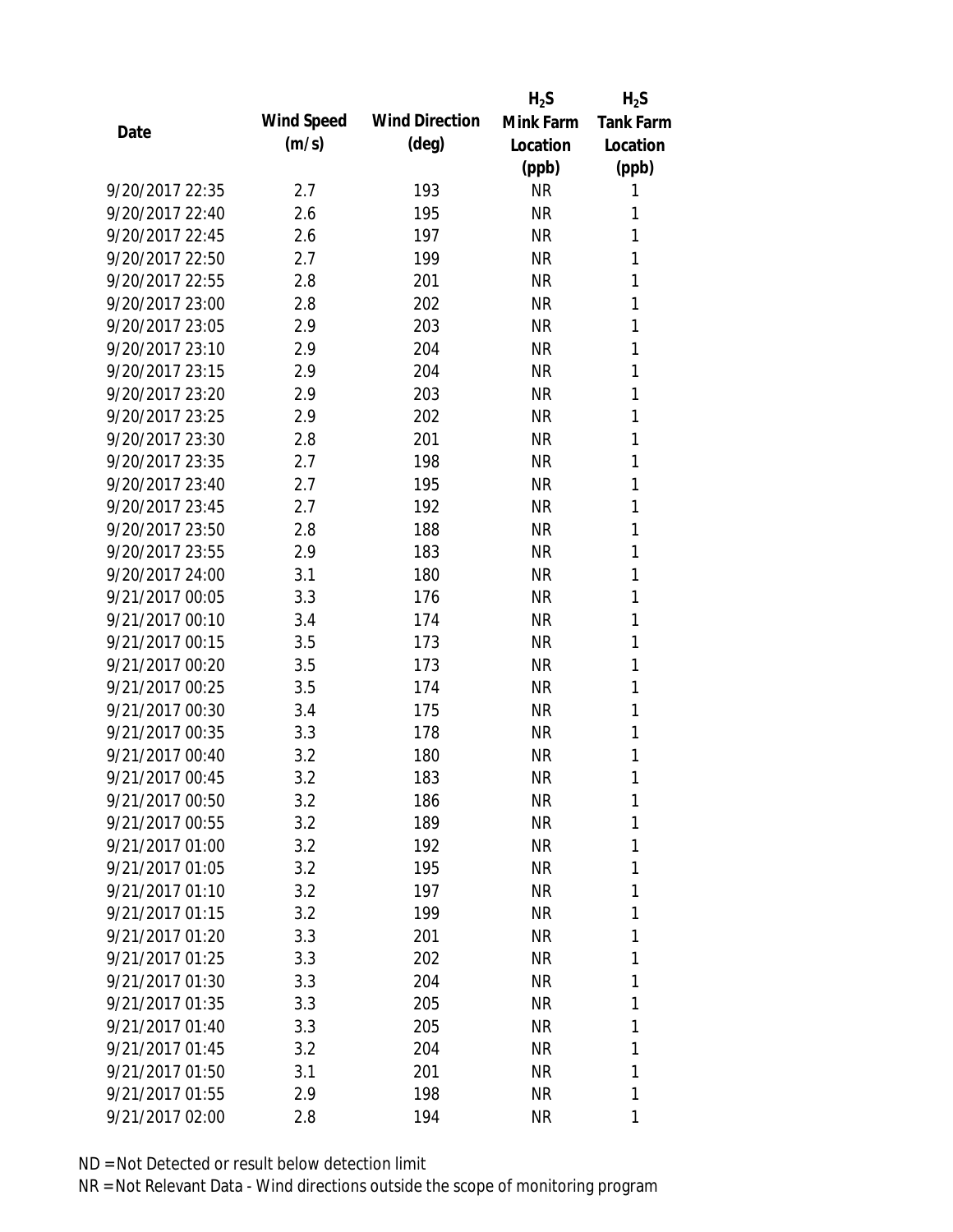|                 |            |                       | $H_2S$    | $H_2S$                  |
|-----------------|------------|-----------------------|-----------|-------------------------|
| Date            | Wind Speed | <b>Wind Direction</b> | Mink Farm | <b>Tank Farm</b>        |
|                 | (m/s)      | $(\text{deg})$        | Location  | Location                |
|                 |            |                       | (ppb)     | (ppb)                   |
| 9/21/2017 02:05 | 2.7        | 189                   | <b>NR</b> | 1                       |
| 9/21/2017 02:10 | 2.7        | 185                   | <b>NR</b> | 1                       |
| 9/21/2017 02:15 | 2.7        | 180                   | <b>NR</b> | 1                       |
| 9/21/2017 02:20 | 2.7        | 177                   | <b>NR</b> | 1                       |
| 9/21/2017 02:25 | 2.8        | 174                   | <b>NR</b> | 1                       |
| 9/21/2017 02:30 | 2.9        | 173                   | <b>NR</b> | 1                       |
| 9/21/2017 02:35 | 2.9        | 173                   | <b>NR</b> | 1                       |
| 9/21/2017 02:40 | 2.9        | 175                   | <b>NR</b> | 1                       |
| 9/21/2017 02:45 | 2.9        | 179                   | <b>NR</b> | 1                       |
| 9/21/2017 02:50 | 2.8        | 183                   | <b>NR</b> | 1                       |
| 9/21/2017 02:55 | 2.6        | 187                   | <b>NR</b> | 1                       |
| 9/21/2017 03:00 | 2.5        | 191                   | <b>NR</b> | 1                       |
| 9/21/2017 03:05 | 2.3        | 195                   | <b>NR</b> | 1                       |
| 9/21/2017 03:10 | 2.2        | 196                   | <b>NR</b> | 1                       |
| 9/21/2017 03:15 | 2.1        | 195                   | <b>NR</b> | 1                       |
| 9/21/2017 03:20 | 2.1        | 193                   | <b>NR</b> | 1                       |
| 9/21/2017 03:25 | 2.2        | 190                   | <b>NR</b> | 1                       |
| 9/21/2017 03:30 | 2.2        | 186                   | <b>NR</b> | 1                       |
| 9/21/2017 03:35 | 2.3        | 183                   | <b>NR</b> | 1                       |
| 9/21/2017 03:40 | 2.3        | 181                   | <b>NR</b> | 1                       |
| 9/21/2017 03:45 | 2.2        | 180                   | <b>NR</b> | 1                       |
| 9/21/2017 03:50 | 2.2        | 181                   | <b>NR</b> | 1                       |
| 9/21/2017 03:55 | 2.0        | 182                   | <b>NR</b> | 1                       |
| 9/21/2017 04:00 | 1.9        | 185                   | <b>NR</b> | 1                       |
| 9/21/2017 04:05 | 1.9        | 187                   | <b>NR</b> | 1                       |
| 9/21/2017 04:10 | 1.9        | 188                   | <b>NR</b> | 1                       |
| 9/21/2017 04:15 | 2.0        | 189                   | <b>NR</b> | 1                       |
| 9/21/2017 04:20 | 2.1        | 189                   | NR        | 1                       |
| 9/21/2017 04:25 | 2.2        | 190                   | <b>NR</b> | 1                       |
| 9/21/2017 04:30 | 2.4        | 191                   | <b>NR</b> | 1                       |
| 9/21/2017 04:35 | 2.4        | 193                   | <b>NR</b> | 1                       |
| 9/21/2017 04:40 | 2.5        | 195                   | <b>NR</b> | 1                       |
| 9/21/2017 04:45 | 2.5        | 196                   | <b>NR</b> | 1                       |
| 9/21/2017 04:50 | 2.6        | 197                   | <b>NR</b> | 1                       |
| 9/21/2017 04:55 | 2.6        | 197                   | <b>NR</b> | 1                       |
| 9/21/2017 05:00 | 2.6        | 196                   | <b>NR</b> | 1                       |
| 9/21/2017 05:05 | 2.7        | 195                   | <b>NR</b> | 2                       |
| 9/21/2017 05:10 | 2.7        | 193                   | NR        | $\overline{2}$          |
| 9/21/2017 05:15 | 2.8        | 191                   | <b>NR</b> | $\overline{2}$          |
| 9/21/2017 05:20 | 2.8        | 189                   | <b>NR</b> | $\overline{2}$          |
| 9/21/2017 05:25 | 2.8        | 189                   | <b>NR</b> | $\overline{2}$          |
| 9/21/2017 05:30 | 2.8        | 188                   | <b>NR</b> | $\overline{\mathbf{c}}$ |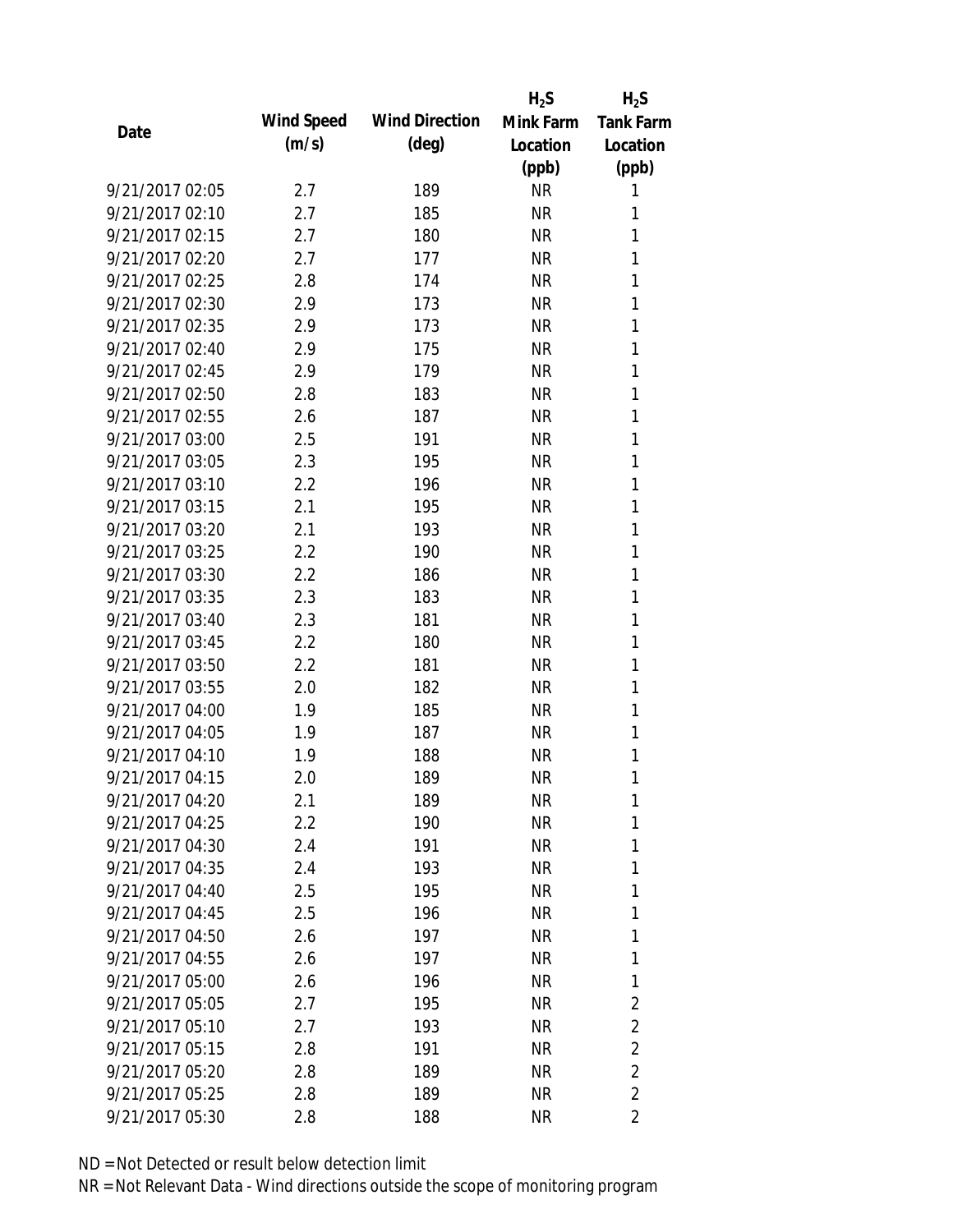|                 |            |                       | $H_2S$    | $H_2S$           |
|-----------------|------------|-----------------------|-----------|------------------|
| Date            | Wind Speed | <b>Wind Direction</b> | Mink Farm | <b>Tank Farm</b> |
|                 | (m/s)      | $(\text{deg})$        | Location  | Location         |
|                 |            |                       | (ppb)     | (ppb)            |
| 9/21/2017 05:35 | 2.8        | 188                   | <b>NR</b> | 2                |
| 9/21/2017 05:40 | 2.7        | 189                   | <b>NR</b> | 1                |
| 9/21/2017 05:45 | 2.7        | 189                   | <b>NR</b> | 1                |
| 9/21/2017 05:50 | 2.7        | 189                   | <b>NR</b> | 1                |
| 9/21/2017 05:55 | 2.7        | 188                   | <b>NR</b> | 1                |
| 9/21/2017 06:00 | 2.7        | 187                   | <b>NR</b> | 1                |
| 9/21/2017 06:05 | 2.7        | 184                   | <b>NR</b> | 1                |
| 9/21/2017 06:10 | 2.8        | 181                   | <b>NR</b> | 1                |
| 9/21/2017 06:15 | 2.8        | 177                   | <b>NR</b> | 1                |
| 9/21/2017 06:20 | 2.9        | 173                   | <b>NR</b> | 1                |
| 9/21/2017 06:25 | 3.0        | 169                   | <b>NR</b> | <b>NR</b>        |
| 9/21/2017 06:30 | 3.2        | 165                   | <b>NR</b> | <b>NR</b>        |
| 9/21/2017 06:35 | 3.3        | 162                   | <b>NR</b> | <b>NR</b>        |
| 9/21/2017 06:40 | 3.5        | 160                   | <b>NR</b> | <b>NR</b>        |
| 9/21/2017 06:45 | 3.5        | 159                   | <b>NR</b> | <b>NR</b>        |
| 9/21/2017 06:50 | 3.6        | 160                   | <b>NR</b> | <b>NR</b>        |
| 9/21/2017 06:55 | 3.5        | 161                   | <b>NR</b> | <b>NR</b>        |
| 9/21/2017 07:00 | 3.4        | 164                   | <b>NR</b> | <b>NR</b>        |
| 9/21/2017 07:05 | 3.1        | 168                   | <b>NR</b> | <b>NR</b>        |
| 9/21/2017 07:10 | 2.8        | 174                   | <b>NR</b> | $\overline{2}$   |
| 9/21/2017 07:15 | 2.4        | 181                   | <b>NR</b> | $\overline{2}$   |
| 9/21/2017 07:20 | 2.0        | 198                   | <b>NR</b> | $\overline{2}$   |
| 9/21/2017 07:25 | 1.6        | 220                   | <b>NR</b> | $\overline{2}$   |
| 9/21/2017 07:30 | 1.3        | 243                   | 1         | $\overline{2}$   |
| 9/21/2017 07:35 | 1.1        | 264                   | 1         | $\overline{2}$   |
| 9/21/2017 07:40 | 1.0        | 281                   | 1         | <b>NR</b>        |
| 9/21/2017 07:45 | 0.9        | 295                   | 1         | <b>NR</b>        |
| 9/21/2017 07:50 | 0.9        | 292                   | 1         | NR               |
| 9/21/2017 07:55 | 0.9        | 270                   | 1         | $\overline{2}$   |
| 9/21/2017 08:00 | 0.9        | 242                   | 1         | $\overline{2}$   |
| 9/21/2017 08:05 | 0.9        | 214                   | <b>NR</b> | $\overline{2}$   |
| 9/21/2017 08:10 | 1.0        | 187                   | <b>NR</b> | $\overline{2}$   |
| 9/21/2017 08:15 | 1.1        | 161                   | <b>NR</b> | <b>NR</b>        |
| 9/21/2017 08:20 | 1.3        | 144                   | <b>NR</b> | <b>NR</b>        |
| 9/21/2017 08:25 | 1.5        | 140                   | <b>NR</b> | <b>NR</b>        |
| 9/21/2017 08:30 | 1.7        | 140                   | <b>NR</b> | <b>NR</b>        |
| 9/21/2017 08:35 | 1.8        | 143                   | <b>NR</b> | NR               |
| 9/21/2017 08:40 | 1.9        | 147                   | <b>NR</b> | NR               |
| 9/21/2017 08:45 | 2.0        | 150                   | <b>NR</b> | <b>NR</b>        |
| 9/21/2017 08:50 | 2.0        | 153                   | <b>NR</b> | <b>NR</b>        |
| 9/21/2017 08:55 | 2.0        | 156                   | <b>NR</b> | <b>NR</b>        |
| 9/21/2017 09:00 | 2.0        | 159                   | <b>NR</b> | <b>NR</b>        |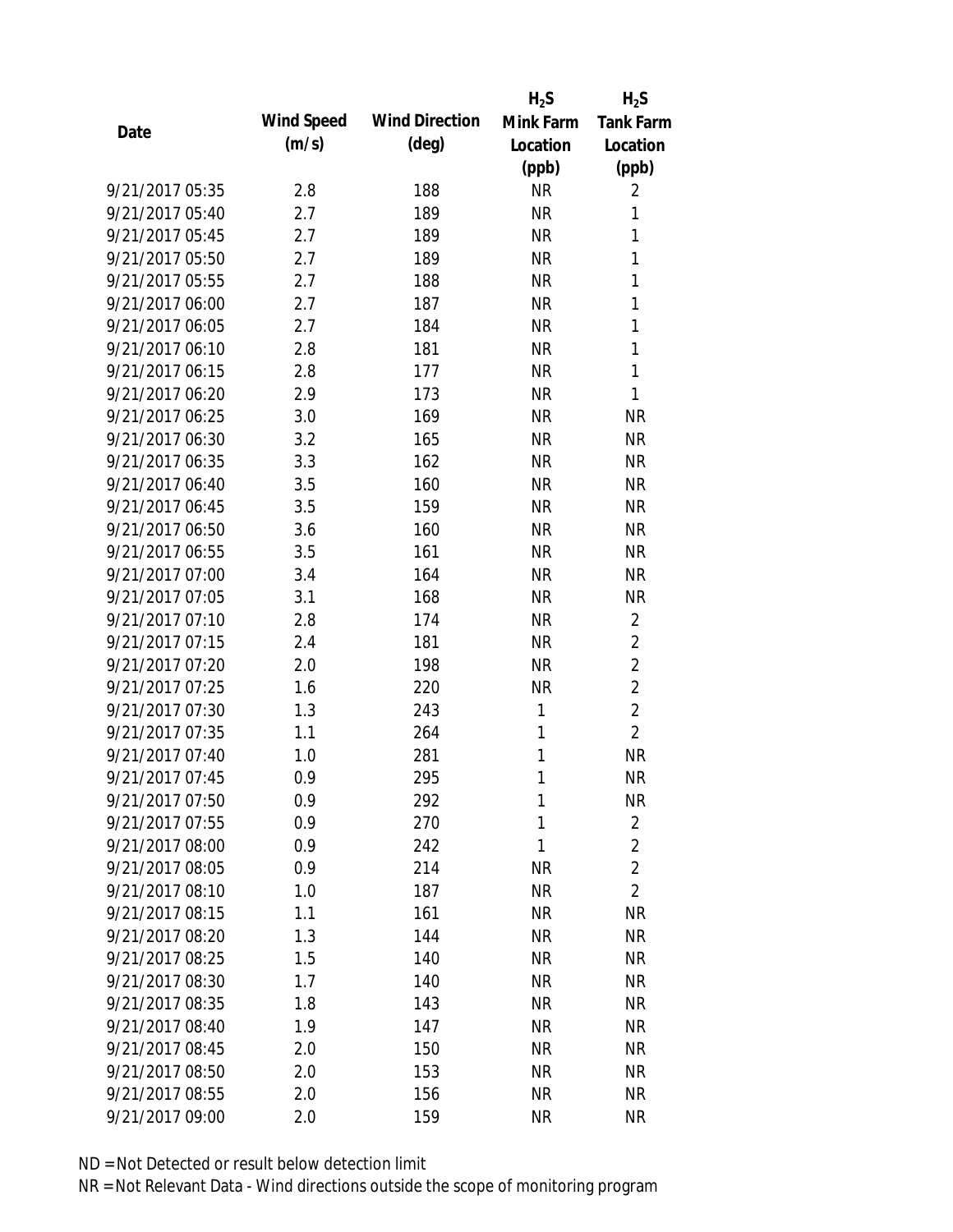|                 |            |                       | $H_2S$    | $H_2S$           |
|-----------------|------------|-----------------------|-----------|------------------|
| Date            | Wind Speed | <b>Wind Direction</b> | Mink Farm | <b>Tank Farm</b> |
|                 | (m/s)      | $(\text{deg})$        | Location  | Location         |
|                 |            |                       | (ppb)     | (ppb)            |
| 9/21/2017 09:05 | 2.0        | 162                   | <b>NR</b> | <b>NR</b>        |
| 9/21/2017 09:10 | 2.0        | 163                   | <b>NR</b> | <b>NR</b>        |
| 9/21/2017 09:15 | 2.0        | 165                   | <b>NR</b> | <b>NR</b>        |
| 9/21/2017 09:20 | 2.0        | 167                   | <b>NR</b> | <b>NR</b>        |
| 9/21/2017 09:25 | 2.0        | 169                   | <b>NR</b> | <b>NR</b>        |
| 9/21/2017 09:30 | 2.0        | 171                   | <b>NR</b> | 1                |
| 9/21/2017 09:35 | 2.0        | 173                   | <b>NR</b> | 1                |
| 9/21/2017 09:40 | 1.9        | 177                   | <b>NR</b> | $\mathbf{1}$     |
| 9/21/2017 09:45 | 1.8        | 180                   | <b>NR</b> | 1                |
| 9/21/2017 09:50 | 1.6        | 184                   | <b>NR</b> | $\overline{2}$   |
| 9/21/2017 09:55 | 1.5        | 189                   | <b>NR</b> | $\overline{2}$   |
| 9/21/2017 10:00 | 1.3        | 194                   | <b>NR</b> | $\overline{2}$   |
| 9/21/2017 10:05 | 1.2        | 199                   | <b>NR</b> | 1                |
| 9/21/2017 10:10 | 1.1        | 203                   | <b>NR</b> | 1                |
| 9/21/2017 10:15 | 1.0        | 205                   | <b>NR</b> | 1                |
| 9/21/2017 10:20 | 1.0        | 203                   | <b>NR</b> | 1                |
| 9/21/2017 10:25 | 1.0        | 195                   | <b>NR</b> | 1                |
| 9/21/2017 10:30 | 1.1        | 187                   | <b>NR</b> | 1                |
| 9/21/2017 10:35 | 1.2        | 177                   | <b>NR</b> | 1                |
| 9/21/2017 10:40 | 1.3        | 167                   | <b>NR</b> | <b>NR</b>        |
| 9/21/2017 10:45 | 1.5        | 159                   | <b>NR</b> | <b>NR</b>        |
| 9/21/2017 10:50 | 1.7        | 156                   | <b>NR</b> | <b>NR</b>        |
| 9/21/2017 10:55 | 1.8        | 156                   | <b>NR</b> | <b>NR</b>        |
| 9/21/2017 11:00 | 2.0        | 158                   | <b>NR</b> | <b>NR</b>        |
| 9/21/2017 11:05 | 2.1        | 160                   | <b>NR</b> | <b>NR</b>        |
| 9/21/2017 11:10 | 2.1        | 163                   | <b>NR</b> | <b>NR</b>        |
| 9/21/2017 11:15 | 2.1        | 167                   | <b>NR</b> | <b>NR</b>        |
| 9/21/2017 11:20 | 2.1        | 171                   | <b>NR</b> | 1                |
| 9/21/2017 11:25 | 2.1        | 175                   | <b>NR</b> | 1                |
| 9/21/2017 11:30 | 2.0        | 179                   | <b>NR</b> | 1                |
| 9/21/2017 11:35 | 2.0        | 182                   | <b>NR</b> | 1                |
| 9/21/2017 11:40 | 2.0        | 185                   | <b>NR</b> | 1                |
| 9/21/2017 11:45 | 2.0        | 187                   | NR        | 1                |
| 9/21/2017 11:50 | 2.0        | 185                   | <b>NR</b> | 1                |
| 9/21/2017 11:55 | 2.0        | 181                   | <b>NR</b> | 1                |
| 9/21/2017 12:00 | 2.0        | 177                   | <b>NR</b> | 1                |
| 9/21/2017 12:05 | 2.0        | 173                   | NR        | 1                |
| 9/21/2017 12:10 | 2.0        | 169                   | NR        | <b>NR</b>        |
| 9/21/2017 12:15 | 2.1        | 164                   | <b>NR</b> | NR               |
| 9/21/2017 12:20 | 2.2        | 160                   | NR        | NR               |
| 9/21/2017 12:25 | 2.2        | 159                   | <b>NR</b> | <b>NR</b>        |
| 9/21/2017 12:30 | 2.3        | 159                   | <b>NR</b> | <b>NR</b>        |
|                 |            |                       |           |                  |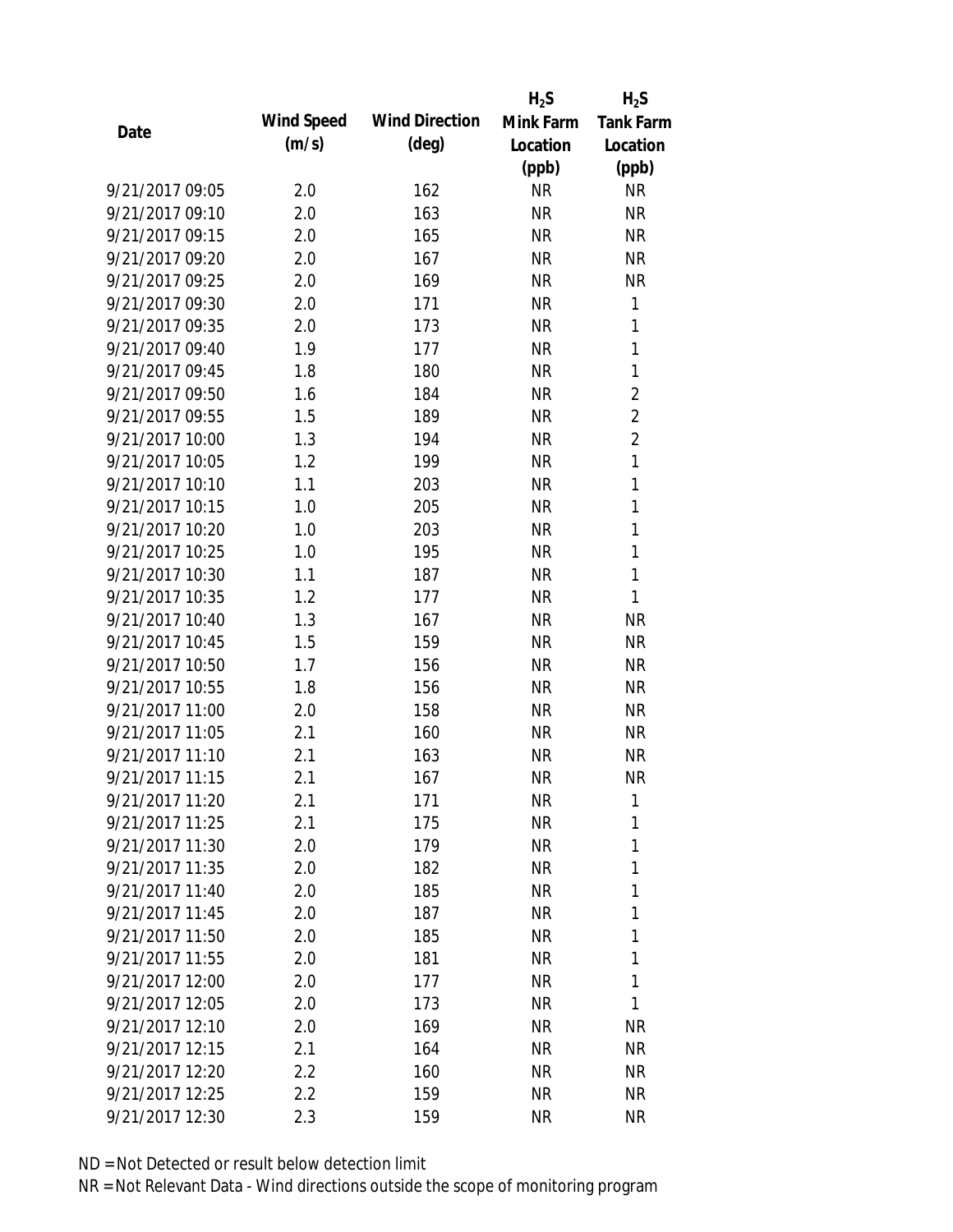|                 |            |                       | $H_2S$    | $H_2S$           |
|-----------------|------------|-----------------------|-----------|------------------|
|                 | Wind Speed | <b>Wind Direction</b> | Mink Farm | <b>Tank Farm</b> |
| Date            | (m/s)      | $(\text{deg})$        | Location  | Location         |
|                 |            |                       | (ppb)     | (ppb)            |
| 9/21/2017 12:35 | 2.3        | 160                   | <b>NR</b> | <b>NR</b>        |
| 9/21/2017 12:40 | 2.3        | 165                   | <b>NR</b> | <b>NR</b>        |
| 9/21/2017 12:45 | 2.3        | 171                   | <b>NR</b> | 1                |
| 9/21/2017 12:50 | 2.3        | 178                   | <b>NR</b> | 1                |
| 9/21/2017 12:55 | 2.2        | 184                   | <b>NR</b> | $\mathbf{1}$     |
| 9/21/2017 13:00 | 2.2        | 188                   | <b>NR</b> | 1                |
| 9/21/2017 13:05 | 2.2        | 190                   | <b>NR</b> | 1                |
| 9/21/2017 13:10 | 2.3        | 190                   | <b>NR</b> | 1                |
| 9/21/2017 13:15 | 2.3        | 189                   | <b>NR</b> | 1                |
| 9/21/2017 13:20 | 2.4        | 186                   | <b>NR</b> | 1                |
| 9/21/2017 13:25 | 2.5        | 184                   | <b>NR</b> | 1                |
| 9/21/2017 13:30 | 2.6        | 181                   | <b>NR</b> | 1                |
| 9/21/2017 13:35 | 2.6        | 176                   | <b>NR</b> | 1                |
| 9/21/2017 13:40 | 2.7        | 172                   | <b>NR</b> | 1                |
| 9/21/2017 13:45 | 2.7        | 169                   | <b>NR</b> | <b>NR</b>        |
| 9/21/2017 13:50 | 2.8        | 167                   | <b>NR</b> | <b>NR</b>        |
| 9/21/2017 13:55 | 2.8        | 166                   | <b>NR</b> | <b>NR</b>        |
| 9/21/2017 14:00 | 2.9        | 166                   | <b>NR</b> | <b>NR</b>        |
| 9/21/2017 14:05 | 3.0        | 169                   | <b>NR</b> | <b>NR</b>        |
| 9/21/2017 14:10 | 3.1        | 173                   | <b>NR</b> | 1                |
| 9/21/2017 14:15 | 3.3        | 177                   | <b>NR</b> | 1                |
| 9/21/2017 14:20 | 3.4        | 179                   | <b>NR</b> | 1                |
| 9/21/2017 14:25 | 3.5        | 182                   | <b>NR</b> | 1                |
| 9/21/2017 14:30 | 3.5        | 183                   | <b>NR</b> | 1                |
| 9/21/2017 14:35 | 3.5        | 184                   | <b>NR</b> | 1                |
| 9/21/2017 14:40 | 3.5        | 184                   | <b>NR</b> | 1                |
| 9/21/2017 14:45 | 3.5        | 183                   | <b>NR</b> | 1                |
| 9/21/2017 14:50 | 3.5        | 184                   | NR        | 1                |
| 9/21/2017 14:55 | 3.5        | 186                   | NR        | 1                |
| 9/21/2017 15:00 | 3.5        | 188                   | NR        | 1                |
| 9/21/2017 15:05 | 3.5        | 190                   | NR        | 1                |
| 9/21/2017 15:10 | 3.4        | 193                   | NR        | 1                |
| 9/21/2017 15:15 | 3.4        | 195                   | NR        | 1                |
| 9/21/2017 15:20 | 3.3        | 195                   | NR        | 1                |
| 9/21/2017 15:25 | 3.3        | 194                   | NR        | 1                |
| 9/21/2017 15:30 | 3.2        | 192                   | NR        | 1                |
| 9/21/2017 15:35 | 3.2        | 191                   | NR        | 1                |
| 9/21/2017 15:40 | 3.1        | 188                   | NR        | 1                |
| 9/21/2017 15:45 | 3.0        | 186                   | NR        | 1                |
| 9/21/2017 15:50 | 2.9        | 184                   | NR        | 1                |
| 9/21/2017 15:55 | 2.8        | 184                   | <b>NR</b> | 1                |
| 9/21/2017 16:00 | 2.7        | 184                   | <b>NR</b> | 1                |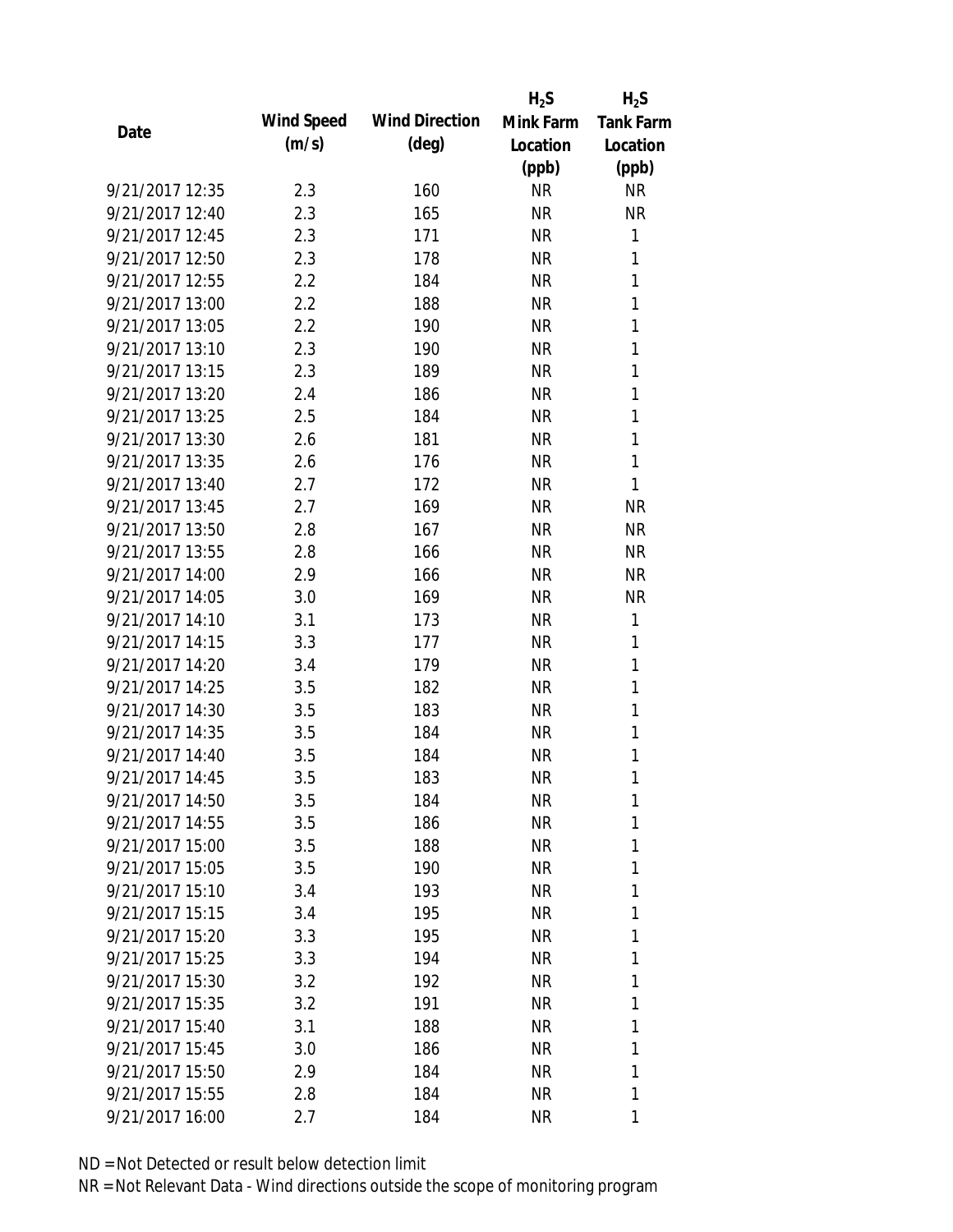|                 |            |                       | $H_2S$    | $H_2S$           |
|-----------------|------------|-----------------------|-----------|------------------|
|                 | Wind Speed | <b>Wind Direction</b> | Mink Farm | <b>Tank Farm</b> |
| Date            | (m/s)      | $(\text{deg})$        | Location  | Location         |
|                 |            |                       | (ppb)     | (ppb)            |
| 9/21/2017 16:05 | 2.6        | 183                   | <b>NR</b> | 1                |
| 9/21/2017 16:10 | 2.6        | 182                   | <b>NR</b> | 1                |
| 9/21/2017 16:15 | 2.7        | 181                   | <b>NR</b> | 1                |
| 9/21/2017 16:20 | 2.8        | 181                   | <b>NR</b> | 1                |
| 9/21/2017 16:25 | 2.9        | 180                   | <b>NR</b> | 1                |
| 9/21/2017 16:30 | 3.0        | 179                   | <b>NR</b> | 1                |
| 9/21/2017 16:35 | 3.1        | 178                   | <b>NR</b> | 1                |
| 9/21/2017 16:40 | 3.0        | 179                   | <b>NR</b> | 1                |
| 9/21/2017 16:45 | 3.0        | 181                   | <b>NR</b> | 1                |
| 9/21/2017 16:50 | 2.9        | 182                   | <b>NR</b> | 1                |
| 9/21/2017 16:55 | 2.9        | 184                   | <b>NR</b> | 1                |
| 9/21/2017 17:00 | 2.8        | 185                   | <b>NR</b> | 1                |
| 9/21/2017 17:05 | 2.9        | 187                   | <b>NR</b> | 1                |
| 9/21/2017 17:10 | 2.9        | 187                   | <b>NR</b> | 1                |
| 9/21/2017 17:15 | 3.1        | 188                   | <b>NR</b> | 1                |
| 9/21/2017 17:20 | 3.2        | 189                   | <b>NR</b> | 1                |
| 9/21/2017 17:25 | 3.3        | 189                   | <b>NR</b> | 1                |
| 9/21/2017 17:30 | 3.3        | 190                   | <b>NR</b> | 1                |
| 9/21/2017 17:35 | 3.2        | 191                   | <b>NR</b> | 1                |
| 9/21/2017 17:40 | 3.1        | 191                   | <b>NR</b> | 1                |
| 9/21/2017 17:45 | 3.0        | 190                   | <b>NR</b> | 1                |
| 9/21/2017 17:50 | 2.8        | 189                   | <b>NR</b> | 1                |
| 9/21/2017 17:55 | 2.7        | 188                   | <b>NR</b> | 1                |
| 9/21/2017 18:00 | 2.7        | 187                   | <b>NR</b> | 1                |
| 9/21/2017 18:05 | 2.7        | 185                   | <b>NR</b> | 1                |
| 9/21/2017 18:10 | 2.7        | 185                   | <b>NR</b> | 1                |
| 9/21/2017 18:15 | 2.7        | 184                   | <b>NR</b> | 1                |
| 9/21/2017 18:20 | 2.7        | 183                   | <b>NR</b> | 1                |
| 9/21/2017 18:25 | 2.7        | 182                   | <b>NR</b> | 1                |
| 9/21/2017 18:30 | 2.7        | 181                   | <b>NR</b> | 1                |
| 9/21/2017 18:35 | 2.7        | 179                   | <b>NR</b> | 1                |
| 9/21/2017 18:40 | 2.6        | 178                   | <b>NR</b> | 1                |
| 9/21/2017 18:45 | 2.5        | 177                   | <b>NR</b> | 1                |
| 9/21/2017 18:50 | 2.4        | 176                   | <b>NR</b> | 1                |
| 9/21/2017 18:55 | 2.4        | 175                   | <b>NR</b> | 1                |
| 9/21/2017 19:00 | 2.3        | 173                   | <b>NR</b> | 1                |
| 9/21/2017 19:05 | 2.2        | 171                   | NR        | 1                |
| 9/21/2017 19:10 | 2.1        | 167                   | NR        | <b>NR</b>        |
| 9/21/2017 19:15 | 2.1        | 163                   | <b>NR</b> | NR               |
| 9/21/2017 19:20 | 2.0        | 157                   | NR        | NR               |
| 9/21/2017 19:25 | 2.0        | 152                   | <b>NR</b> | <b>NR</b>        |
| 9/21/2017 19:30 | 2.1        | 148                   | <b>NR</b> | <b>NR</b>        |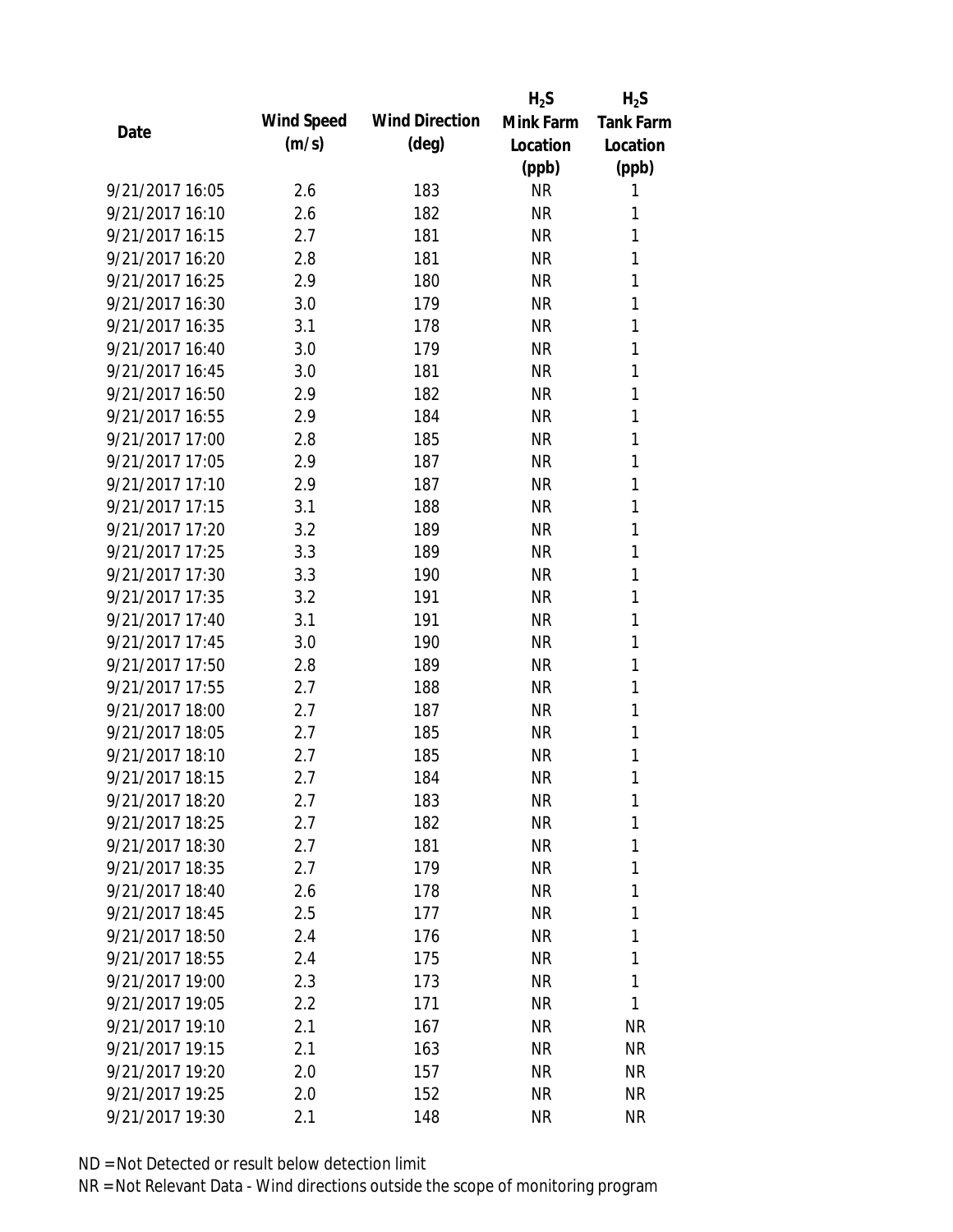|                 |            |                       | $H_2S$    | $H_2S$           |
|-----------------|------------|-----------------------|-----------|------------------|
| Date            | Wind Speed | <b>Wind Direction</b> | Mink Farm | <b>Tank Farm</b> |
|                 | (m/s)      | $(\text{deg})$        | Location  | Location         |
|                 |            |                       | (ppb)     | (ppb)            |
| 9/21/2017 19:35 | 2.1        | 144                   | <b>NR</b> | <b>NR</b>        |
| 9/21/2017 19:40 | 2.2        | 142                   | <b>NR</b> | <b>NR</b>        |
| 9/21/2017 19:45 | 2.2        | 140                   | <b>NR</b> | <b>NR</b>        |
| 9/21/2017 19:50 | 2.3        | 139                   | <b>NR</b> | <b>NR</b>        |
| 9/21/2017 19:55 | 2.3        | 139                   | <b>NR</b> | <b>NR</b>        |
| 9/21/2017 20:00 | 2.4        | 139                   | <b>NR</b> | <b>NR</b>        |
| 9/21/2017 20:05 | 2.4        | 139                   | <b>NR</b> | <b>NR</b>        |
| 9/21/2017 20:10 | 2.4        | 139                   | <b>NR</b> | <b>NR</b>        |
| 9/21/2017 20:15 | 2.5        | 139                   | <b>NR</b> | <b>NR</b>        |
| 9/21/2017 20:20 | 2.5        | 138                   | <b>NR</b> | <b>NR</b>        |
| 9/21/2017 20:25 | 2.5        | 137                   | <b>NR</b> | <b>NR</b>        |
| 9/21/2017 20:30 | 2.5        | 137                   | <b>NR</b> | <b>NR</b>        |
| 9/21/2017 20:35 | 2.5        | 136                   | <b>NR</b> | <b>NR</b>        |
| 9/21/2017 20:40 | 2.5        | 136                   | <b>NR</b> | <b>NR</b>        |
| 9/21/2017 20:45 | 2.5        | 137                   | <b>NR</b> | <b>NR</b>        |
| 9/21/2017 20:50 | 2.6        | 139                   | <b>NR</b> | <b>NR</b>        |
| 9/21/2017 20:55 | 2.7        | 141                   | <b>NR</b> | <b>NR</b>        |
| 9/21/2017 21:00 | 2.7        | 144                   | <b>NR</b> | <b>NR</b>        |
| 9/21/2017 21:05 | 2.8        | 147                   | <b>NR</b> | <b>NR</b>        |
| 9/21/2017 21:10 | 2.8        | 149                   | <b>NR</b> | <b>NR</b>        |
| 9/21/2017 21:15 | 2.9        | 151                   | <b>NR</b> | <b>NR</b>        |
| 9/21/2017 21:20 | 2.9        | 152                   | <b>NR</b> | <b>NR</b>        |
| 9/21/2017 21:25 | 3.0        | 153                   | <b>NR</b> | <b>NR</b>        |
| 9/21/2017 21:30 | 3.0        | 154                   | <b>NR</b> | <b>NR</b>        |
| 9/21/2017 21:35 | 3.1        | 154                   | <b>NR</b> | <b>NR</b>        |
| 9/21/2017 21:40 | 3.1        | 154                   | <b>NR</b> | <b>NR</b>        |
| 9/21/2017 21:45 | 3.1        | 153                   | <b>NR</b> | <b>NR</b>        |
| 9/21/2017 21:50 | 3.1        | 152                   | NR        | NR               |
| 9/21/2017 21:55 | 3.1        | 151                   | <b>NR</b> | <b>NR</b>        |
| 9/21/2017 22:00 | 3.0        | 150                   | <b>NR</b> | <b>NR</b>        |
| 9/21/2017 22:05 | 3.0        | 149                   | <b>NR</b> | <b>NR</b>        |
| 9/21/2017 22:10 | 3.0        | 149                   | <b>NR</b> | NR               |
| 9/21/2017 22:15 | 3.1        | 149                   | <b>NR</b> | <b>NR</b>        |
| 9/21/2017 22:20 | 3.1        | 149                   | <b>NR</b> | <b>NR</b>        |
| 9/21/2017 22:25 | 3.1        | 150                   | <b>NR</b> | <b>NR</b>        |
| 9/21/2017 22:30 | 3.2        | 151                   | <b>NR</b> | <b>NR</b>        |
| 9/21/2017 22:35 | 3.2        | 152                   | <b>NR</b> | <b>NR</b>        |
| 9/21/2017 22:40 | 3.3        | 153                   | NR        | <b>NR</b>        |
| 9/21/2017 22:45 | 3.3        | 154                   | <b>NR</b> | <b>NR</b>        |
| 9/21/2017 22:50 | 3.3        | 155                   | <b>NR</b> | <b>NR</b>        |
| 9/21/2017 22:55 | 3.2        | 155                   | <b>NR</b> | <b>NR</b>        |
| 9/21/2017 23:00 | 3.2        | 156                   | <b>NR</b> | <b>NR</b>        |
|                 |            |                       |           |                  |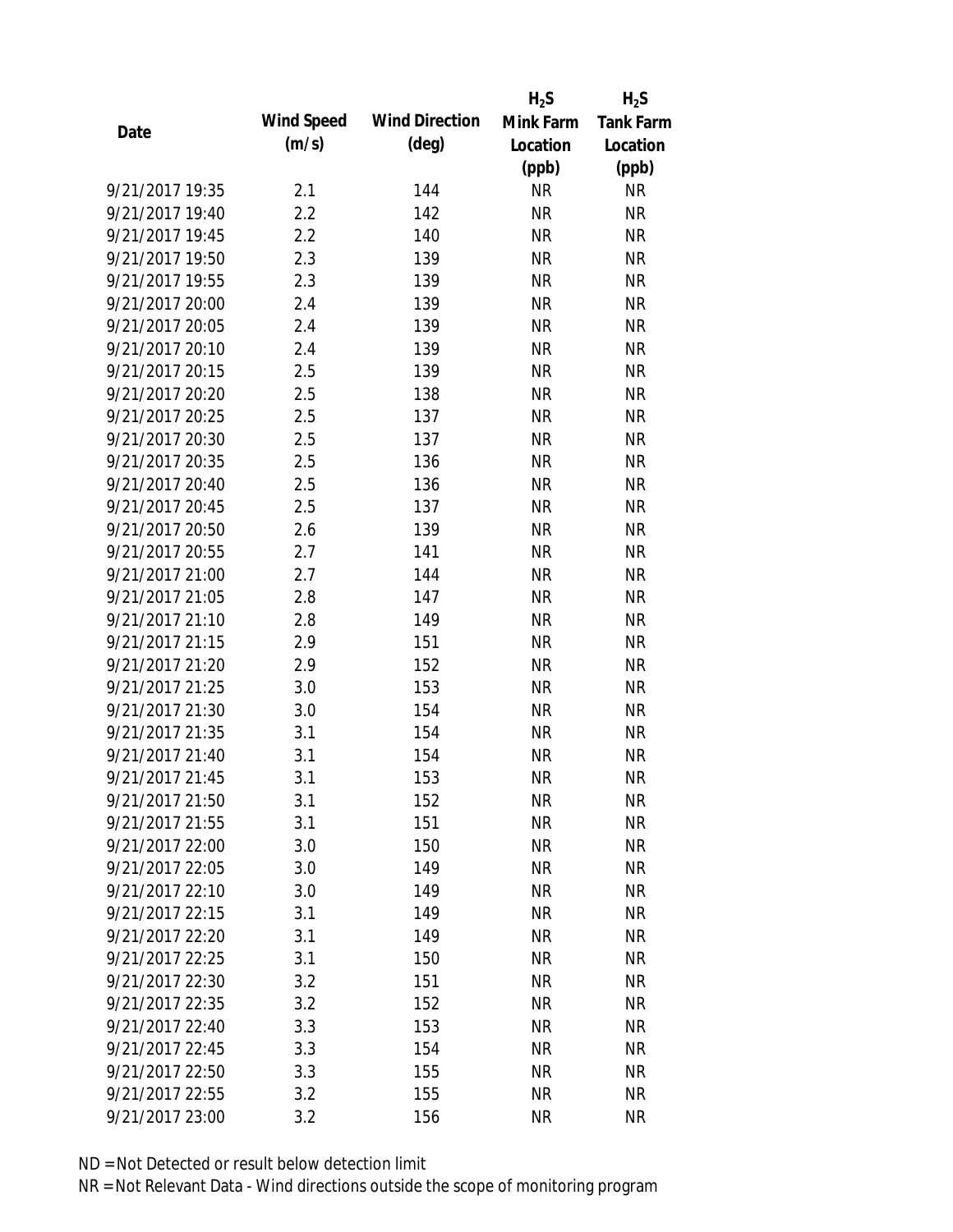|                 |            |                       | $H_2S$    | $H_2S$           |
|-----------------|------------|-----------------------|-----------|------------------|
| Date            | Wind Speed | <b>Wind Direction</b> | Mink Farm | <b>Tank Farm</b> |
|                 | (m/s)      | $(\text{deg})$        | Location  | Location         |
|                 |            |                       | (ppb)     | (ppb)            |
| 9/21/2017 23:05 | 3.1        | 155                   | <b>NR</b> | <b>NR</b>        |
| 9/21/2017 23:10 | 3.0        | 155                   | <b>NR</b> | <b>NR</b>        |
| 9/21/2017 23:15 | 2.9        | 154                   | <b>NR</b> | <b>NR</b>        |
| 9/21/2017 23:20 | 2.9        | 154                   | <b>NR</b> | <b>NR</b>        |
| 9/21/2017 23:25 | 2.8        | 153                   | <b>NR</b> | <b>NR</b>        |
| 9/21/2017 23:30 | 2.8        | 153                   | <b>NR</b> | <b>NR</b>        |
| 9/21/2017 23:35 | 2.8        | 153                   | <b>NR</b> | <b>NR</b>        |
| 9/21/2017 23:40 | 2.9        | 154                   | <b>NR</b> | <b>NR</b>        |
| 9/21/2017 23:45 | 3.0        | 155                   | <b>NR</b> | <b>NR</b>        |
| 9/21/2017 23:50 | 3.0        | 157                   | <b>NR</b> | <b>NR</b>        |
| 9/21/2017 23:55 | 3.1        | 159                   | <b>NR</b> | <b>NR</b>        |
| 9/21/2017 24:00 | 3.2        | 162                   | <b>NR</b> | <b>NR</b>        |
| 9/22/2017 00:05 | 3.3        | 164                   | <b>NR</b> | <b>NR</b>        |
| 9/22/2017 00:10 | 3.4        | 166                   | <b>NR</b> | <b>NR</b>        |
| 9/22/2017 00:15 | 3.4        | 167                   | <b>NR</b> | <b>NR</b>        |
| 9/22/2017 00:20 | 3.5        | 168                   | <b>NR</b> | <b>NR</b>        |
| 9/22/2017 00:25 | 3.6        | 168                   | <b>NR</b> | <b>NR</b>        |
| 9/22/2017 00:30 | 3.6        | 169                   | <b>NR</b> | <b>NR</b>        |
| 9/22/2017 00:35 | 3.6        | 169                   | <b>NR</b> | <b>NR</b>        |
| 9/22/2017 00:40 | 3.5        | 171                   | <b>NR</b> | 1                |
| 9/22/2017 00:45 | 3.4        | 173                   | <b>NR</b> | 1                |
| 9/22/2017 00:50 | 3.2        | 174                   | <b>NR</b> | $\mathbf{1}$     |
| 9/22/2017 00:55 | 3.1        | 176                   | <b>NR</b> | $\mathbf{1}$     |
| 9/22/2017 01:00 | 2.9        | 177                   | <b>NR</b> | 1                |
| 9/22/2017 01:05 | 2.9        | 178                   | <b>NR</b> | 1                |
| 9/22/2017 01:10 | 2.9        | 177                   | <b>NR</b> | 1                |
| 9/22/2017 01:15 | 3.0        | 176                   | <b>NR</b> | 1                |
| 9/22/2017 01:20 | 3.0        | 176                   | <b>NR</b> | 1                |
| 9/22/2017 01:25 | 3.0        | 175                   | <b>NR</b> | 1                |
| 9/22/2017 01:30 | 3.0        | 175                   | NR        | 1                |
| 9/22/2017 01:35 | 2.8        | 175                   | NR        | 1                |
| 9/22/2017 01:40 | 2.7        | 176                   | <b>NR</b> | 1                |
| 9/22/2017 01:45 | 2.6        | 176                   | NR        | 1                |
| 9/22/2017 01:50 | 2.4        | 175                   | <b>NR</b> | 1                |
| 9/22/2017 01:55 | 2.3        | 174                   | <b>NR</b> | 1                |
| 9/22/2017 02:00 | $2.2\,$    | 172                   | NR        | 1                |
| 9/22/2017 02:05 | 2.2        | 170                   | <b>NR</b> | 1                |
| 9/22/2017 02:10 | 2.2        | 168                   | NR        | <b>NR</b>        |
| 9/22/2017 02:15 | 2.3        | 165                   | <b>NR</b> | NR               |
| 9/22/2017 02:20 | 2.5        | 163                   | NR        | NR               |
| 9/22/2017 02:25 | 2.6        | 162                   | <b>NR</b> | <b>NR</b>        |
| 9/22/2017 02:30 | 2.8        | 160                   | <b>NR</b> | <b>NR</b>        |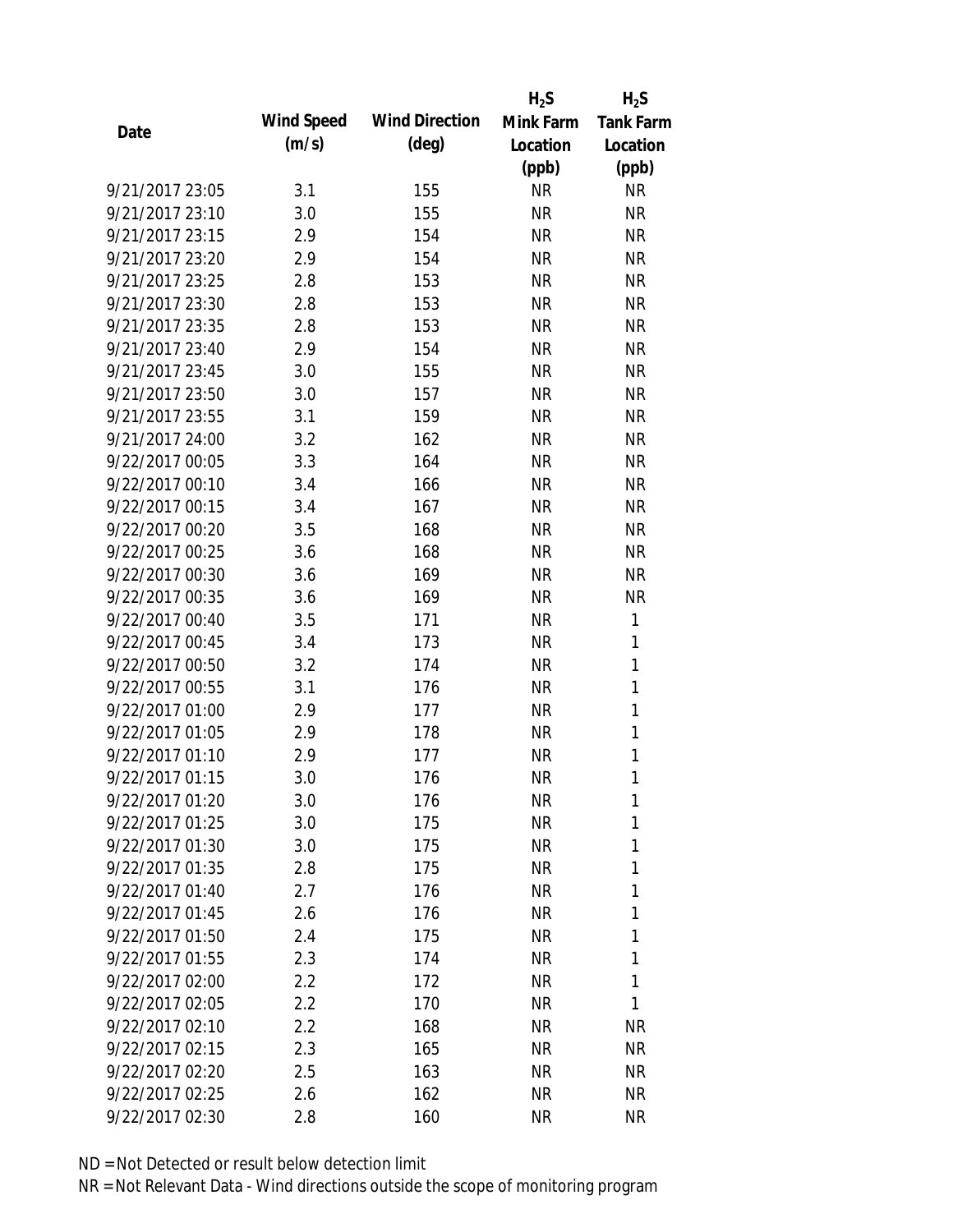|                 |            |                       | $H_2S$    | $H_2S$           |
|-----------------|------------|-----------------------|-----------|------------------|
| Date            | Wind Speed | <b>Wind Direction</b> | Mink Farm | <b>Tank Farm</b> |
|                 | (m/s)      | $(\text{deg})$        | Location  | Location         |
|                 |            |                       | (ppb)     | (ppb)            |
| 9/22/2017 02:35 | 2.9        | 159                   | <b>NR</b> | <b>NR</b>        |
| 9/22/2017 02:40 | 3.1        | 157                   | <b>NR</b> | <b>NR</b>        |
| 9/22/2017 02:45 | 3.2        | 157                   | <b>NR</b> | <b>NR</b>        |
| 9/22/2017 02:50 | 3.3        | 156                   | <b>NR</b> | <b>NR</b>        |
| 9/22/2017 02:55 | 3.3        | 155                   | <b>NR</b> | <b>NR</b>        |
| 9/22/2017 03:00 | 3.4        | 155                   | <b>NR</b> | <b>NR</b>        |
| 9/22/2017 03:05 | 3.4        | 155                   | <b>NR</b> | <b>NR</b>        |
| 9/22/2017 03:10 | 3.4        | 155                   | <b>NR</b> | <b>NR</b>        |
| 9/22/2017 03:15 | 3.3        | 156                   | <b>NR</b> | <b>NR</b>        |
| 9/22/2017 03:20 | 3.2        | 157                   | <b>NR</b> | <b>NR</b>        |
| 9/22/2017 03:25 | 3.1        | 159                   | <b>NR</b> | <b>NR</b>        |
| 9/22/2017 03:30 | 2.9        | 160                   | <b>NR</b> | <b>NR</b>        |
| 9/22/2017 03:35 | 2.8        | 162                   | <b>NR</b> | <b>NR</b>        |
| 9/22/2017 03:40 | 2.6        | 164                   | <b>NR</b> | <b>NR</b>        |
| 9/22/2017 03:45 | 2.4        | 165                   | <b>NR</b> | <b>NR</b>        |
| 9/22/2017 03:50 | 2.4        | 165                   | <b>NR</b> | <b>NR</b>        |
| 9/22/2017 03:55 | 2.4        | 165                   | <b>NR</b> | <b>NR</b>        |
| 9/22/2017 04:00 | 2.4        | 163                   | <b>NR</b> | <b>NR</b>        |
| 9/22/2017 04:05 | 2.5        | 161                   | <b>NR</b> | <b>NR</b>        |
| 9/22/2017 04:10 | 2.6        | 158                   | <b>NR</b> | <b>NR</b>        |
| 9/22/2017 04:15 | 2.7        | 154                   | <b>NR</b> | <b>NR</b>        |
| 9/22/2017 04:20 | 2.8        | 151                   | <b>NR</b> | <b>NR</b>        |
| 9/22/2017 04:25 | 2.8        | 149                   | <b>NR</b> | <b>NR</b>        |
| 9/22/2017 04:30 | 2.8        | 147                   | <b>NR</b> | <b>NR</b>        |
| 9/22/2017 04:35 | 2.7        | 148                   | <b>NR</b> | <b>NR</b>        |
| 9/22/2017 04:40 | 2.7        | 149                   | <b>NR</b> | <b>NR</b>        |
| 9/22/2017 04:45 | 2.7        | 152                   | <b>NR</b> | <b>NR</b>        |
| 9/22/2017 04:50 | 2.7        | 155                   | <b>NR</b> | NR               |
| 9/22/2017 04:55 | 2.7        | 159                   | <b>NR</b> | <b>NR</b>        |
| 9/22/2017 05:00 | 2.6        | 164                   | NR        | NR               |
| 9/22/2017 05:05 | 2.6        | 167                   | <b>NR</b> | <b>NR</b>        |
| 9/22/2017 05:10 | 2.5        | 170                   | <b>NR</b> | 1                |
| 9/22/2017 05:15 | 2.5        | 171                   | <b>NR</b> | 1                |
| 9/22/2017 05:20 | 2.4        | 172                   | <b>NR</b> | 1                |
| 9/22/2017 05:25 | 2.4        | 170                   | <b>NR</b> | 1                |
| 9/22/2017 05:30 | 2.4        | 168                   | <b>NR</b> | <b>NR</b>        |
| 9/22/2017 05:35 | 2.4        | 167                   | NR        | <b>NR</b>        |
| 9/22/2017 05:40 | 2.4        | 166                   | NR        | <b>NR</b>        |
| 9/22/2017 05:45 | 2.4        | 166                   | <b>NR</b> | <b>NR</b>        |
| 9/22/2017 05:50 | 2.3        | 166                   | NR        | <b>NR</b>        |
| 9/22/2017 05:55 | 2.2        | 169                   | <b>NR</b> | <b>NR</b>        |
| 9/22/2017 06:00 | 2.1        | 172                   | <b>NR</b> | $\mathbf{1}$     |
|                 |            |                       |           |                  |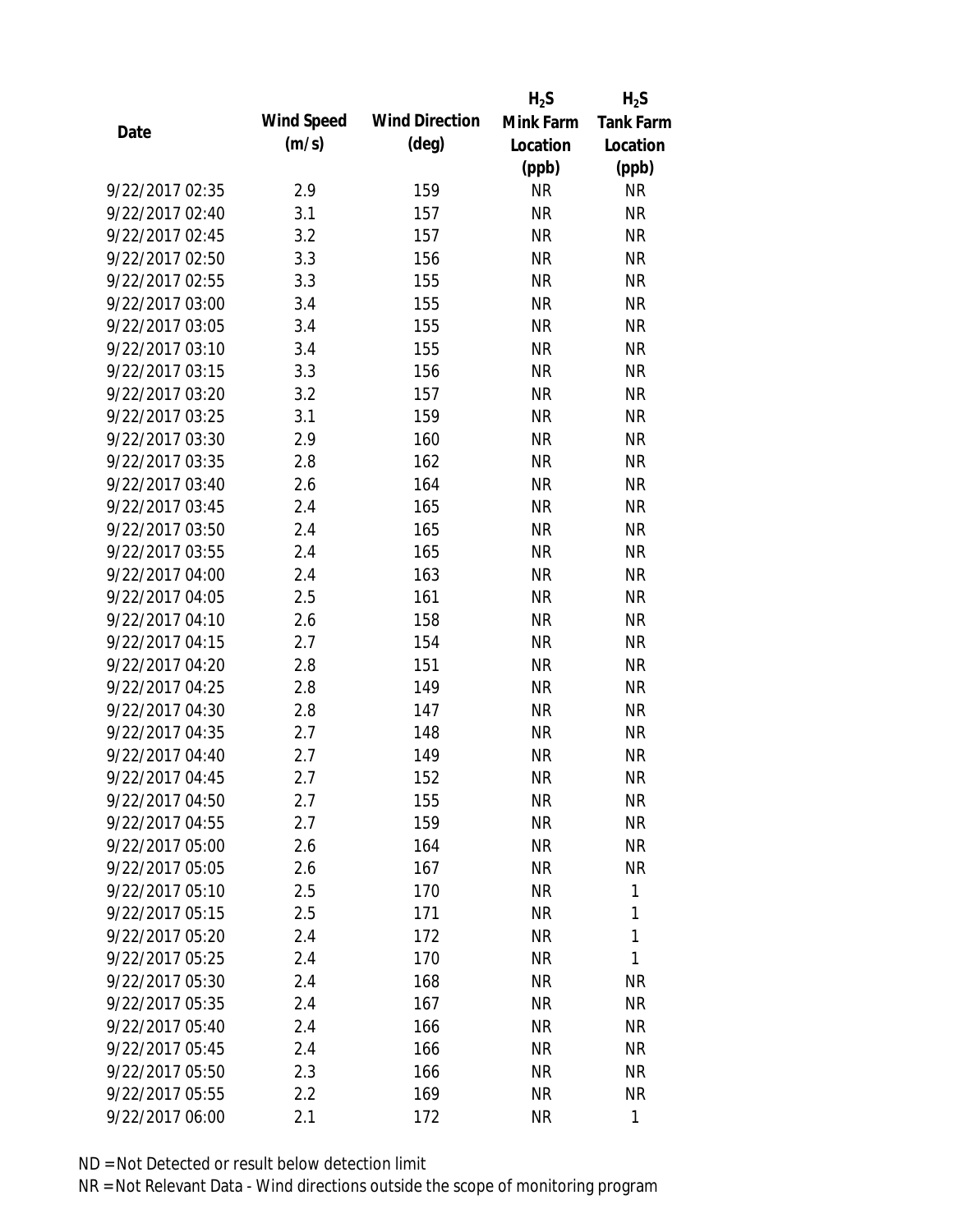|                 |            |                       | $H_2S$    | $H_2S$           |
|-----------------|------------|-----------------------|-----------|------------------|
|                 | Wind Speed | <b>Wind Direction</b> | Mink Farm | <b>Tank Farm</b> |
| Date            | (m/s)      | $(\text{deg})$        | Location  | Location         |
|                 |            |                       | (ppb)     | (ppb)            |
| 9/22/2017 06:05 | 2.0        | 175                   | <b>NR</b> | 1                |
| 9/22/2017 06:10 | 2.0        | 178                   | <b>NR</b> | 1                |
| 9/22/2017 06:15 | 2.0        | 181                   | <b>NR</b> | 1                |
| 9/22/2017 06:20 | 2.0        | 184                   | <b>NR</b> | 1                |
| 9/22/2017 06:25 | 2.0        | 187                   | <b>NR</b> | 1                |
| 9/22/2017 06:30 | 2.1        | 191                   | <b>NR</b> | 1                |
| 9/22/2017 06:35 | 2.1        | 194                   | <b>NR</b> | 1                |
| 9/22/2017 06:40 | 2.2        | 199                   | <b>NR</b> | 1                |
| 9/22/2017 06:45 | 2.2        | 203                   | <b>NR</b> | 1                |
| 9/22/2017 06:50 | 2.2        | 206                   | <b>NR</b> | 1                |
| 9/22/2017 06:55 | 2.2        | 209                   | <b>NR</b> | 1                |
| 9/22/2017 07:00 | 2.2        | 211                   | <b>NR</b> | 1                |
| 9/22/2017 07:05 | 2.2        | 211                   | <b>NR</b> | 1                |
| 9/22/2017 07:10 | 2.2        | 209                   | <b>NR</b> | 1                |
| 9/22/2017 07:15 | 2.1        | 205                   | <b>NR</b> | 1                |
| 9/22/2017 07:20 | 2.1        | 200                   | <b>NR</b> | 1                |
| 9/22/2017 07:25 | 2.1        | 194                   | <b>NR</b> | 1                |
| 9/22/2017 07:30 | 2.1        | 188                   | <b>NR</b> | 1                |
| 9/22/2017 07:35 | 2.2        | 183                   | <b>NR</b> | 1                |
| 9/22/2017 07:40 | 2.2        | 178                   | <b>NR</b> | 1                |
| 9/22/2017 07:45 | 2.3        | 174                   | <b>NR</b> | 1                |
| 9/22/2017 07:50 | 2.4        | 172                   | <b>NR</b> | 1                |
| 9/22/2017 07:55 | 2.4        | 170                   | <b>NR</b> | 1                |
| 9/22/2017 08:00 | 2.4        | 168                   | <b>NR</b> | <b>NR</b>        |
| 9/22/2017 08:05 | 2.5        | 167                   | <b>NR</b> | <b>NR</b>        |
| 9/22/2017 08:10 | 2.6        | 166                   | <b>NR</b> | <b>NR</b>        |
| 9/22/2017 08:15 | 2.6        | 166                   | <b>NR</b> | <b>NR</b>        |
| 9/22/2017 08:20 | 2.7        | 166                   | <b>NR</b> | NR               |
| 9/22/2017 08:25 | 2.8        | 167                   | <b>NR</b> | <b>NR</b>        |
| 9/22/2017 08:30 | 2.8        | 168                   | NR        | NR               |
| 9/22/2017 08:35 | 2.8        | 169                   | NR        | <b>NR</b>        |
| 9/22/2017 08:40 | 2.7        | 170                   | <b>NR</b> | 1                |
| 9/22/2017 08:45 | 2.7        | 172                   | NR        | 1                |
| 9/22/2017 08:50 | 2.6        | 173                   | <b>NR</b> | 1                |
| 9/22/2017 08:55 | 2.5        | 174                   | <b>NR</b> | 1                |
| 9/22/2017 09:00 | 2.5        | 175                   | <b>NR</b> | 1                |
| 9/22/2017 09:05 | 2.5        | 176                   | NR        | 1                |
| 9/22/2017 09:10 | 2.4        | 177                   | NR        | 1                |
| 9/22/2017 09:15 | 2.4        | 178                   | <b>NR</b> | 1                |
| 9/22/2017 09:20 | 2.4        | 180                   | NR        | 1                |
| 9/22/2017 09:25 | 2.3        | 183                   | <b>NR</b> | 1                |
| 9/22/2017 09:30 | 2.3        | 186                   | <b>NR</b> | 1                |
|                 |            |                       |           |                  |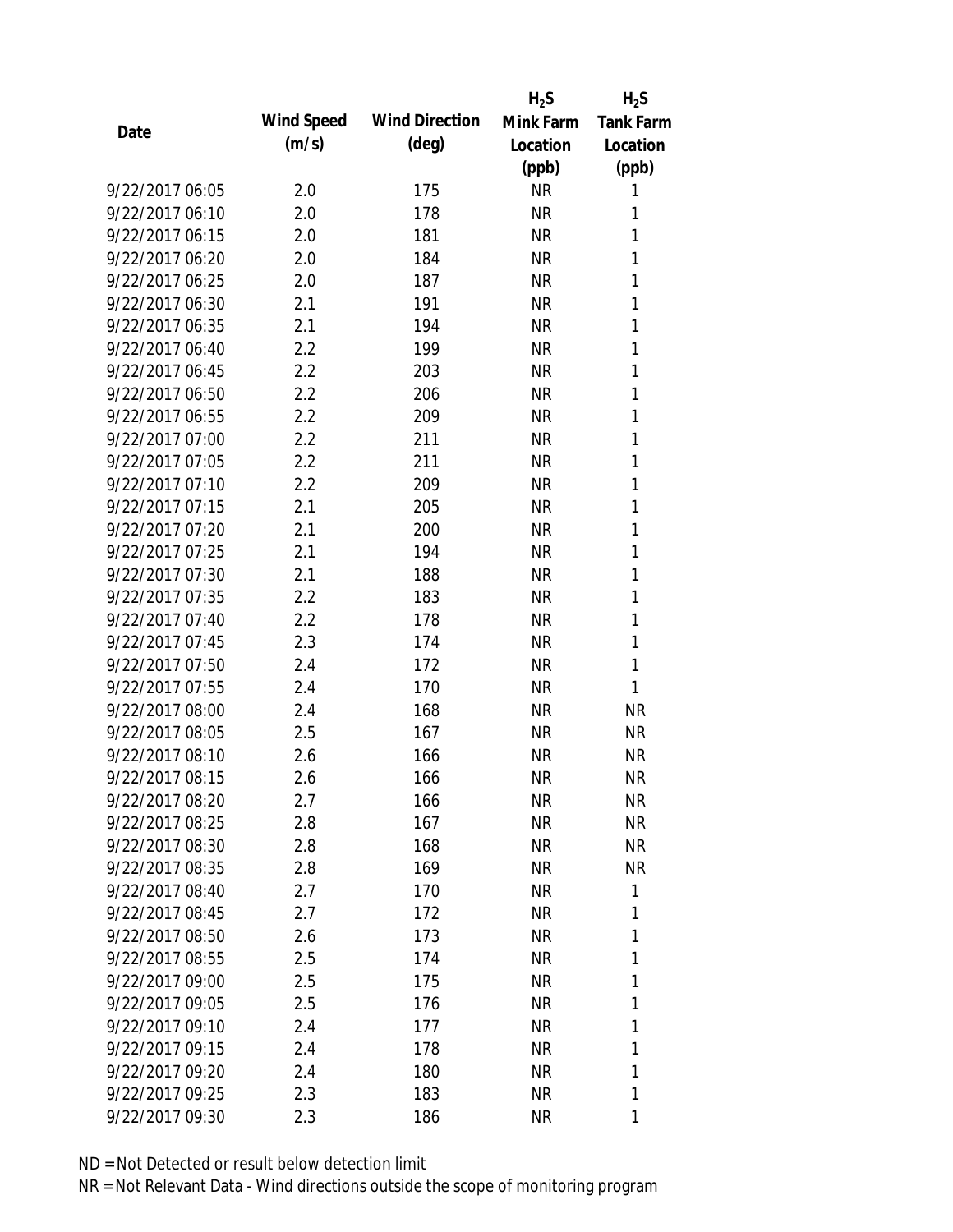|                 |            |                       | $H_2S$    | $H_2S$           |
|-----------------|------------|-----------------------|-----------|------------------|
| Date            | Wind Speed | <b>Wind Direction</b> | Mink Farm | <b>Tank Farm</b> |
|                 | (m/s)      | $(\text{deg})$        | Location  | Location         |
|                 |            |                       | (ppb)     | (ppb)            |
| 9/22/2017 09:35 | 2.4        | 191                   | <b>NR</b> | 1                |
| 9/22/2017 09:40 | 2.4        | 196                   | <b>NR</b> | 1                |
| 9/22/2017 09:45 | 2.4        | 200                   | <b>NR</b> | 1                |
| 9/22/2017 09:50 | 2.5        | 204                   | <b>NR</b> | 1                |
| 9/22/2017 09:55 | 2.6        | 207                   | <b>NR</b> | 1                |
| 9/22/2017 10:00 | 2.7        | 209                   | <b>NR</b> | 1                |
| 9/22/2017 10:05 | 2.7        | 210                   | <b>NR</b> | 1                |
| 9/22/2017 10:10 | 2.7        | 210                   | <b>NR</b> | 1                |
| 9/22/2017 10:15 | 2.7        | 211                   | <b>NR</b> | 1                |
| 9/22/2017 10:20 | 2.6        | 211                   | <b>NR</b> | 1                |
| 9/22/2017 10:25 | 2.6        | 212                   | <b>NR</b> | 1                |
| 9/22/2017 10:30 | 2.6        | 214                   | <b>NR</b> | 1                |
| 9/22/2017 10:35 | 2.6        | 215                   | <b>NR</b> | 1                |
| 9/22/2017 10:40 | 2.6        | 215                   | <b>NR</b> | 1                |
| 9/22/2017 10:45 | 2.6        | 216                   | <b>NR</b> | 1                |
| 9/22/2017 10:50 | 2.6        | 216                   | <b>NR</b> | 1                |
| 9/22/2017 10:55 | 2.6        | 216                   | <b>NR</b> | 1                |
| 9/22/2017 11:00 | 2.7        | 215                   | <b>NR</b> | 1                |
| 9/22/2017 11:05 | 2.8        | 214                   | <b>NR</b> | 1                |
| 9/22/2017 11:10 | 2.8        | 212                   | <b>NR</b> | 1                |
| 9/22/2017 11:15 | 2.9        | 211                   | <b>NR</b> | 1                |
| 9/22/2017 11:20 | 3.0        | 210                   | <b>NR</b> | 1                |
| 9/22/2017 11:25 | 3.0        | 211                   | <b>NR</b> | 1                |
| 9/22/2017 11:30 | 3.1        | 212                   | <b>NR</b> | 1                |
| 9/22/2017 11:35 | 3.1        | 214                   | <b>NR</b> | 1                |
| 9/22/2017 11:40 | 3.2        | 216                   | <b>NR</b> | 1                |
| 9/22/2017 11:45 | 3.2        | 218                   | <b>NR</b> | 1                |
| 9/22/2017 11:50 | 3.2        | 219                   | NR        | 1                |
| 9/22/2017 11:55 | 3.2        | 218                   | NR        | 1                |
| 9/22/2017 12:00 | 3.2        | 215                   | NR        | 1                |
| 9/22/2017 12:05 | 3.1        | 211                   | NR        | 1                |
| 9/22/2017 12:10 | 3.1        | 208                   | NR        | 1                |
| 9/22/2017 12:15 | 3.2        | 207                   | NR        | 1                |
| 9/22/2017 12:20 | 3.2        | 206                   | NR        | 1                |
| 9/22/2017 12:25 | 3.3        | 207                   | NR        | 1                |
| 9/22/2017 12:30 | 3.5        | 208                   | NR        | 1                |
| 9/22/2017 12:35 | 3.6        | 210                   | NR.       | 1                |
| 9/22/2017 12:40 | 3.7        | 210                   | NR        | 1                |
| 9/22/2017 12:45 | 3.8        | 210                   | NR.       | 1                |
| 9/22/2017 12:50 | 3.9        | 211                   | NR        | 1                |
| 9/22/2017 12:55 | 3.8        | 213                   | <b>NR</b> | 1                |
| 9/22/2017 13:00 | 3.8        | 213                   | <b>NR</b> | 1                |
|                 |            |                       |           |                  |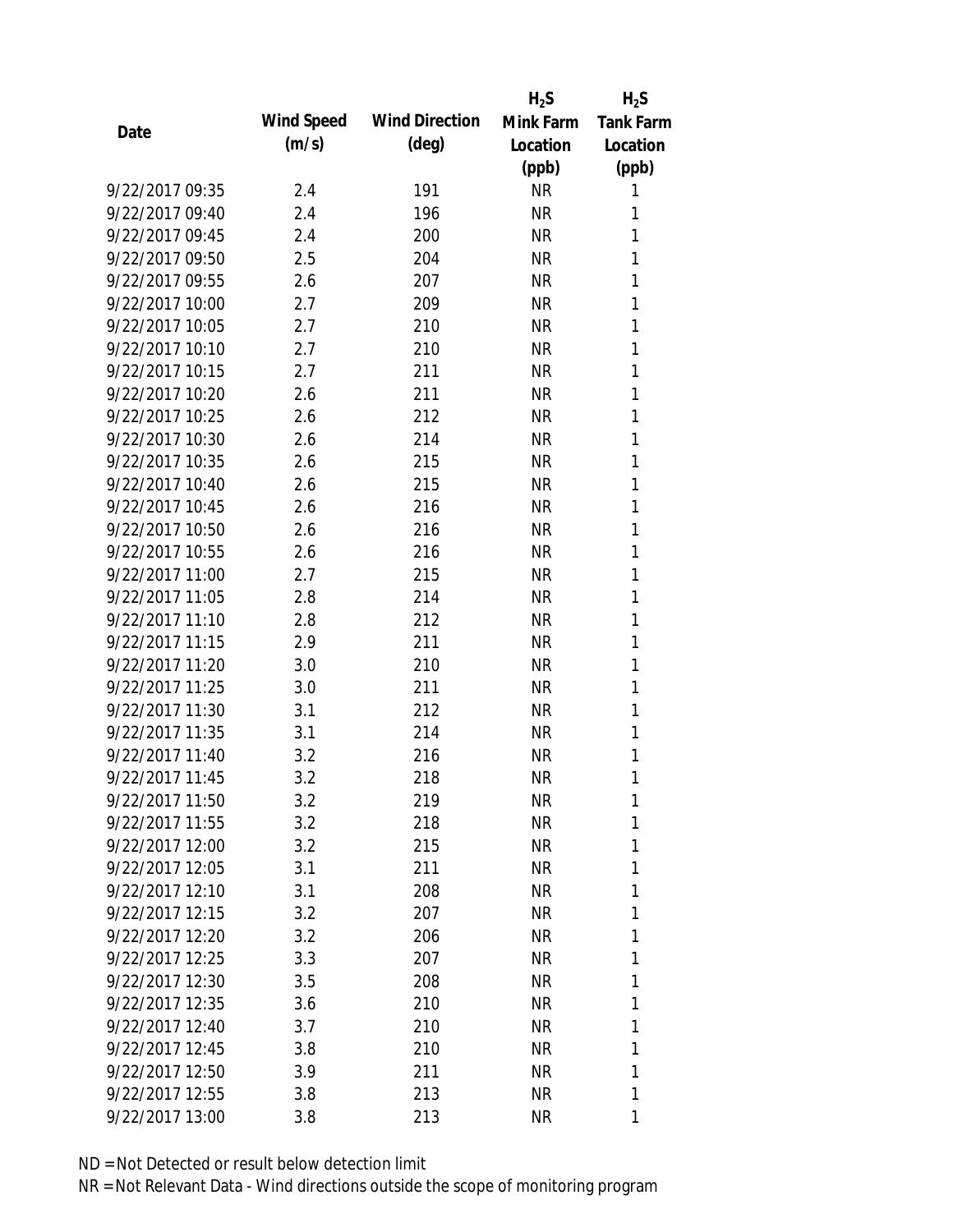|                 |            |                       | $H_2S$    | $H_2S$           |
|-----------------|------------|-----------------------|-----------|------------------|
|                 | Wind Speed | <b>Wind Direction</b> | Mink Farm | <b>Tank Farm</b> |
| Date            | (m/s)      | $(\text{deg})$        | Location  | Location         |
|                 |            |                       | (ppb)     | (ppb)            |
| 9/22/2017 13:05 | 3.8        | 214                   | <b>NR</b> | 1                |
| 9/22/2017 13:10 | 3.8        | 213                   | <b>NR</b> | 1                |
| 9/22/2017 13:15 | 3.8        | 212                   | <b>NR</b> | 1                |
| 9/22/2017 13:20 | 3.8        | 209                   | <b>NR</b> | 1                |
| 9/22/2017 13:25 | 3.8        | 207                   | <b>NR</b> | 1                |
| 9/22/2017 13:30 | 3.7        | 205                   | <b>NR</b> | 1                |
| 9/22/2017 13:35 | 3.6        | 203                   | <b>NR</b> | 1                |
| 9/22/2017 13:40 | 3.6        | 203                   | <b>NR</b> | 1                |
| 9/22/2017 13:45 | 3.5        | 203                   | <b>NR</b> | 1                |
| 9/22/2017 13:50 | 3.5        | 202                   | <b>NR</b> | 1                |
| 9/22/2017 13:55 | 3.5        | 199                   | <b>NR</b> | 1                |
| 9/22/2017 14:00 | 3.5        | 196                   | <b>NR</b> | 1                |
| 9/22/2017 14:05 | 3.6        | 194                   | <b>NR</b> | 1                |
| 9/22/2017 14:10 | 3.6        | 192                   | <b>NR</b> | 1                |
| 9/22/2017 14:15 | 3.6        | 190                   | <b>NR</b> | 1                |
| 9/22/2017 14:20 | 3.6        | 190                   | <b>NR</b> | 1                |
| 9/22/2017 14:25 | 3.6        | 192                   | <b>NR</b> | 1                |
| 9/22/2017 14:30 | 3.5        | 193                   | <b>NR</b> | 1                |
| 9/22/2017 14:35 | 3.5        | 193                   | <b>NR</b> | 1                |
| 9/22/2017 14:40 | 3.5        | 194                   | <b>NR</b> | 1                |
| 9/22/2017 14:45 | 3.5        | 195                   | <b>NR</b> | 1                |
| 9/22/2017 14:50 | 3.5        | 198                   | <b>NR</b> | 1                |
| 9/22/2017 14:55 | 3.4        | 200                   | <b>NR</b> | 1                |
| 9/22/2017 15:00 | 3.5        | 205                   | <b>NR</b> | 1                |
| 9/22/2017 15:05 | 3.5        | 209                   | <b>NR</b> | 1                |
| 9/22/2017 15:10 | 3.4        | 213                   | <b>NR</b> | 1                |
| 9/22/2017 15:15 | 3.5        | 216                   | <b>NR</b> | 1                |
| 9/22/2017 15:20 | 3.5        | 216                   | NR        | 1                |
| 9/22/2017 15:25 | 3.5        | 214                   | <b>NR</b> | 1                |
| 9/22/2017 15:30 | 3.5        | 209                   | <b>NR</b> | 1                |
| 9/22/2017 15:35 | 3.5        | 203                   | <b>NR</b> | 1                |
| 9/22/2017 15:40 | 3.5        | 197                   | <b>NR</b> | 1                |
| 9/22/2017 15:45 | 3.5        | 192                   | NR        | 1                |
| 9/22/2017 15:50 | 3.4        | 188                   | <b>NR</b> | 1                |
| 9/22/2017 15:55 |            |                       | <b>NR</b> | 1                |
| 9/22/2017 16:00 | 3.4        | 187                   |           | 1                |
|                 | 3.3        | 186                   | NR        |                  |
| 9/22/2017 16:05 | 3.2        | 187                   | <b>NR</b> | 1                |
| 9/22/2017 16:10 | 3.1        | 188                   | NR        | 1                |
| 9/22/2017 16:15 | 3.1        | 189                   | <b>NR</b> | 1                |
| 9/22/2017 16:20 | 3.1        | 190                   | NR        | 1                |
| 9/22/2017 16:25 | 3.0        | 189                   | <b>NR</b> | 1                |
| 9/22/2017 16:30 | 2.9        | 188                   | <b>NR</b> | 1                |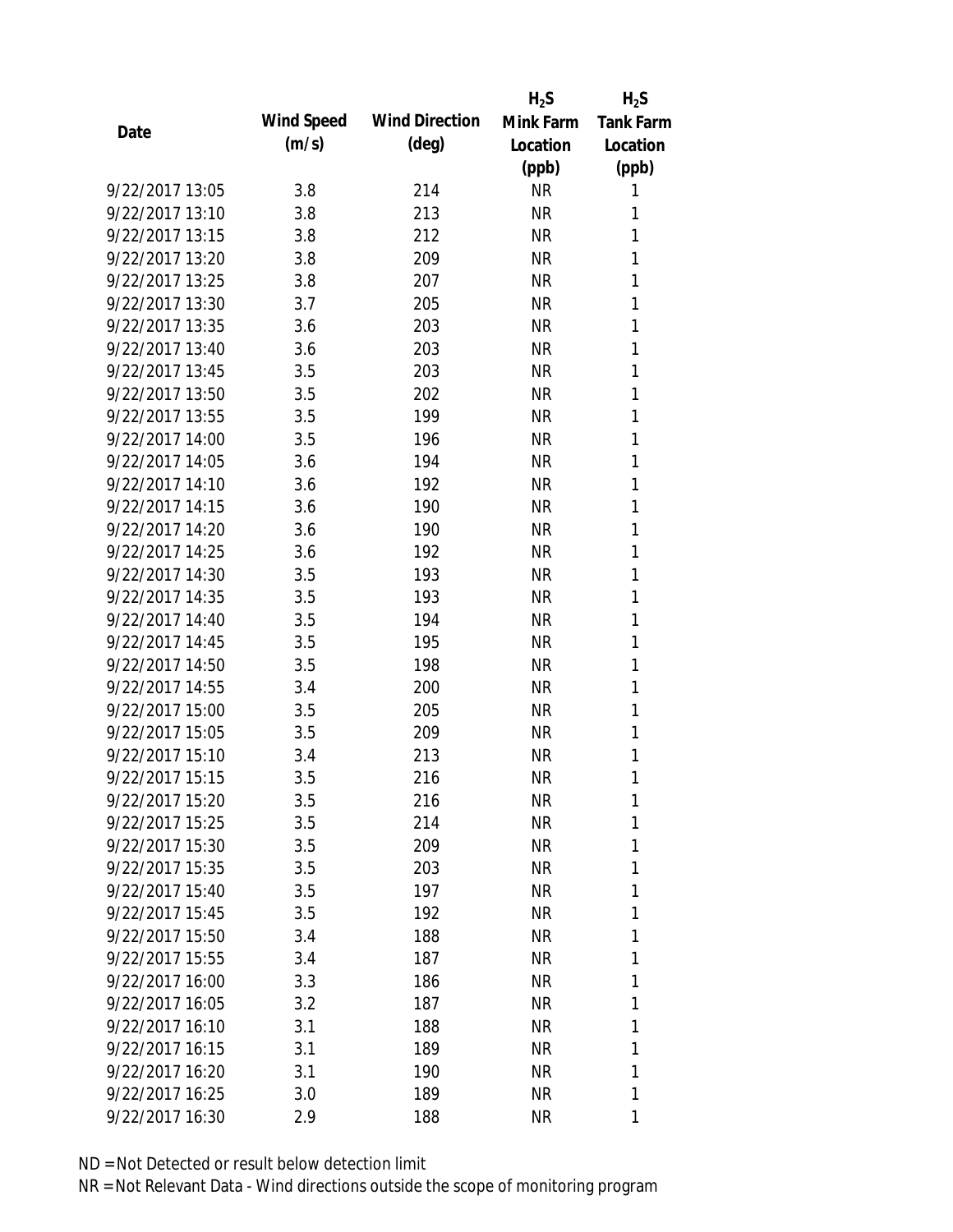|                 |            |                       | $H_2S$    | $H_2S$           |
|-----------------|------------|-----------------------|-----------|------------------|
| Date            | Wind Speed | <b>Wind Direction</b> | Mink Farm | <b>Tank Farm</b> |
|                 | (m/s)      | $(\text{deg})$        | Location  | Location         |
|                 |            |                       | (ppb)     | (ppb)            |
| 9/22/2017 16:35 | 3.0        | 188                   | <b>NR</b> | 1                |
| 9/22/2017 16:40 | 3.0        | 187                   | <b>NR</b> | 1                |
| 9/22/2017 16:45 | 2.9        | 187                   | <b>NR</b> | 1                |
| 9/22/2017 16:50 | 2.8        | 187                   | <b>NR</b> | 1                |
| 9/22/2017 16:55 | 2.8        | 188                   | <b>NR</b> | 1                |
| 9/22/2017 17:00 | 2.8        | 188                   | <b>NR</b> | 1                |
| 9/22/2017 17:05 | 2.7        | 189                   | <b>NR</b> | 1                |
| 9/22/2017 17:10 | 2.7        | 190                   | <b>NR</b> | 1                |
| 9/22/2017 17:15 | 2.6        | 191                   | <b>NR</b> | 1                |
| 9/22/2017 17:20 | 2.6        | 192                   | <b>NR</b> | 1                |
| 9/22/2017 17:25 | 2.6        | 192                   | <b>NR</b> | 1                |
| 9/22/2017 17:30 | 2.5        | 192                   | <b>NR</b> | 1                |
| 9/22/2017 17:35 | 2.4        | 190                   | <b>NR</b> | 1                |
| 9/22/2017 17:40 | 2.4        | 186                   | <b>NR</b> | 1                |
| 9/22/2017 17:45 | 2.4        | 181                   | <b>NR</b> | $\mathbf{1}$     |
| 9/22/2017 17:50 | 2.4        | 175                   | <b>NR</b> | 1                |
| 9/22/2017 17:55 | 2.4        | 170                   | <b>NR</b> | 1                |
| 9/22/2017 18:00 | 2.4        | 166                   | <b>NR</b> | <b>NR</b>        |
| 9/22/2017 18:05 | 2.4        | 164                   | <b>NR</b> | <b>NR</b>        |
| 9/22/2017 18:10 | 2.4        | 164                   | <b>NR</b> | <b>NR</b>        |
| 9/22/2017 18:15 | 2.3        | 163                   | <b>NR</b> | <b>NR</b>        |
| 9/22/2017 18:20 | 2.2        | 163                   | <b>NR</b> | <b>NR</b>        |
| 9/22/2017 18:25 | 2.1        | 162                   | <b>NR</b> | <b>NR</b>        |
| 9/22/2017 18:30 | 2.0        | 160                   | <b>NR</b> | <b>NR</b>        |
| 9/22/2017 18:35 | 2.0        | 156                   | <b>NR</b> | <b>NR</b>        |
| 9/22/2017 18:40 | 1.9        | 153                   | <b>NR</b> | <b>NR</b>        |
| 9/22/2017 18:45 | 1.9        | 149                   | <b>NR</b> | <b>NR</b>        |
| 9/22/2017 18:50 | 1.9        | 146                   | NR        | NR               |
| 9/22/2017 18:55 | 2.0        | 144                   | <b>NR</b> | <b>NR</b>        |
| 9/22/2017 19:00 | 2.1        | 142                   | <b>NR</b> | <b>NR</b>        |
| 9/22/2017 19:05 | 2.2        | 141                   | <b>NR</b> | <b>NR</b>        |
| 9/22/2017 19:10 | 2.3        | 139                   | <b>NR</b> | NR               |
| 9/22/2017 19:15 | 2.4        | 138                   | <b>NR</b> | <b>NR</b>        |
| 9/22/2017 19:20 | 2.5        | 137                   | <b>NR</b> | <b>NR</b>        |
| 9/22/2017 19:25 | 2.6        | 137                   | <b>NR</b> | <b>NR</b>        |
| 9/22/2017 19:30 | 2.7        | 138                   | <b>NR</b> | <b>NR</b>        |
| 9/22/2017 19:35 | 2.7        | 138                   | <b>NR</b> | <b>NR</b>        |
| 9/22/2017 19:40 | 2.8        | 139                   | <b>NR</b> | <b>NR</b>        |
| 9/22/2017 19:45 | 2.8        | 140                   | <b>NR</b> | <b>NR</b>        |
| 9/22/2017 19:50 | 2.8        | 141                   | <b>NR</b> | <b>NR</b>        |
| 9/22/2017 19:55 | 2.9        | 141                   | <b>NR</b> | <b>NR</b>        |
| 9/22/2017 20:00 | 2.9        | 141                   | <b>NR</b> | <b>NR</b>        |
|                 |            |                       |           |                  |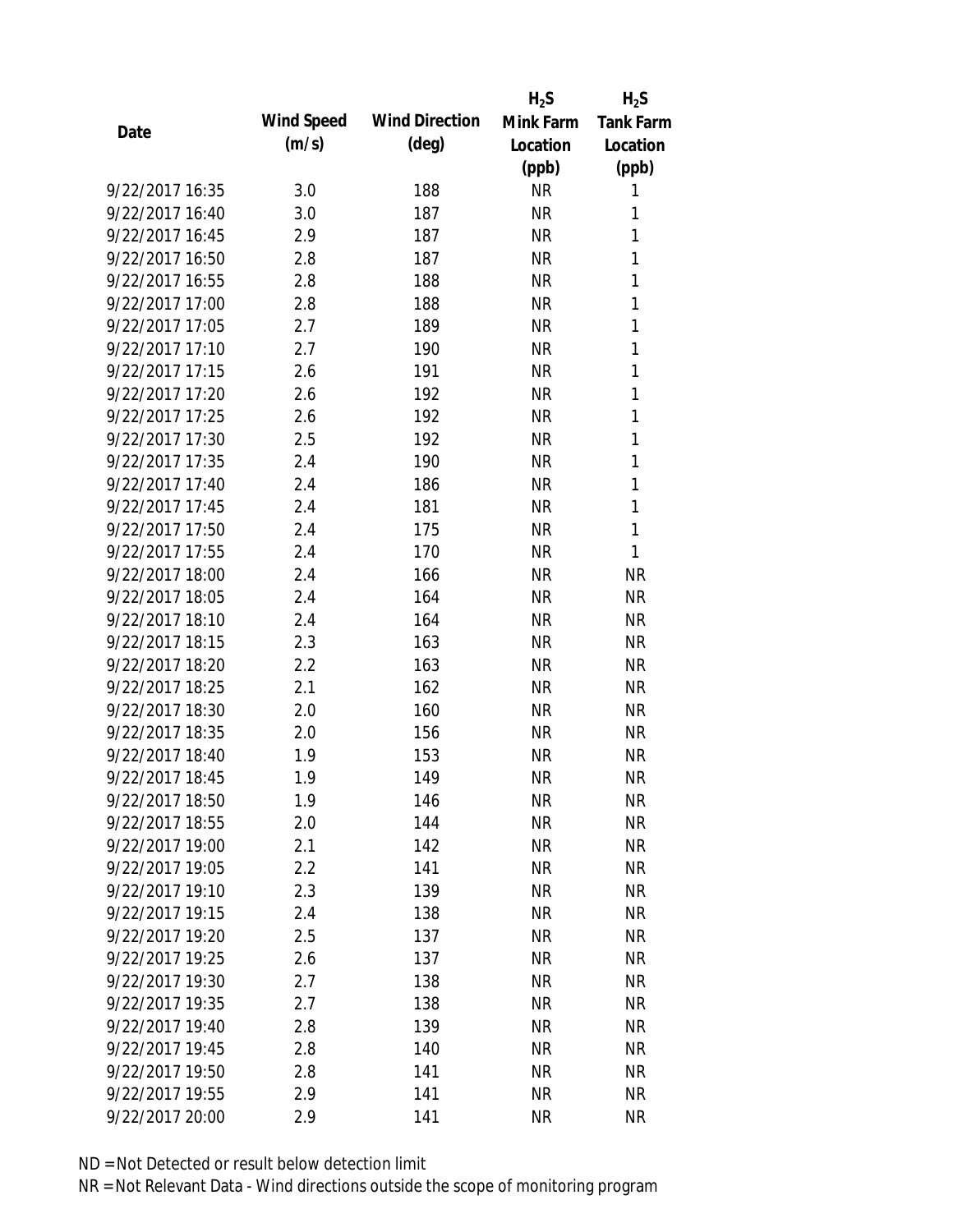|                 |            |                       | $H_2S$    | $H_2S$           |
|-----------------|------------|-----------------------|-----------|------------------|
| Date            | Wind Speed | <b>Wind Direction</b> | Mink Farm | <b>Tank Farm</b> |
|                 | (m/s)      | $(\text{deg})$        | Location  | Location         |
|                 |            |                       | (ppb)     | (ppb)            |
| 9/22/2017 20:05 | 2.9        | 141                   | <b>NR</b> | <b>NR</b>        |
| 9/22/2017 20:10 | 2.9        | 141                   | <b>NR</b> | <b>NR</b>        |
| 9/22/2017 20:15 | 3.0        | 141                   | <b>NR</b> | <b>NR</b>        |
| 9/22/2017 20:20 | 3.0        | 140                   | <b>NR</b> | <b>NR</b>        |
| 9/22/2017 20:25 | 3.1        | 140                   | <b>NR</b> | <b>NR</b>        |
| 9/22/2017 20:30 | 3.1        | 140                   | <b>NR</b> | <b>NR</b>        |
| 9/22/2017 20:35 | 3.1        | 141                   | <b>NR</b> | <b>NR</b>        |
| 9/22/2017 20:40 | 3.1        | 141                   | <b>NR</b> | <b>NR</b>        |
| 9/22/2017 20:45 | 3.1        | 141                   | <b>NR</b> | <b>NR</b>        |
| 9/22/2017 20:50 | 3.1        | 142                   | <b>NR</b> | <b>NR</b>        |
| 9/22/2017 20:55 | 3.0        | 143                   | <b>NR</b> | <b>NR</b>        |
| 9/22/2017 21:00 | 3.0        | 144                   | <b>NR</b> | <b>NR</b>        |
| 9/22/2017 21:05 | 2.9        | 145                   | <b>NR</b> | <b>NR</b>        |
| 9/22/2017 21:10 | 2.9        | 147                   | <b>NR</b> | <b>NR</b>        |
| 9/22/2017 21:15 | 2.8        | 148                   | <b>NR</b> | <b>NR</b>        |
| 9/22/2017 21:20 | 2.9        | 150                   | <b>NR</b> | <b>NR</b>        |
| 9/22/2017 21:25 | 2.8        | 150                   | <b>NR</b> | <b>NR</b>        |
| 9/22/2017 21:30 | 2.8        | 151                   | <b>NR</b> | <b>NR</b>        |
| 9/22/2017 21:35 | 2.8        | 151                   | <b>NR</b> | <b>NR</b>        |
| 9/22/2017 21:40 | 2.8        | 150                   | <b>NR</b> | <b>NR</b>        |
| 9/22/2017 21:45 | 2.8        | 149                   | <b>NR</b> | <b>NR</b>        |
| 9/22/2017 21:50 | 2.8        | 148                   | <b>NR</b> | <b>NR</b>        |
| 9/22/2017 21:55 | 2.7        | 148                   | <b>NR</b> | <b>NR</b>        |
| 9/22/2017 22:00 | 2.7        | 148                   | <b>NR</b> | <b>NR</b>        |
| 9/22/2017 22:05 | 2.7        | 147                   | <b>NR</b> | <b>NR</b>        |
| 9/22/2017 22:10 | 2.7        | 148                   | <b>NR</b> | <b>NR</b>        |
| 9/22/2017 22:15 | 2.7        | 148                   | <b>NR</b> | <b>NR</b>        |
| 9/22/2017 22:20 | 2.7        | 148                   | NR        | NR               |
| 9/22/2017 22:25 | 2.7        | 148                   | <b>NR</b> | <b>NR</b>        |
| 9/22/2017 22:30 | 2.7        | 147                   | <b>NR</b> | <b>NR</b>        |
| 9/22/2017 22:35 | 2.6        | 146                   | <b>NR</b> | <b>NR</b>        |
| 9/22/2017 22:40 | 2.5        | 143                   | <b>NR</b> | NR               |
| 9/22/2017 22:45 | 2.4        | 141                   | <b>NR</b> | <b>NR</b>        |
| 9/22/2017 22:50 | 2.4        | 138                   | <b>NR</b> | <b>NR</b>        |
| 9/22/2017 22:55 | 2.3        | 136                   | <b>NR</b> | <b>NR</b>        |
| 9/22/2017 23:00 | $2.2\,$    | 134                   | <b>NR</b> | <b>NR</b>        |
| 9/22/2017 23:05 | 2.2        | 132                   | <b>NR</b> | <b>NR</b>        |
| 9/22/2017 23:10 | 2.2        | 132                   | NR        | <b>NR</b>        |
| 9/22/2017 23:15 | 2.2        | 133                   | <b>NR</b> | <b>NR</b>        |
| 9/22/2017 23:20 | 2.3        | 135                   | <b>NR</b> | <b>NR</b>        |
| 9/22/2017 23:25 | 2.3        | 137                   | <b>NR</b> | <b>NR</b>        |
| 9/22/2017 23:30 | 2.4        | 141                   | <b>NR</b> | <b>NR</b>        |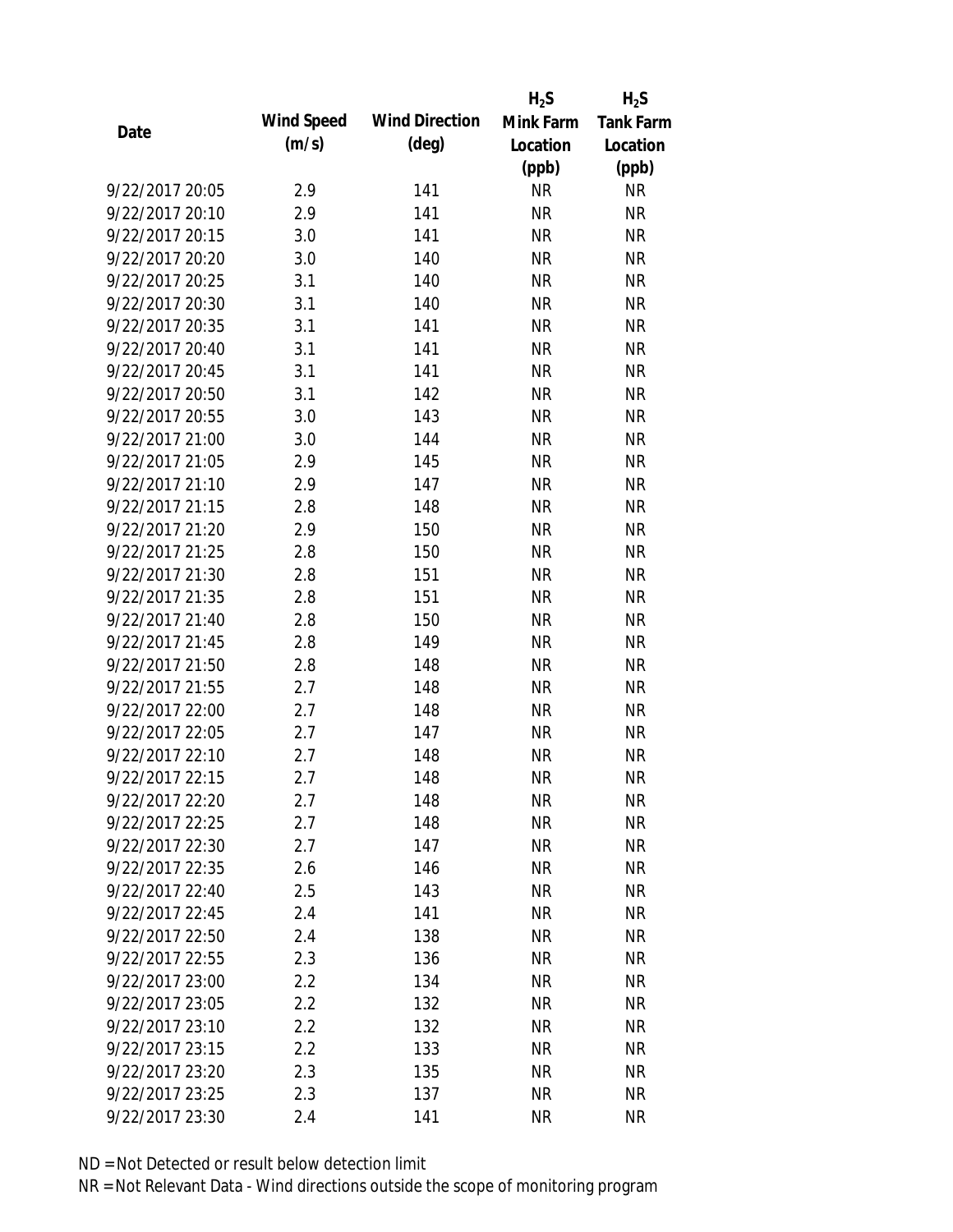|                 |            |                       | $H_2S$    | $H_2S$           |
|-----------------|------------|-----------------------|-----------|------------------|
| Date            | Wind Speed | <b>Wind Direction</b> | Mink Farm | <b>Tank Farm</b> |
|                 | (m/s)      | $(\text{deg})$        | Location  | Location         |
|                 |            |                       | (ppb)     | (ppb)            |
| 9/22/2017 23:35 | 2.3        | 144                   | <b>NR</b> | <b>NR</b>        |
| 9/22/2017 23:40 | 2.3        | 148                   | <b>NR</b> | <b>NR</b>        |
| 9/22/2017 23:45 | 2.3        | 151                   | <b>NR</b> | <b>NR</b>        |
| 9/22/2017 23:50 | 2.2        | 155                   | <b>NR</b> | <b>NR</b>        |
| 9/22/2017 23:55 | 2.2        | 158                   | <b>NR</b> | <b>NR</b>        |
| 9/22/2017 24:00 | 2.1        | 161                   | <b>NR</b> | <b>NR</b>        |
| 9/23/2017 00:05 | 2.1        | 163                   | <b>NR</b> | <b>NR</b>        |
| 9/23/2017 00:10 | 2.1        | 165                   | <b>NR</b> | <b>NR</b>        |
| 9/23/2017 00:15 | 2.0        | 167                   | <b>NR</b> | <b>NR</b>        |
| 9/23/2017 00:20 | 2.0        | 167                   | <b>NR</b> | <b>NR</b>        |
| 9/23/2017 00:25 | 2.0        | 166                   | <b>NR</b> | <b>NR</b>        |
| 9/23/2017 00:30 | 1.9        | 164                   | <b>NR</b> | <b>NR</b>        |
| 9/23/2017 00:35 | 1.8        | 162                   | <b>NR</b> | <b>NR</b>        |
| 9/23/2017 00:40 | 1.8        | 160                   | <b>NR</b> | <b>NR</b>        |
| 9/23/2017 00:45 | 1.8        | 159                   | <b>NR</b> | <b>NR</b>        |
| 9/23/2017 00:50 | 1.8        | 158                   | <b>NR</b> | <b>NR</b>        |
| 9/23/2017 00:55 | 1.8        | 160                   | <b>NR</b> | <b>NR</b>        |
| 9/23/2017 01:00 | 1.9        | 162                   | <b>NR</b> | <b>NR</b>        |
| 9/23/2017 01:05 | 2.0        | 165                   | <b>NR</b> | <b>NR</b>        |
| 9/23/2017 01:10 | 2.1        | 167                   | <b>NR</b> | <b>NR</b>        |
| 9/23/2017 01:15 | 2.3        | 169                   | <b>NR</b> | <b>NR</b>        |
| 9/23/2017 01:20 | 2.4        | 171                   | <b>NR</b> | 1                |
| 9/23/2017 01:25 | 2.5        | 172                   | <b>NR</b> | 1                |
| 9/23/2017 01:30 | 2.6        | 173                   | <b>NR</b> | $\mathbf{1}$     |
| 9/23/2017 01:35 | 2.7        | 173                   | <b>NR</b> | 1                |
| 9/23/2017 01:40 | 2.7        | 172                   | <b>NR</b> | $\mathbf{1}$     |
| 9/23/2017 01:45 | 2.6        | 170                   | <b>NR</b> | $\mathbf{1}$     |
| 9/23/2017 01:50 | 2.6        | 169                   | <b>NR</b> | NR               |
| 9/23/2017 01:55 | 2.5        | 167                   | <b>NR</b> | <b>NR</b>        |
| 9/23/2017 02:00 | 2.4        | 165                   | NR        | <b>NR</b>        |
| 9/23/2017 02:05 | 2.3        | 164                   | <b>NR</b> | <b>NR</b>        |
| 9/23/2017 02:10 | 2.3        | 164                   | <b>NR</b> | NR               |
| 9/23/2017 02:15 | 2.2        | 164                   | NR        | <b>NR</b>        |
| 9/23/2017 02:20 | 2.2        | 165                   | <b>NR</b> | <b>NR</b>        |
| 9/23/2017 02:25 | $2.2\,$    | 166                   | <b>NR</b> | <b>NR</b>        |
| 9/23/2017 02:30 | $2.2\,$    | 166                   | <b>NR</b> | <b>NR</b>        |
| 9/23/2017 02:35 | 2.3        | 166                   | NR        | <b>NR</b>        |
| 9/23/2017 02:40 | 2.3        | 165                   | NR        | <b>NR</b>        |
| 9/23/2017 02:45 | 2.4        | 164                   | <b>NR</b> | NR               |
| 9/23/2017 02:50 | 2.4        | 163                   | NR        | NR               |
| 9/23/2017 02:55 | 2.4        | 164                   | <b>NR</b> | <b>NR</b>        |
| 9/23/2017 03:00 | 2.3        | 166                   | <b>NR</b> | <b>NR</b>        |
|                 |            |                       |           |                  |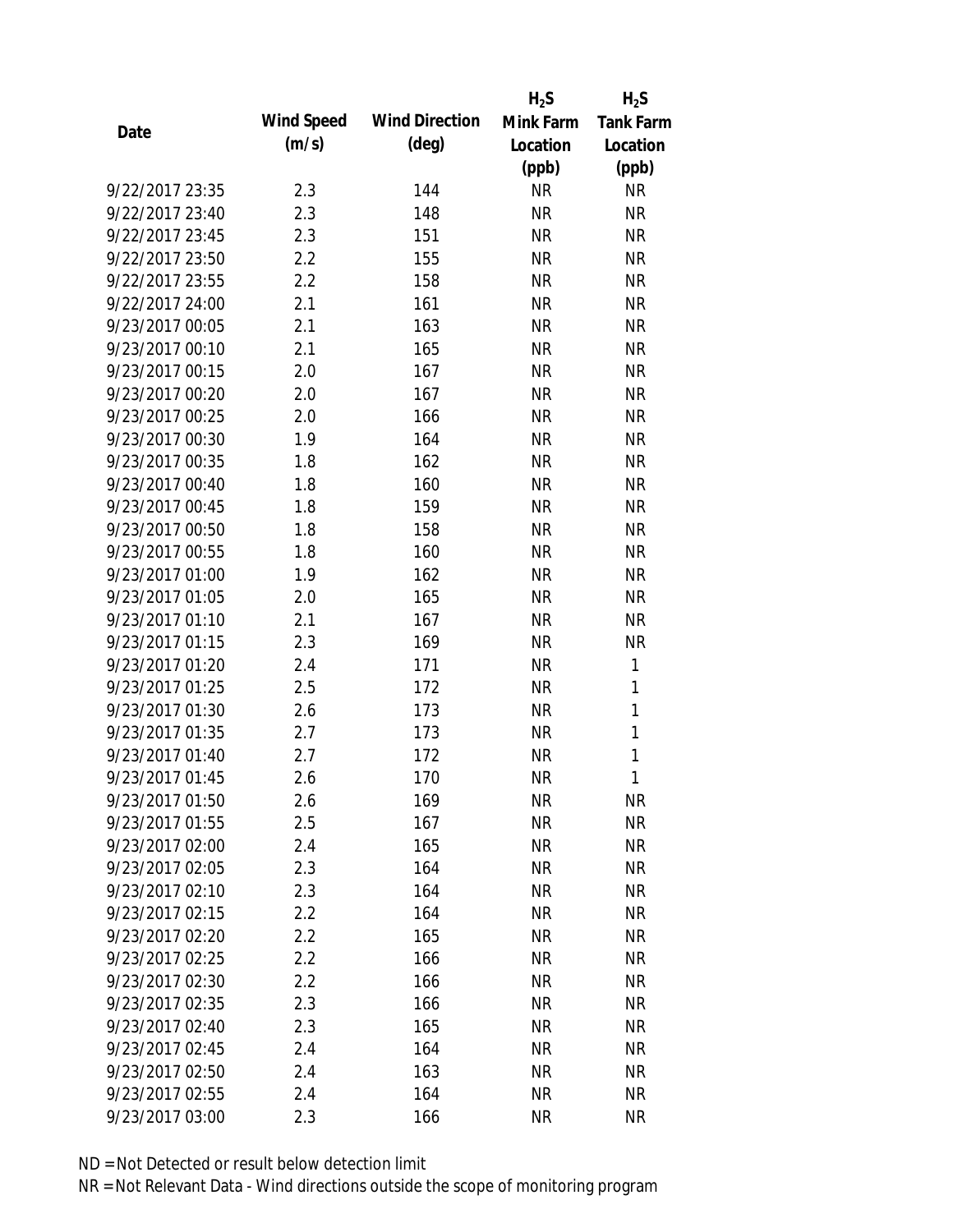|                 |            |                       | $H_2S$    | $H_2S$           |
|-----------------|------------|-----------------------|-----------|------------------|
| Date            | Wind Speed | <b>Wind Direction</b> | Mink Farm | <b>Tank Farm</b> |
|                 | (m/s)      | $(\text{deg})$        | Location  | Location         |
|                 |            |                       | (ppb)     | (ppb)            |
| 9/23/2017 03:05 | 2.2        | 169                   | <b>NR</b> | <b>NR</b>        |
| 9/23/2017 03:10 | 2.1        | 172                   | <b>NR</b> | 1                |
| 9/23/2017 03:15 | 2.0        | 175                   | <b>NR</b> | $\overline{2}$   |
| 9/23/2017 03:20 | 1.9        | 177                   | <b>NR</b> | $\overline{2}$   |
| 9/23/2017 03:25 | 2.0        | 178                   | <b>NR</b> | $\overline{2}$   |
| 9/23/2017 03:30 | 2.1        | 177                   | <b>NR</b> | $\overline{2}$   |
| 9/23/2017 03:35 | 2.2        | 175                   | <b>NR</b> | $\overline{2}$   |
| 9/23/2017 03:40 | 2.4        | 173                   | <b>NR</b> | $\overline{2}$   |
| 9/23/2017 03:45 | 2.5        | 171                   | <b>NR</b> | 1                |
| 9/23/2017 03:50 | 2.6        | 169                   | <b>NR</b> | <b>NR</b>        |
| 9/23/2017 03:55 | 2.7        | 169                   | <b>NR</b> | <b>NR</b>        |
| 9/23/2017 04:00 | 2.7        | 169                   | <b>NR</b> | <b>NR</b>        |
| 9/23/2017 04:05 | 2.7        | 169                   | <b>NR</b> | <b>NR</b>        |
| 9/23/2017 04:10 | 2.7        | 171                   | <b>NR</b> | 1                |
| 9/23/2017 04:15 | 2.7        | 172                   | <b>NR</b> | 1                |
| 9/23/2017 04:20 | 2.7        | 174                   | <b>NR</b> | 1                |
| 9/23/2017 04:25 | 2.7        | 174                   | <b>NR</b> | 1                |
| 9/23/2017 04:30 | 2.8        | 175                   | <b>NR</b> | 1                |
| 9/23/2017 04:35 | 2.8        | 174                   | <b>NR</b> | 1                |
| 9/23/2017 04:40 | 2.9        | 174                   | <b>NR</b> | 1                |
| 9/23/2017 04:45 | 2.9        | 173                   | <b>NR</b> | 1                |
| 9/23/2017 04:50 | 2.9        | 172                   | <b>NR</b> | 1                |
| 9/23/2017 04:55 | 2.9        | 171                   | <b>NR</b> | 1                |
| 9/23/2017 05:00 | 2.7        | 171                   | <b>NR</b> | 1                |
| 9/23/2017 05:05 | 2.5        | 172                   | <b>NR</b> | 1                |
| 9/23/2017 05:10 | 2.2        | 173                   | <b>NR</b> | 1                |
| 9/23/2017 05:15 | 1.9        | 174                   | <b>NR</b> | 1                |
| 9/23/2017 05:20 | 1.5        | 175                   | <b>NR</b> | 1                |
| 9/23/2017 05:25 | 1.3        | 176                   | <b>NR</b> | 1                |
| 9/23/2017 05:30 | 1.2        | 176                   | <b>NR</b> | 1                |
| 9/23/2017 05:35 | 1.2        | 176                   | <b>NR</b> | 1                |
| 9/23/2017 05:40 | 1.3        | 174                   | <b>NR</b> | 1                |
| 9/23/2017 05:45 | 1.5        | 172                   | <b>NR</b> | 1                |
| 9/23/2017 05:50 | 1.8        | 169                   | <b>NR</b> | <b>NR</b>        |
| 9/23/2017 05:55 | 2.0        | 166                   | <b>NR</b> | <b>NR</b>        |
| 9/23/2017 06:00 | 2.1        | 164                   | <b>NR</b> | <b>NR</b>        |
| 9/23/2017 06:05 | $2.2\,$    | 162                   | <b>NR</b> | <b>NR</b>        |
| 9/23/2017 06:10 | 2.3        | 160                   | NR        | <b>NR</b>        |
| 9/23/2017 06:15 | 2.3        | 159                   | <b>NR</b> | <b>NR</b>        |
| 9/23/2017 06:20 | 2.3        | 158                   | <b>NR</b> | <b>NR</b>        |
| 9/23/2017 06:25 | 2.3        | 158                   | <b>NR</b> | NR               |
| 9/23/2017 06:30 | 2.3        | 159                   | <b>NR</b> | <b>NR</b>        |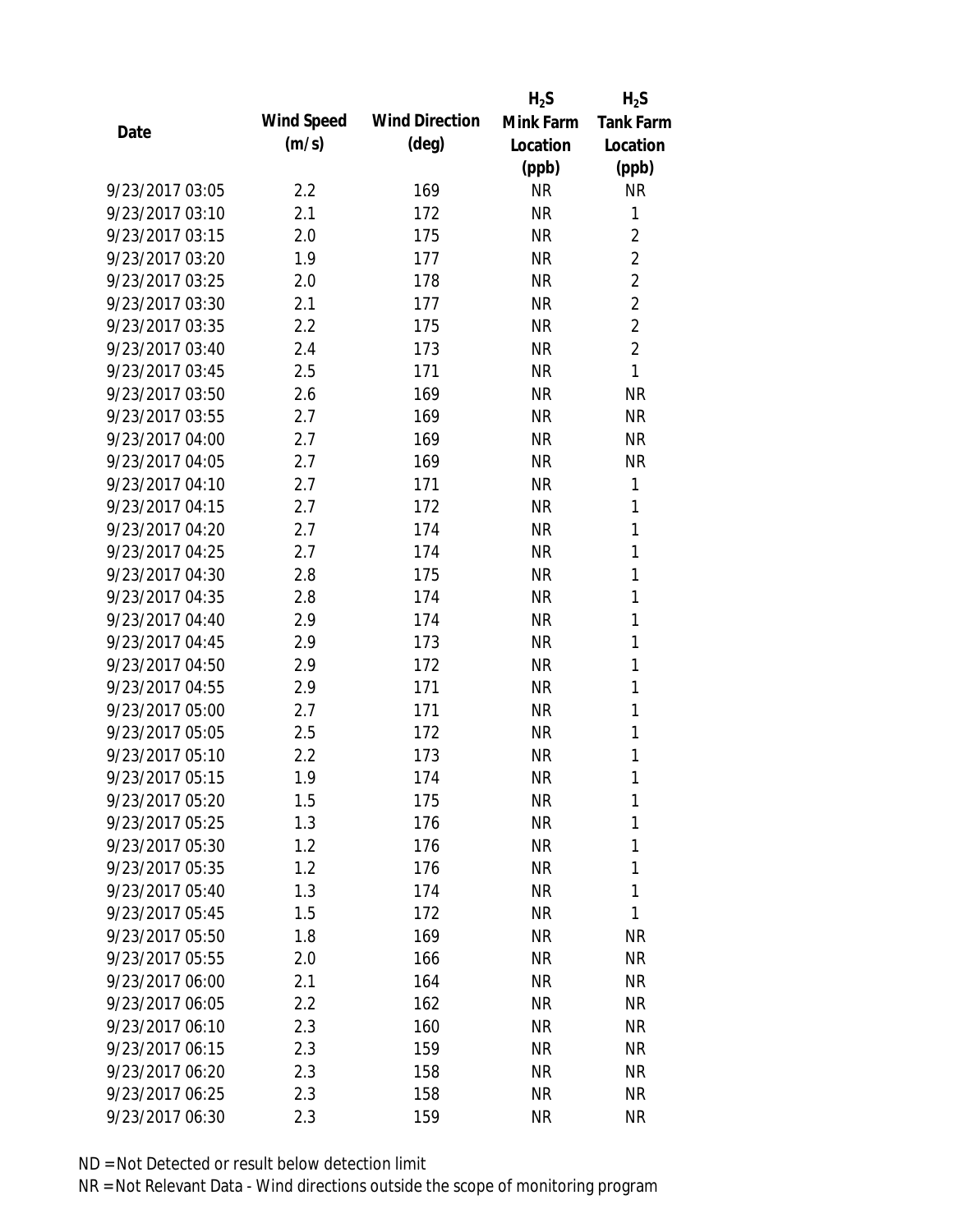|                 |            |                       | $H_2S$    | $H_2S$           |
|-----------------|------------|-----------------------|-----------|------------------|
|                 | Wind Speed | <b>Wind Direction</b> | Mink Farm | <b>Tank Farm</b> |
| Date            | (m/s)      | (deg)                 | Location  | Location         |
|                 |            |                       | (ppb)     | (ppb)            |
| 9/23/2017 06:35 | 2.3        | 159                   | <b>NR</b> | <b>NR</b>        |
| 9/23/2017 06:40 | 2.3        | 160                   | <b>NR</b> | <b>NR</b>        |
| 9/23/2017 06:45 | 2.3        | 162                   | <b>NR</b> | <b>NR</b>        |
| 9/23/2017 06:50 | 2.2        | 163                   | <b>NR</b> | <b>NR</b>        |
| 9/23/2017 06:55 | 2.2        | 164                   | <b>NR</b> | <b>NR</b>        |
| 9/23/2017 07:00 | 2.2        | 165                   | <b>NR</b> | <b>NR</b>        |
| 9/23/2017 07:05 | 2.2        | 165                   | NR        | <b>NR</b>        |
| 9/23/2017 07:10 | 2.3        | 165                   | <b>NR</b> | <b>NR</b>        |
| 9/23/2017 07:15 | 2.3        | 164                   | <b>NR</b> | <b>NR</b>        |
| 9/23/2017 07:20 | 2.4        | 162                   | <b>NR</b> | <b>NR</b>        |
| 9/23/2017 07:25 | 2.4        | 162                   | <b>NR</b> | <b>NR</b>        |
| 9/23/2017 07:30 | 2.4        | 161                   | NR        | <b>NR</b>        |
| 9/23/2017 07:35 | 2.3        | 161                   | <b>NR</b> | <b>NR</b>        |
| 9/23/2017 07:40 | 2.3        | 161                   | <b>NR</b> | <b>NR</b>        |
| 9/23/2017 07:45 | 2.2        | 162                   | <b>NR</b> | <b>NR</b>        |
| 9/23/2017 07:50 | 2.1        | 162                   | <b>NR</b> | <b>NR</b>        |
| 9/23/2017 07:55 | 1.9        | 163                   | NR        | <b>NR</b>        |
| 9/23/2017 08:00 | 1.8        | 165                   | <b>NR</b> | <b>NR</b>        |
| 9/23/2017 08:05 | 1.6        | 166                   | <b>NR</b> | <b>NR</b>        |
| 9/23/2017 08:10 | 1.5        | 167                   | <b>NR</b> | <b>NR</b>        |
| 9/23/2017 08:15 | 1.4        | 166                   | <b>NR</b> | <b>NR</b>        |
| 9/23/2017 08:20 | 1.3        | 166                   | NR        | <b>NR</b>        |
| 9/23/2017 08:25 | 1.3        | 164                   | <b>NR</b> | <b>NR</b>        |
| 9/23/2017 08:30 | 1.3        | 162                   | <b>NR</b> | <b>NR</b>        |
| 9/23/2017 08:35 | 1.3        | 160                   | <b>NR</b> | <b>NR</b>        |
| 9/23/2017 08:40 | 1.3        | 160                   | <b>NR</b> | <b>NR</b>        |
| 9/23/2017 08:45 | 1.4        | 161                   | <b>NR</b> | <b>NR</b>        |
| 9/23/2017 08:50 | 1.4        | 163                   | NR        | <b>NR</b>        |
| 9/23/2017 08:55 | 1.4        | 167                   | NR        | <b>NR</b>        |
| 9/23/2017 09:00 | 1.5        | 172                   | NR        | 1                |
| 9/23/2017 09:05 | 1.5        | 177                   | NR        | 1                |
| 9/23/2017 09:10 | 1.6        | 181                   | NR        | 1                |
| 9/23/2017 09:15 | 1.7        | 184                   | NR        | 1                |
| 9/23/2017 09:20 | 1.8        | 185                   | NR        | 1                |
| 9/23/2017 09:25 | 1.8        | 187                   | NR        | 1                |
| 9/23/2017 09:30 | 1.9        | 187                   | NR        | 1                |
| 9/23/2017 09:35 | 2.0        | 187                   | NR        | 1                |
| 9/23/2017 09:40 | 2.0        | 187                   | NR        | 1                |
| 9/23/2017 09:45 | 2.0        | 186                   | NR        | 1                |
| 9/23/2017 09:50 | 1.9        | 184                   | NR        | 1                |
| 9/23/2017 09:55 | 1.8        | 180                   | <b>NR</b> | 1                |
| 9/23/2017 10:00 | 1.8        | 177                   | <b>NR</b> | 1                |
|                 |            |                       |           |                  |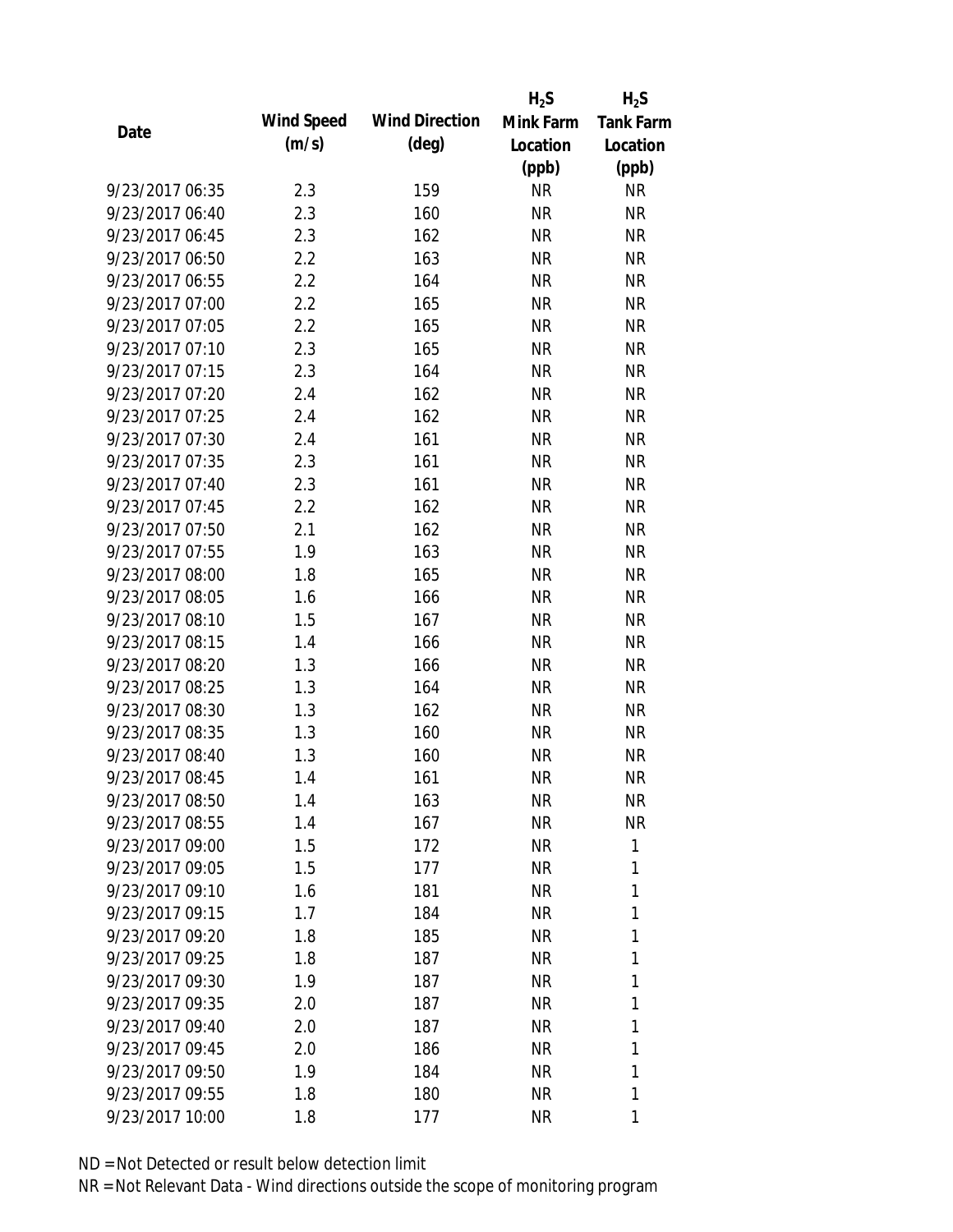|                 |            |                       | $H_2S$    | $H_2S$           |
|-----------------|------------|-----------------------|-----------|------------------|
| Date            | Wind Speed | <b>Wind Direction</b> | Mink Farm | <b>Tank Farm</b> |
|                 | (m/s)      | $(\text{deg})$        | Location  | Location         |
|                 |            |                       | (ppb)     | (ppb)            |
| 9/23/2017 10:05 | 1.6        | 173                   | <b>NR</b> | 1                |
| 9/23/2017 10:10 | 1.5        | 170                   | <b>NR</b> | 1                |
| 9/23/2017 10:15 | 1.4        | 169                   | <b>NR</b> | <b>NR</b>        |
| 9/23/2017 10:20 | 1.3        | 170                   | <b>NR</b> | 1                |
| 9/23/2017 10:25 | 1.2        | 175                   | <b>NR</b> | 1                |
| 9/23/2017 10:30 | 1.1        | 179                   | <b>NR</b> | 1                |
| 9/23/2017 10:35 | 1.0        | 184                   | <b>NR</b> | 1                |
| 9/23/2017 10:40 | 1.0        | 189                   | <b>NR</b> | 1                |
| 9/23/2017 10:45 | 1.0        | 192                   | <b>NR</b> | 1                |
| 9/23/2017 10:50 | 1.0        | 193                   | <b>NR</b> | 1                |
| 9/23/2017 10:55 | 1.0        | 192                   | <b>NR</b> | 1                |
| 9/23/2017 11:00 | 0.9        | 192                   | <b>NR</b> | 1                |
| 9/23/2017 11:05 | 1.0        | 193                   | <b>NR</b> | 1                |
| 9/23/2017 11:10 | 1.0        | 193                   | <b>NR</b> | 1                |
| 9/23/2017 11:15 | 1.1        | 193                   | <b>NR</b> | 1                |
| 9/23/2017 11:20 | 1.2        | 198                   | <b>NR</b> | 1                |
| 9/23/2017 11:25 | 1.3        | 202                   | <b>NR</b> | 1                |
| 9/23/2017 11:30 | 1.3        | 205                   | <b>NR</b> | 1                |
| 9/23/2017 11:35 | 1.5        | 207                   | <b>NR</b> | 1                |
| 9/23/2017 11:40 | 1.5        | 211                   | <b>NR</b> | 1                |
| 9/23/2017 11:45 | 1.6        | 213                   | <b>NR</b> | 1                |
| 9/23/2017 11:50 | 1.7        | 210                   | <b>NR</b> | 1                |
| 9/23/2017 11:55 | 1.9        | 207                   | <b>NR</b> | 1                |
| 9/23/2017 12:00 | 2.0        | 203                   | <b>NR</b> | 1                |
| 9/23/2017 12:05 | 2.1        | 199                   | <b>NR</b> | 1                |
| 9/23/2017 12:10 | 2.2        | 195                   | <b>NR</b> | 1                |
| 9/23/2017 12:15 | 2.3        | 193                   | <b>NR</b> | 1                |
| 9/23/2017 12:20 | 2.4        | 195                   | NR        | 1                |
| 9/23/2017 12:25 | 2.4        | 199                   | <b>NR</b> | 1                |
| 9/23/2017 12:30 | 2.5        | 202                   | <b>NR</b> | 1                |
| 9/23/2017 12:35 | 2.5        | 204                   | NR        | 1                |
| 9/23/2017 12:40 | 2.6        | 205                   | <b>NR</b> | 1                |
| 9/23/2017 12:45 | 2.6        | 204                   | NR        | 1                |
| 9/23/2017 12:50 | 2.6        | 201                   | <b>NR</b> | 1                |
| 9/23/2017 12:55 | 2.5        | 196                   | NR        | 1                |
| 9/23/2017 13:00 | 2.5        | 192                   | NR        | 1                |
| 9/23/2017 13:05 | 2.4        | 193                   | NR        | 1                |
| 9/23/2017 13:10 | 2.3        | 194                   | NR        | 1                |
| 9/23/2017 13:15 | 2.3        | 194                   | <b>NR</b> | 1                |
| 9/23/2017 13:20 | 2.2        | 191                   | <b>NR</b> | 1                |
| 9/23/2017 13:25 | 2.2        | 192                   | <b>NR</b> | 1                |
| 9/23/2017 13:30 | 2.1        | 190                   | <b>NR</b> | 1                |
|                 |            |                       |           |                  |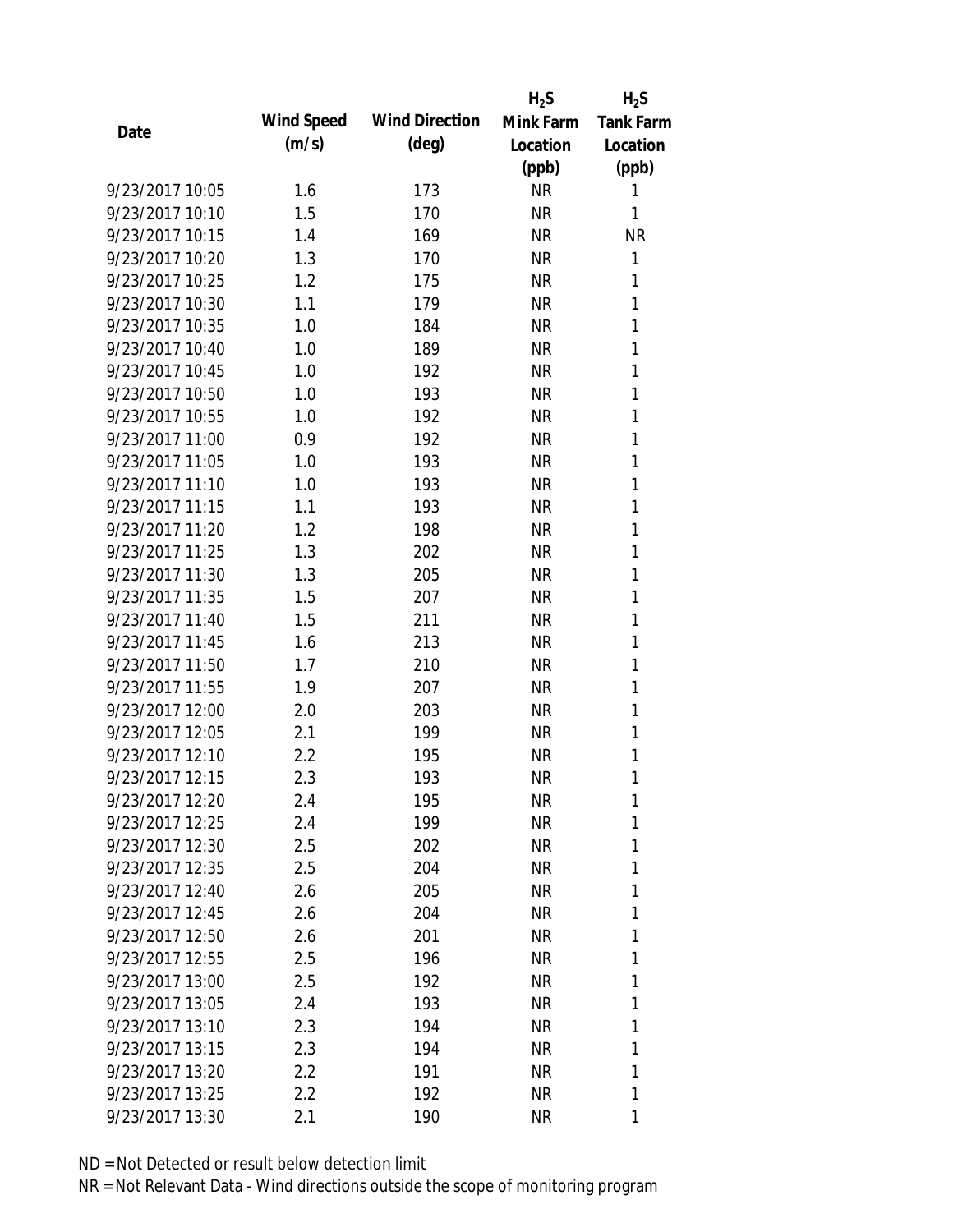|                 |            |                       | $H_2S$    | $H_2S$           |
|-----------------|------------|-----------------------|-----------|------------------|
| Date            | Wind Speed | <b>Wind Direction</b> | Mink Farm | <b>Tank Farm</b> |
|                 | (m/s)      | $(\text{deg})$        | Location  | Location         |
|                 |            |                       | (ppb)     | (ppb)            |
| 9/23/2017 13:35 | 2.1        | 183                   | <b>NR</b> | 1                |
| 9/23/2017 13:40 | 2.1        | 173                   | <b>NR</b> | 1                |
| 9/23/2017 13:45 | 2.0        | 164                   | <b>NR</b> | <b>NR</b>        |
| 9/23/2017 13:50 | 2.1        | 158                   | <b>NR</b> | <b>NR</b>        |
| 9/23/2017 13:55 | 2.1        | 152                   | <b>NR</b> | <b>NR</b>        |
| 9/23/2017 14:00 | 2.2        | 150                   | <b>NR</b> | <b>NR</b>        |
| 9/23/2017 14:05 | 2.2        | 155                   | <b>NR</b> | <b>NR</b>        |
| 9/23/2017 14:10 | 2.3        | 163                   | <b>NR</b> | <b>NR</b>        |
| 9/23/2017 14:15 | 2.3        | 173                   | <b>NR</b> | 1                |
| 9/23/2017 14:20 | 2.3        | 181                   | <b>NR</b> | 1                |
| 9/23/2017 14:25 | 2.2        | 187                   | <b>NR</b> | 1                |
| 9/23/2017 14:30 | 2.2        | 190                   | <b>NR</b> | 1                |
| 9/23/2017 14:35 | 2.1        | 189                   | <b>NR</b> | 1                |
| 9/23/2017 14:40 | 2.0        | 188                   | <b>NR</b> | 1                |
| 9/23/2017 14:45 | 2.0        | 186                   | <b>NR</b> | 1                |
| 9/23/2017 14:50 | 1.9        | 182                   | <b>NR</b> | 1                |
| 9/23/2017 14:55 | 1.9        | 180                   | <b>NR</b> | 1                |
| 9/23/2017 15:00 | 2.0        | 178                   | <b>NR</b> | 1                |
| 9/23/2017 15:05 | 2.1        | 174                   | <b>NR</b> | 1                |
| 9/23/2017 15:10 | 2.2        | 170                   | <b>NR</b> | 1                |
| 9/23/2017 15:15 | 2.3        | 169                   | <b>NR</b> | <b>NR</b>        |
| 9/23/2017 15:20 | 2.3        | 168                   | <b>NR</b> | <b>NR</b>        |
| 9/23/2017 15:25 | 2.3        | 167                   | <b>NR</b> | <b>NR</b>        |
| 9/23/2017 15:30 | 2.3        | 164                   | <b>NR</b> | <b>NR</b>        |
| 9/23/2017 15:35 | 2.2        | 162                   | <b>NR</b> | <b>NR</b>        |
| 9/23/2017 15:40 | 2.1        | 156                   | <b>NR</b> | <b>NR</b>        |
| 9/23/2017 15:45 | 2.0        | 147                   | <b>NR</b> | <b>NR</b>        |
| 9/23/2017 15:50 | 2.0        | 141                   | <b>NR</b> | NR               |
| 9/23/2017 15:55 | 2.1        | 140                   | <b>NR</b> | <b>NR</b>        |
| 9/23/2017 16:00 | $2.2\,$    | 143                   | <b>NR</b> | <b>NR</b>        |
| 9/23/2017 16:05 | 2.3        | 147                   | <b>NR</b> | <b>NR</b>        |
| 9/23/2017 16:10 | 2.5        | 155                   | <b>NR</b> | NR               |
| 9/23/2017 16:15 | 2.6        | 162                   | <b>NR</b> | <b>NR</b>        |
| 9/23/2017 16:20 | 2.5        | 167                   | <b>NR</b> | <b>NR</b>        |
| 9/23/2017 16:25 | 2.5        | 167                   | <b>NR</b> | <b>NR</b>        |
| 9/23/2017 16:30 | 2.4        | 163                   | <b>NR</b> | <b>NR</b>        |
| 9/23/2017 16:35 | 2.3        | 159                   | <b>NR</b> | <b>NR</b>        |
| 9/23/2017 16:40 | 2.3        | 155                   | NR        | <b>NR</b>        |
| 9/23/2017 16:45 | 2.1        | 152                   | <b>NR</b> | <b>NR</b>        |
| 9/23/2017 16:50 | 2.0        | 152                   | NR        | <b>NR</b>        |
| 9/23/2017 16:55 | 2.0        | 152                   | <b>NR</b> | <b>NR</b>        |
| 9/23/2017 17:00 | 1.9        | 157                   | <b>NR</b> | <b>NR</b>        |
|                 |            |                       |           |                  |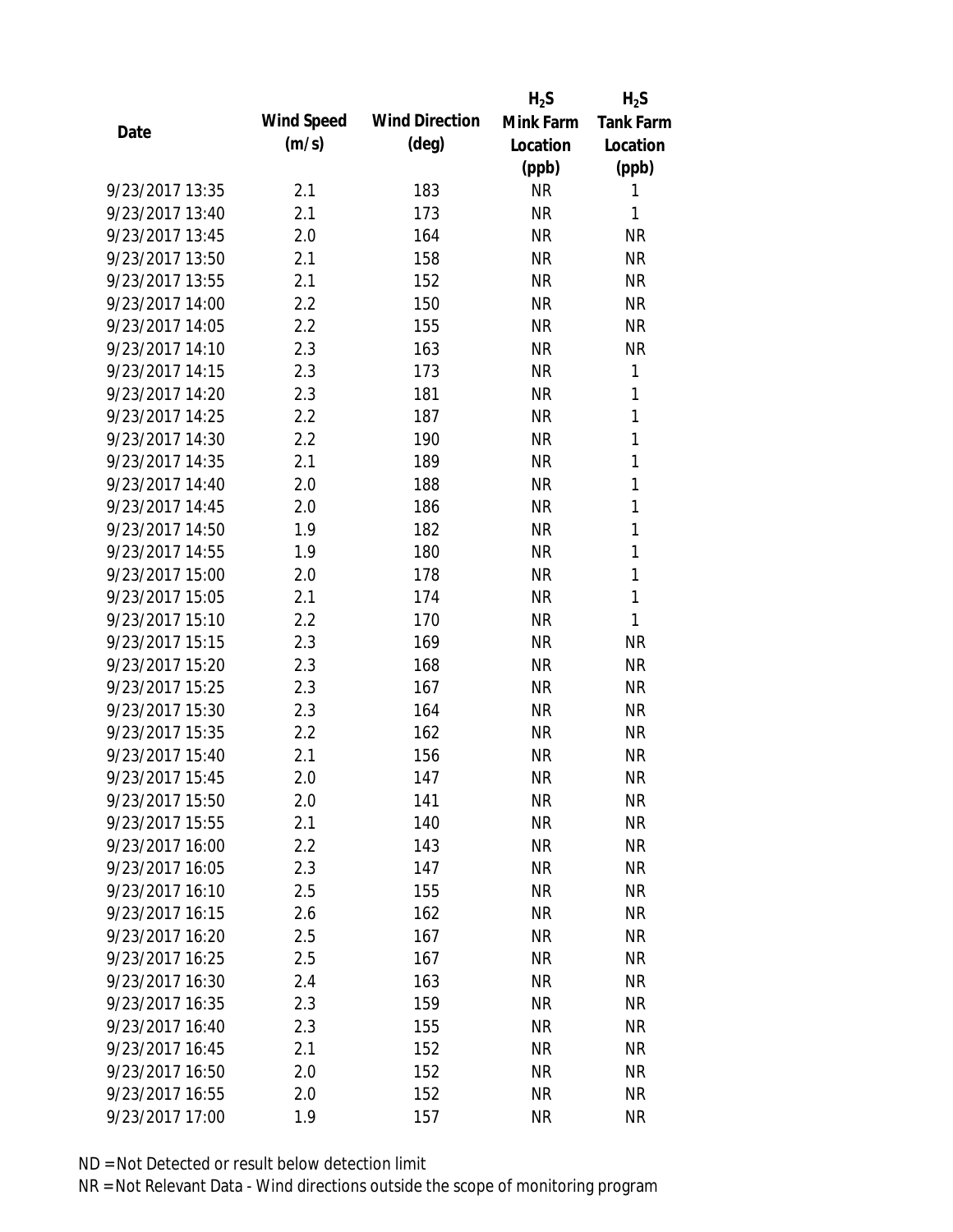|      |                 |            |                       | $H_2S$    | $H_2S$           |
|------|-----------------|------------|-----------------------|-----------|------------------|
|      |                 | Wind Speed | <b>Wind Direction</b> | Mink Farm | <b>Tank Farm</b> |
| Date |                 | (m/s)      | $(\text{deg})$        | Location  | Location         |
|      |                 |            |                       | (ppb)     | (ppb)            |
|      | 9/23/2017 17:05 | 1.9        | 160                   | <b>NR</b> | <b>NR</b>        |
|      | 9/23/2017 17:10 | 1.9        | 164                   | <b>NR</b> | <b>NR</b>        |
|      | 9/23/2017 17:15 | 2.0        | 168                   | <b>NR</b> | <b>NR</b>        |
|      | 9/23/2017 17:20 | 2.2        | 170                   | <b>NR</b> | 1                |
|      | 9/23/2017 17:25 | 2.4        | 171                   | <b>NR</b> | 1                |
|      | 9/23/2017 17:30 | 2.5        | 171                   | <b>NR</b> | 1                |
|      | 9/23/2017 17:35 | 2.7        | 170                   | <b>NR</b> | 1                |
|      | 9/23/2017 17:40 | 2.8        | 169                   | <b>NR</b> | <b>NR</b>        |
|      | 9/23/2017 17:45 | 2.8        | 168                   | <b>NR</b> | <b>NR</b>        |
|      | 9/23/2017 17:50 | 2.8        | 167                   | <b>NR</b> | <b>NR</b>        |
|      | 9/23/2017 17:55 | 2.7        | 165                   | <b>NR</b> | <b>NR</b>        |
|      | 9/23/2017 18:00 | 2.7        | 164                   | <b>NR</b> | <b>NR</b>        |
|      | 9/23/2017 18:05 | 2.6        | 163                   | <b>NR</b> | <b>NR</b>        |
|      | 9/23/2017 18:10 | 2.5        | 162                   | <b>NR</b> | <b>NR</b>        |
|      | 9/23/2017 18:15 | 2.4        | 161                   | <b>NR</b> | <b>NR</b>        |
|      | 9/23/2017 18:20 | 2.4        | 159                   | <b>NR</b> | <b>NR</b>        |
|      | 9/23/2017 18:25 | 2.3        | 157                   | <b>NR</b> | <b>NR</b>        |
|      | 9/23/2017 18:30 | 2.2        | 153                   | <b>NR</b> | <b>NR</b>        |
|      | 9/23/2017 18:35 | 2.1        | 148                   | <b>NR</b> | <b>NR</b>        |
|      | 9/23/2017 18:40 | 2.0        | 141                   | <b>NR</b> | <b>NR</b>        |
|      | 9/23/2017 18:45 | 2.0        | 134                   | <b>NR</b> | <b>NR</b>        |
|      | 9/23/2017 18:50 | 2.0        | 127                   | <b>NR</b> | <b>NR</b>        |
|      | 9/23/2017 18:55 | 2.0        | 121                   | <b>NR</b> | <b>NR</b>        |
|      | 9/23/2017 19:00 | 2.0        | 116                   | <b>NR</b> | <b>NR</b>        |
|      | 9/23/2017 19:05 | 2.0        | 112                   | <b>NR</b> | <b>NR</b>        |
|      | 9/23/2017 19:10 | 2.1        | 110                   | <b>NR</b> | <b>NR</b>        |
|      | 9/23/2017 19:15 | 2.1        | 109                   | <b>NR</b> | <b>NR</b>        |
|      | 9/23/2017 19:20 | 2.1        | 109                   | <b>NR</b> | <b>NR</b>        |
|      | 9/23/2017 19:25 | 2.2        | 109                   | <b>NR</b> | <b>NR</b>        |
|      | 9/23/2017 19:30 | 2.3        | 109                   | <b>NR</b> | <b>NR</b>        |
|      | 9/23/2017 19:35 | 2.4        | 110                   | <b>NR</b> | <b>NR</b>        |
|      | 9/23/2017 19:40 | 2.4        | 110                   | <b>NR</b> | <b>NR</b>        |
|      | 9/23/2017 19:45 | 2.5        | 110                   | <b>NR</b> | <b>NR</b>        |
|      | 9/23/2017 19:50 | 2.6        | 110                   | <b>NR</b> | <b>NR</b>        |
|      | 9/23/2017 19:55 | 2.7        | 110                   | <b>NR</b> | <b>NR</b>        |
|      | 9/23/2017 20:00 | 2.8        | 111                   | <b>NR</b> | <b>NR</b>        |
|      | 9/23/2017 20:05 | 2.8        | 112                   | <b>NR</b> | <b>NR</b>        |
|      | 9/23/2017 20:10 | 2.9        | 113                   | <b>NR</b> | <b>NR</b>        |
|      | 9/23/2017 20:15 | 2.9        | 114                   | <b>NR</b> | <b>NR</b>        |
|      | 9/23/2017 20:20 | 2.9        | 115                   | <b>NR</b> | <b>NR</b>        |
|      | 9/23/2017 20:25 | 2.9        | 115                   | <b>NR</b> | <b>NR</b>        |
|      | 9/23/2017 20:30 | 2.8        | 114                   | <b>NR</b> | <b>NR</b>        |
|      |                 |            |                       |           |                  |